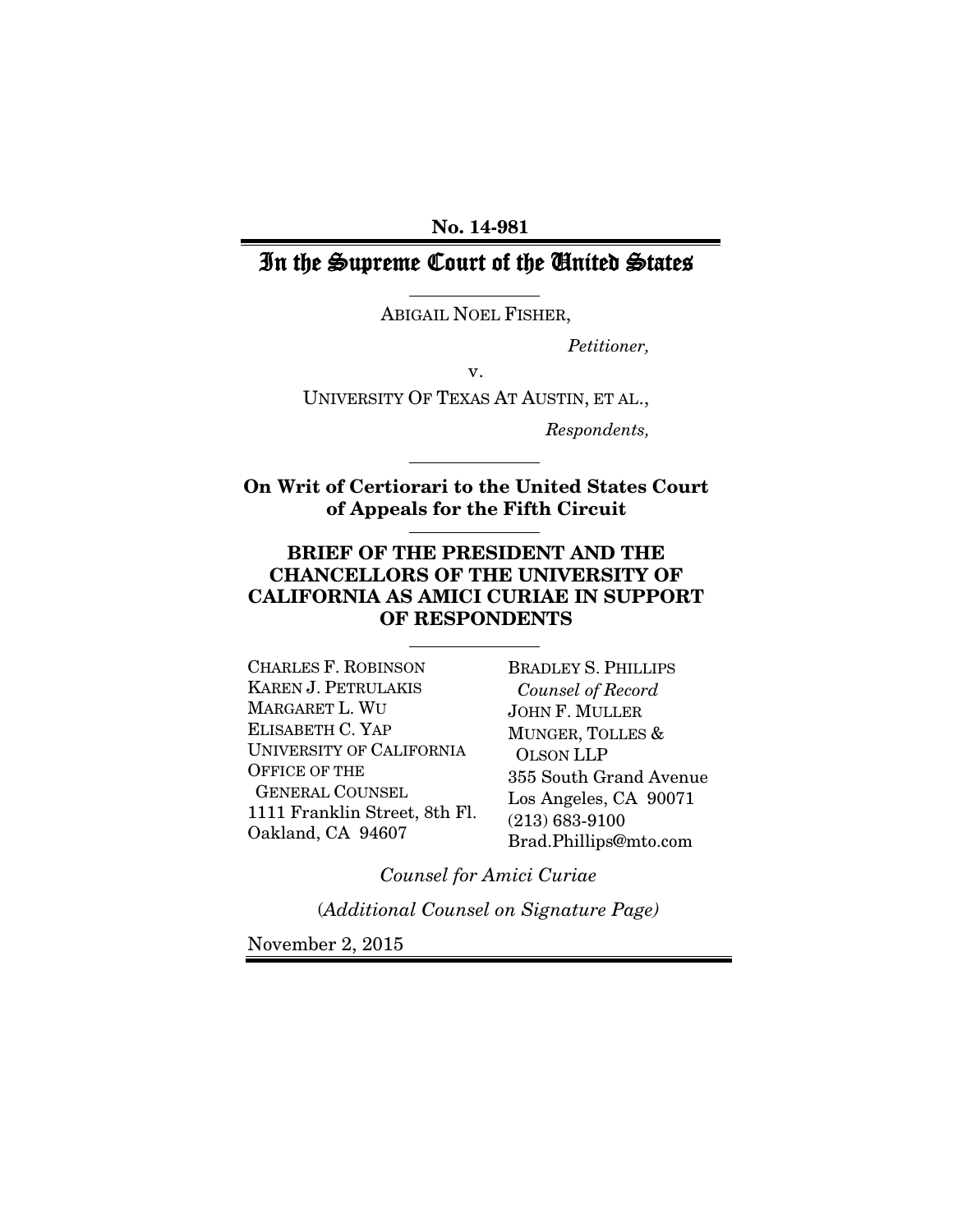# TABLE OF CONTENTS

|    |           | INTERESTS OF AMICI CURIAE  1                                                                                                                                                                                                                                 |
|----|-----------|--------------------------------------------------------------------------------------------------------------------------------------------------------------------------------------------------------------------------------------------------------------|
|    |           |                                                                                                                                                                                                                                                              |
|    |           |                                                                                                                                                                                                                                                              |
| I. |           | Qualitative Diversity is a Compelling<br>Interest that Is Properly the Focus of<br>the Court's Narrow-Tailoring Analysis 4                                                                                                                                   |
|    | A.        | UC's Experience Corroborates<br>Grutter's Insight and Established<br>Empirical Evidence that the<br><b>Educational Benefits of Diversity</b><br>are Realized Primarily Through<br><b>Meaningful Interactions Among</b><br>Students of Different Backgrounds5 |
|    |           | <b>Students of Different Races and</b><br>1.<br><b>Backgrounds Contribute</b><br>Diverse Viewpoints and                                                                                                                                                      |
|    |           | <b>Empirical Evidence Shows That</b><br>2.<br>Diversity Yields Important<br><b>Educational Benefits When</b><br>Meaningful Cross-Racial                                                                                                                      |
|    | <b>B.</b> | Consistent with UC's Policies and<br>Experience, Qualitative Diversity is<br>a Proper Goal for Narrow Tailoring 11                                                                                                                                           |
|    |           | 1.<br>Qualitative Diversity is<br><b>Sufficiently Specific for Narrow</b>                                                                                                                                                                                    |

i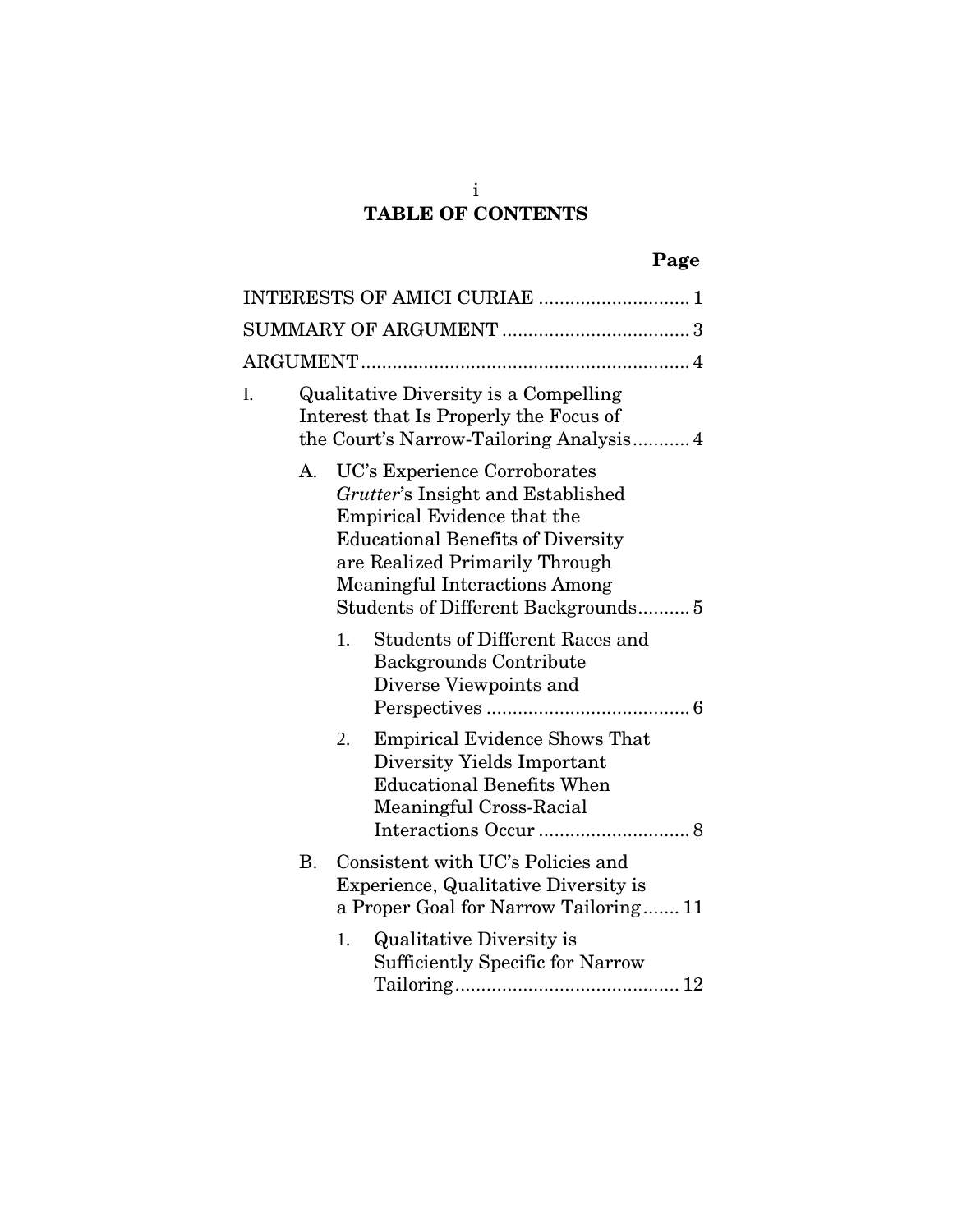# TABLE OF CONTENTS (continued)

# Page

|      |    | Requiring Universities To<br>2.<br>Define Diversity More Narrowly<br><b>Would Prevent Them from</b><br>Achieving the Kind of Diversity<br><b>Essential to the Educational</b> |
|------|----|-------------------------------------------------------------------------------------------------------------------------------------------------------------------------------|
| II.  |    | UC's Experience shows That a<br>Prohibition on Considering Race in<br>Admissions can Impede Public<br>Universities from Achieving Diverse                                     |
|      | A. | UC and Its Admissions Process 17                                                                                                                                              |
|      | В. | Proposition 209 Dramatically<br>Reduced Diversity on UC Campuses  19                                                                                                          |
|      | C. | The University's Race-Neutral<br><b>Admissions Initiatives Have Proven</b>                                                                                                    |
|      | D. | Declines in Campus Diversity Have<br><b>Especially Affected the Experiences</b><br>of Underrepresented-Minority                                                               |
| III. |    | The Narrow-Tailoring Analysis Is<br>Context-Specific and Must Take Into<br><b>Account Competing educational</b>                                                               |
|      | А. | UC's Experience Provides Important<br>Context Concerning the Sufficiency<br>of Race-Neutral Alternatives 34                                                                   |

ii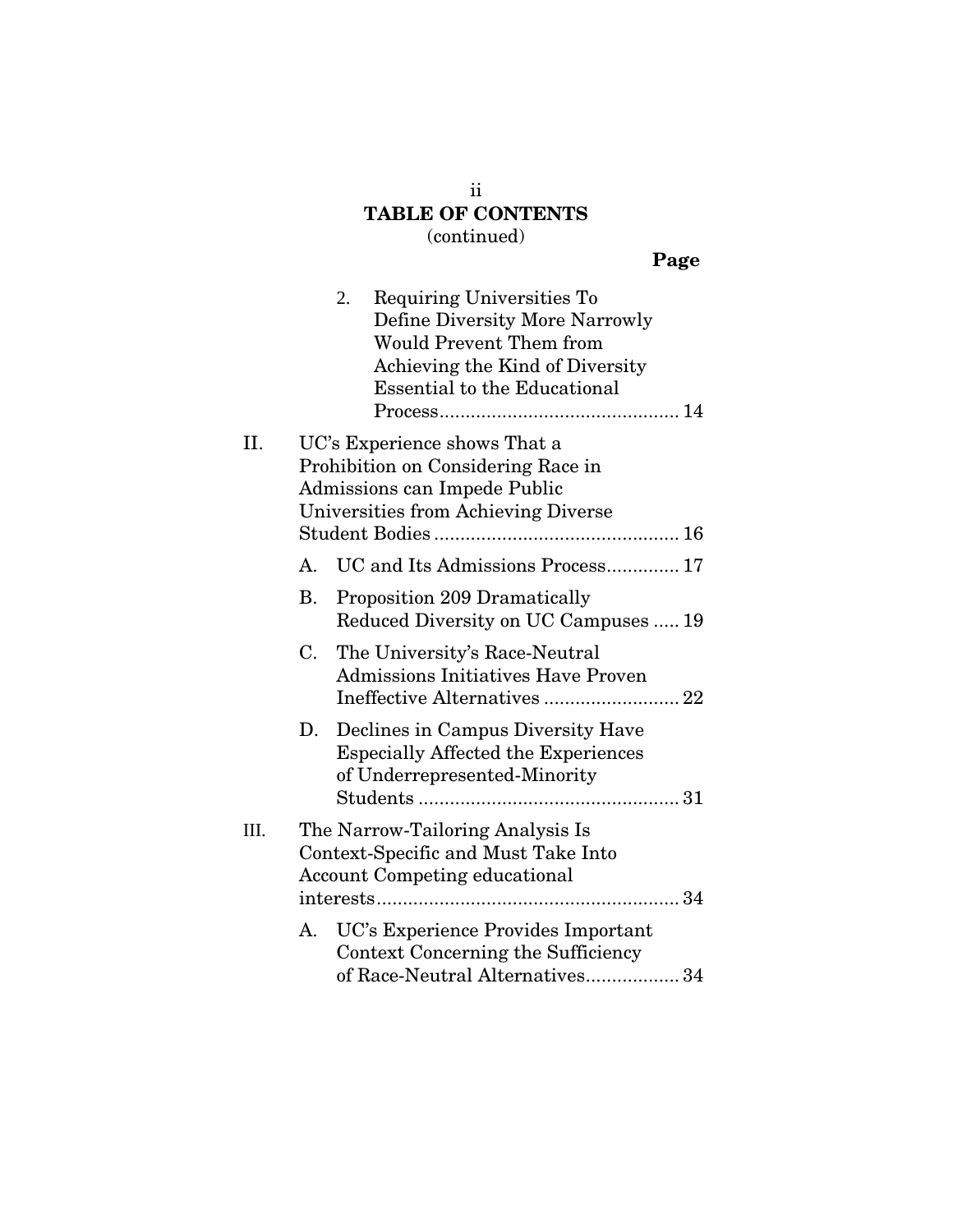iii TABLE OF CONTENTS (continued)

# Page

| B. | This Court's Precedents Assess<br>Narrow Tailoring with Careful                                         |  |
|----|---------------------------------------------------------------------------------------------------------|--|
|    | C. A University's Constitutional<br>Interests in Academic Freedom<br>Should Inform the Court's Analysis |  |
|    | of Race-Neutral Alternatives 37                                                                         |  |
|    |                                                                                                         |  |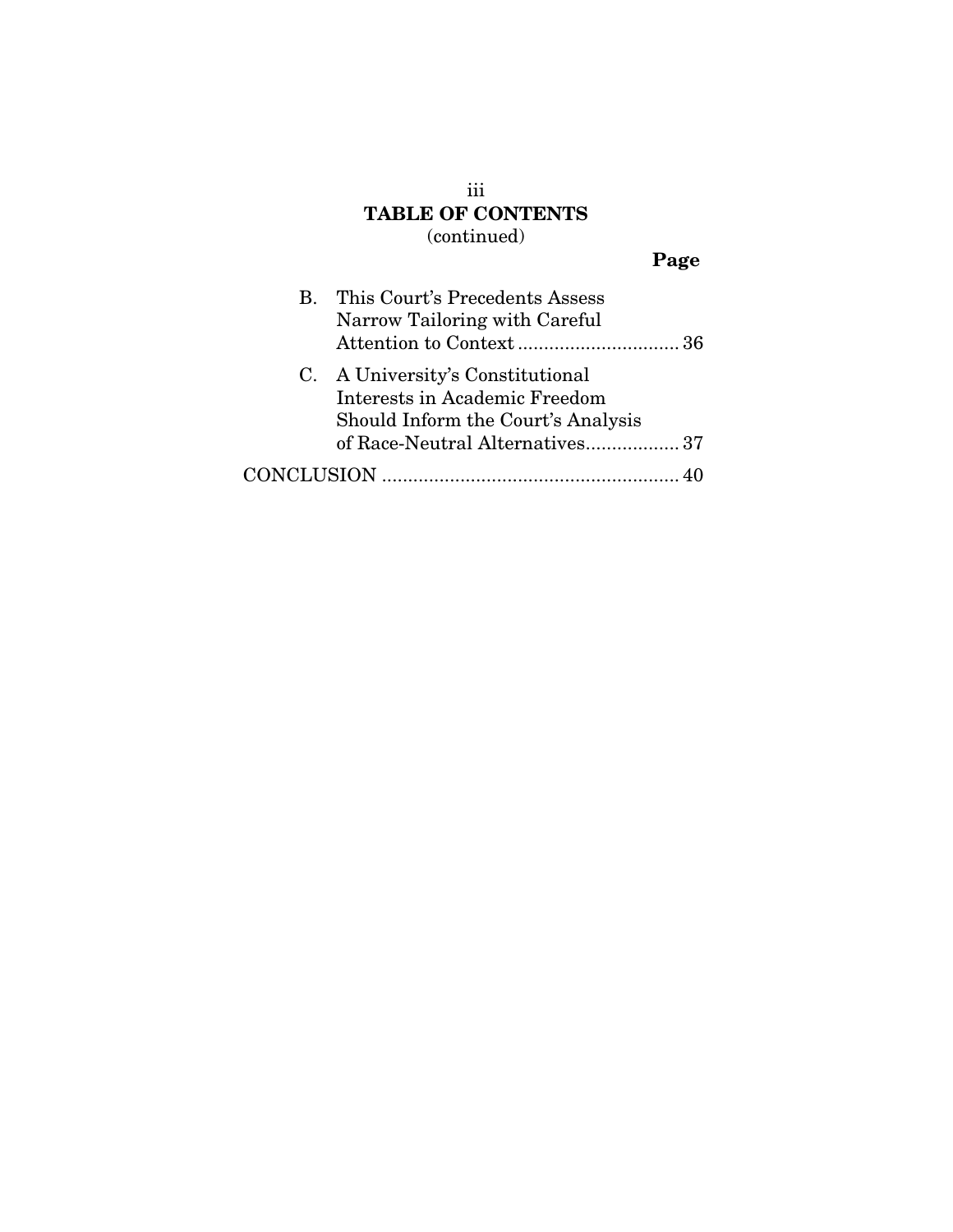# iv TABLE OF AUTHORITIES

# Page(s)

## **FEDERAL CASES**

| Adarand Constructors, Inc. v. Pena,                                                      |
|------------------------------------------------------------------------------------------|
| Bd. of Ed. of Hendrick Hudson Cent.<br>Sch. Dist., Westchester Cnty. v.<br>Rowley,       |
|                                                                                          |
| Burson v. Freeman,                                                                       |
| Christian Legal Soc'y Chapter of Univ. of<br>Cal., Hastings Coll. of Law v.<br>Martinez, |
|                                                                                          |
| City of Richmond v. J.A. Croson Co.,                                                     |
| Fisher v. Univ. of Texas at Austin,                                                      |
| Fisher v. Univ. of Texas at Austin,<br>758 F.3d 633 (5th Cir. 2014)  16                  |
| Gomillion v. Lightfoot,                                                                  |
| Gratz v. Bollinger,                                                                      |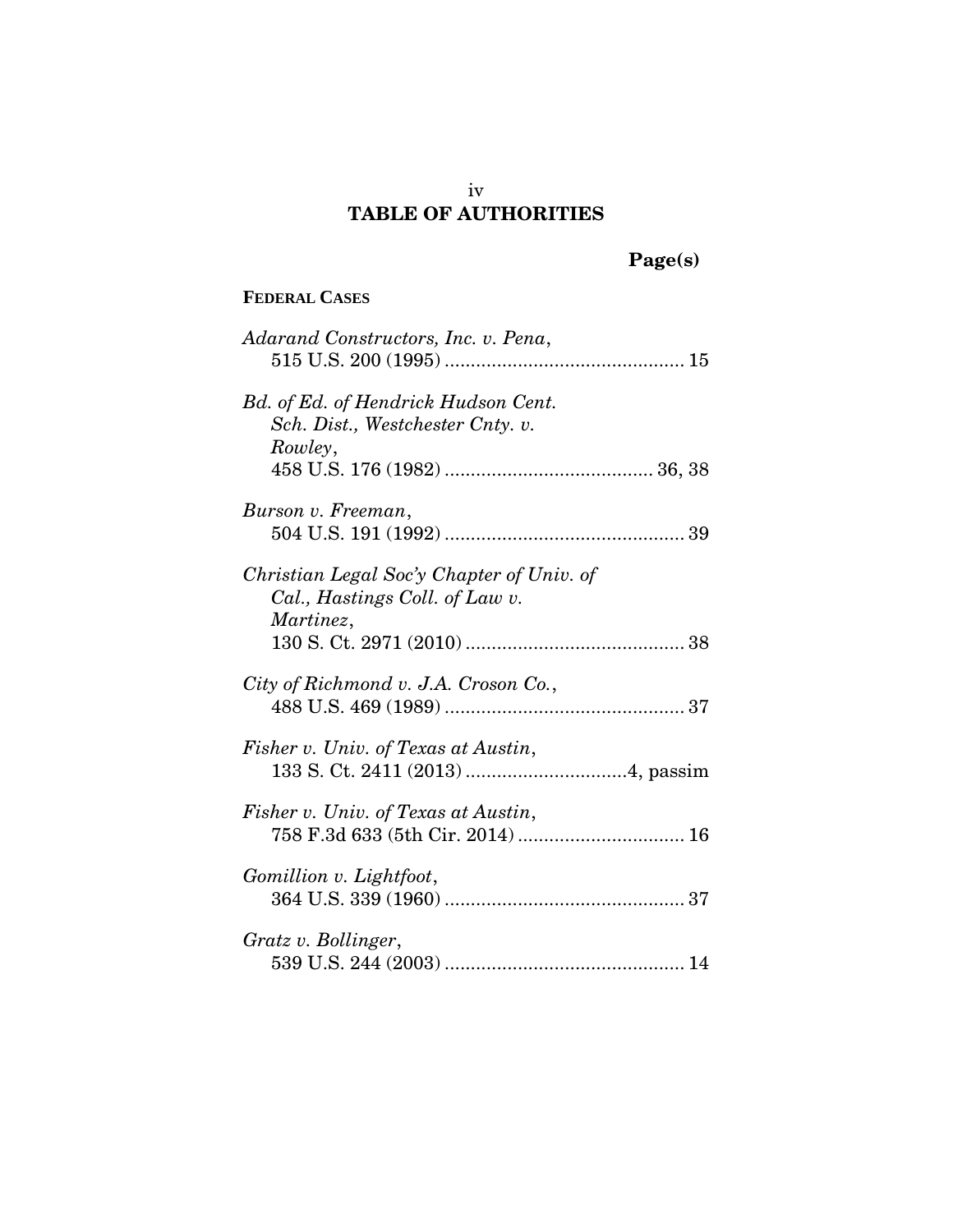v

| Grutter v. Bollinger,                                          |
|----------------------------------------------------------------|
| Johnson v. California,                                         |
| Keyishian v. Bd. of Regents,                                   |
| Parents Involved in Cmty. Sch. v. Seattle<br>Sch. Dist. No. 1, |
| Regents of Univ. of Cal. v. Bakke,                             |
| Richmond Newspapers, Inc. v. Virginia,                         |
| Shaw v. Hunt,                                                  |
| Simmons v. United States,                                      |
| Wygant v. Jackson Bd. of Ed.,                                  |
| <b>CONSTITUTIONAL PROVISIONS</b>                               |
| CAL. CONST. Article I, § 31, subd. (a)  19                     |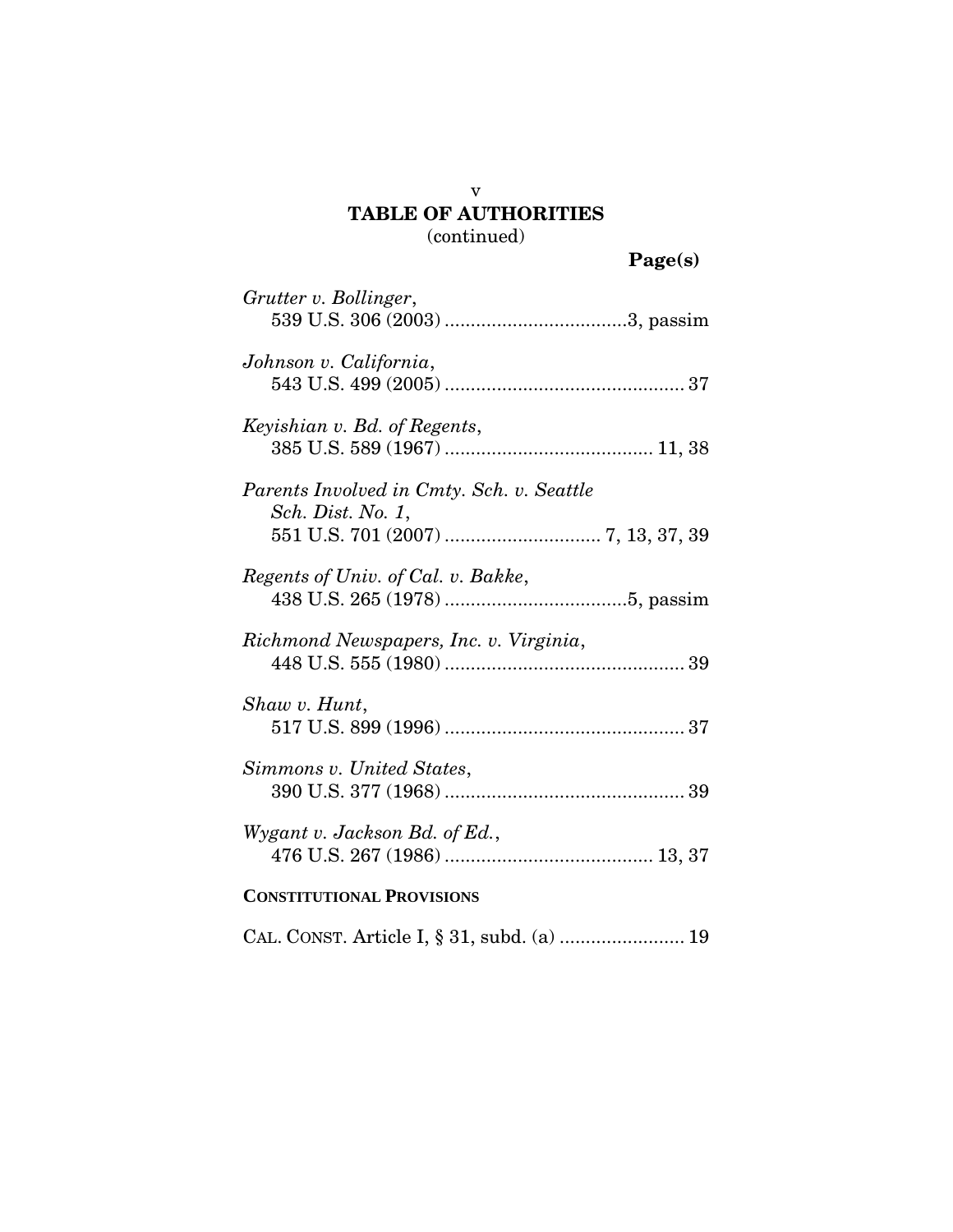Page(s)

## **OTHER AUTHORITIES**

| A Master Plan for Higher Education in    |
|------------------------------------------|
| California (1960-1975) (1960)            |
| http://www.ucop.edu/acadinit/mastpl      |
|                                          |
| Board of Admissions and Relations with   |
| Schools, Comprehensive Review in         |
| Freshman Admissions at the               |
| University of California (2010),         |
| http://senate.universityof               |
| california.edu/reports/HP_MGYreBO        |
|                                          |
| Board of Admissions and Relations with   |
| Schools, Admissions Tests and UC         |
| <b>Principles for Admissions Testing</b> |
| (Dec. 2009),                             |
| http://senate.universityofcalifornia.ed  |
| u/committees/boars/boars.                |
|                                          |
| Bowman, Nicholas A., College Diversity   |
| <i>Experiences and Cognitive</i>         |
| Development, 80 Rev. Educ. Res. 4        |
| 10                                       |
|                                          |

vi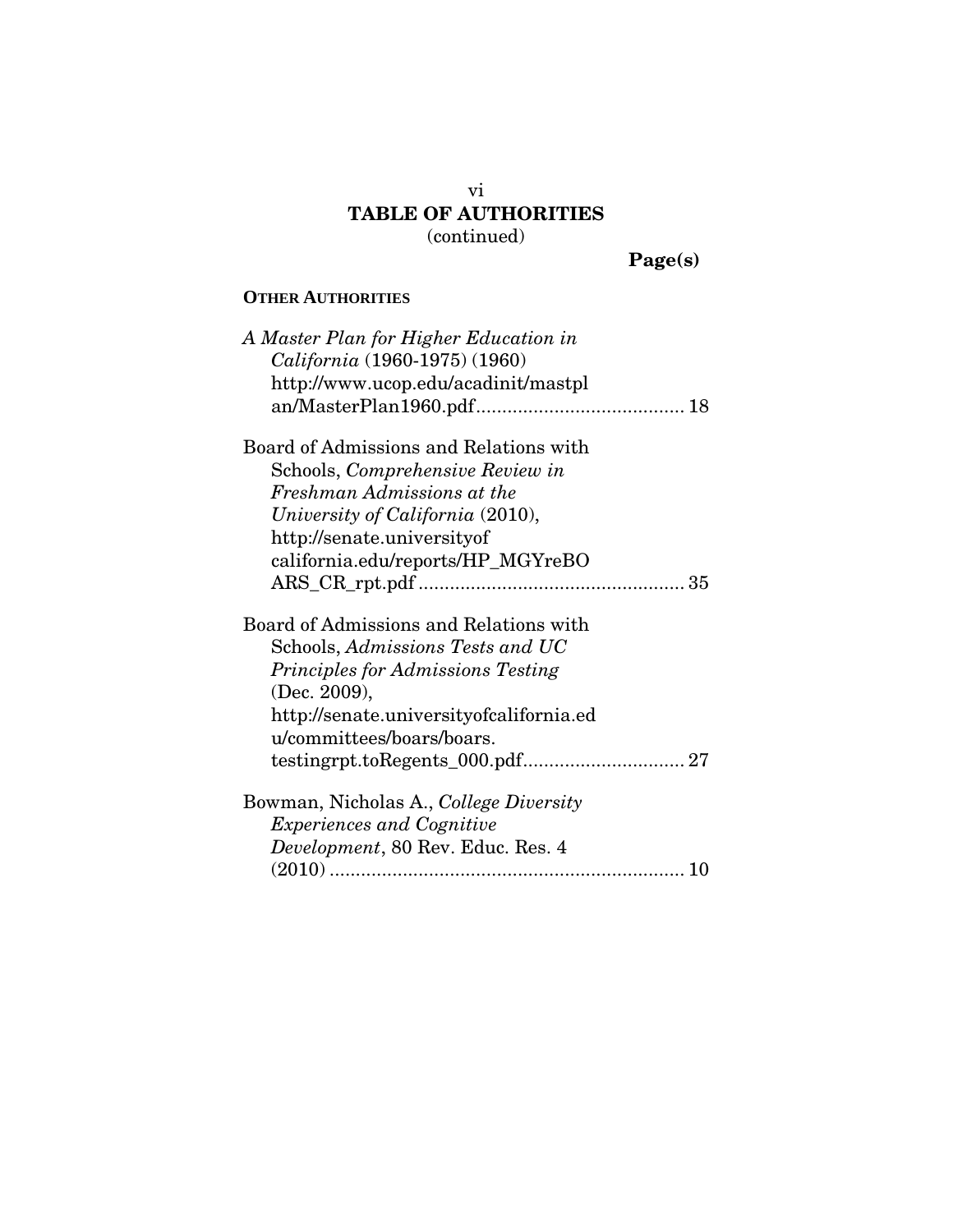| 'age(s) |
|---------|
|         |

| California Department of Education,<br>Educational Demographics Unit,<br>Graduates by Ethnicity for 2011-12,<br>http://dq.cde.ca.gov/dataquest/Gradu<br>ateReporting/GraduatesByEth.aspx?<br>cTopic=Graduates&cChoice=StGrdby<br>$Et&cYear=2011-$<br>12&level=State&cType=&cGender=B |
|--------------------------------------------------------------------------------------------------------------------------------------------------------------------------------------------------------------------------------------------------------------------------------------|
| California Postsecondary Education                                                                                                                                                                                                                                                   |
| Commission, <i>Ethnicity Snapshots</i>                                                                                                                                                                                                                                               |
| Table, High School Graduates,                                                                                                                                                                                                                                                        |
| http://www.cpec.ca.gov/StudentData/                                                                                                                                                                                                                                                  |
| EthSnapshotTable.asp?Eth=4&Rpt=                                                                                                                                                                                                                                                      |
|                                                                                                                                                                                                                                                                                      |
|                                                                                                                                                                                                                                                                                      |
| Chang, Mitchell James, Quality Matters:                                                                                                                                                                                                                                              |
| <b>Achieving Benefits Associated With</b>                                                                                                                                                                                                                                            |
| Racial Diversity (Kirwan Institute                                                                                                                                                                                                                                                   |
|                                                                                                                                                                                                                                                                                      |
|                                                                                                                                                                                                                                                                                      |
| Engberg, Mark E., <i>Educating the</i>                                                                                                                                                                                                                                               |
| Workforce for the 21st Century: A                                                                                                                                                                                                                                                    |
| Cross-Disciplinary Analysis of the                                                                                                                                                                                                                                                   |
| Impact of the Undergraduate                                                                                                                                                                                                                                                          |
| <b>Experience on Students' Development</b>                                                                                                                                                                                                                                           |
| of a Pluralistic Orientation, 48 Res.                                                                                                                                                                                                                                                |
|                                                                                                                                                                                                                                                                                      |

vii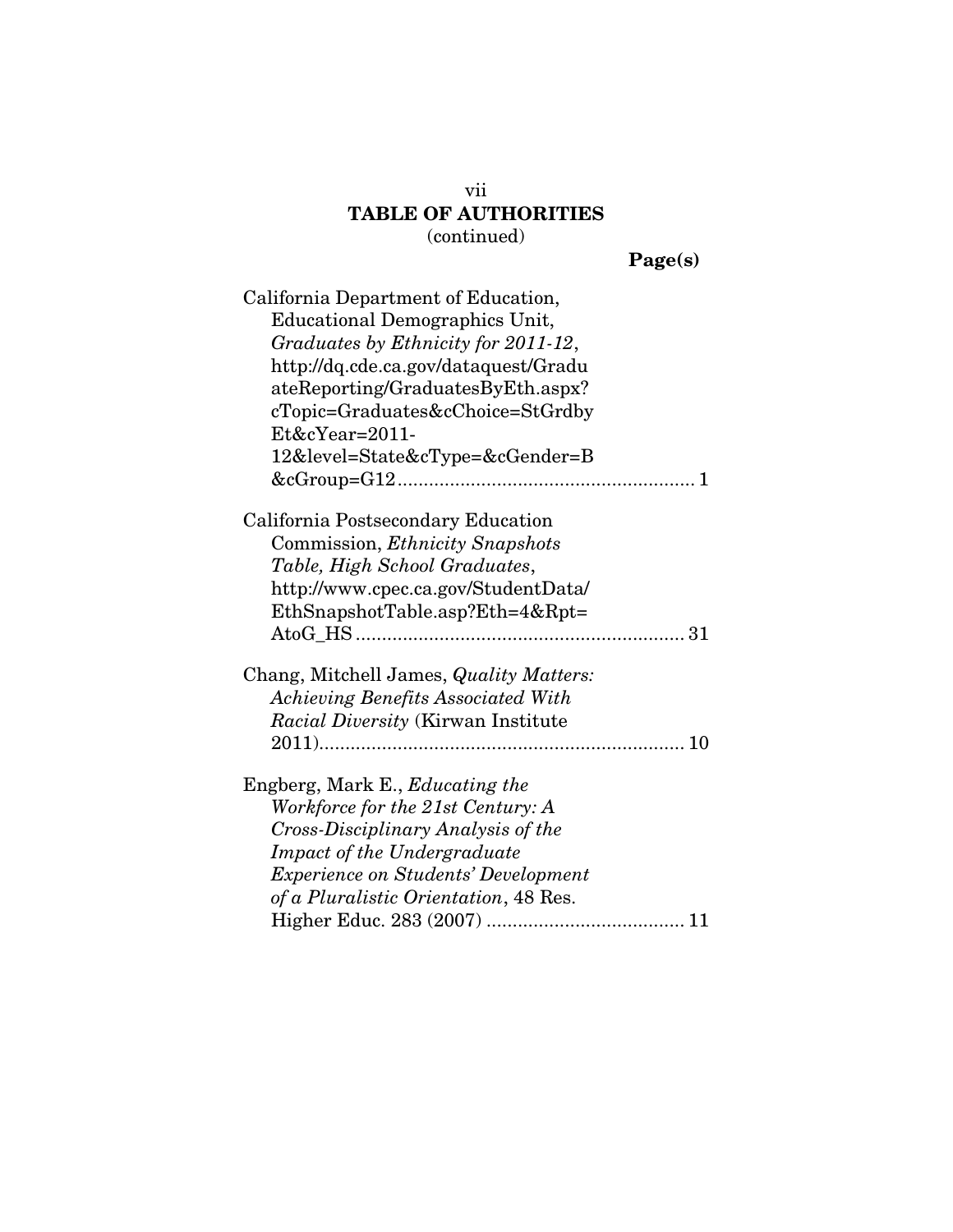Page(s)

| Gandara, Patricia, A Case Study in the    |
|-------------------------------------------|
| Loss of Affirmative Action (Aug.          |
| 2012),                                    |
| http://civilrightsproject.ucla.edu//colle |
| ge-access/affirmative-                    |
| action/california-a-case-study-in-the-    |
|                                           |
| Guidelines for Implementation of          |
| University Policy on Undergraduate        |
| Admissions (last updated July 20,         |
| 2012), http://www.ucop.edu/student-       |
| affairs/_files/GUIDELINES_FOR_IM          |
| PLEMENTATION_OF_                          |
| UNIVERSITY_POLICY_on_UG_AD                |
|                                           |
| Gurin, Patricia et al., Gerald, Diversity |
| and Higher Education: Theory and          |
| <b>Impact on Educational Outcomes 72</b>  |
|                                           |
| Hurtado, Sylvia, Preparing College        |
| <b>Students for a Diverse Democracy:</b>  |
| Final Report to the U.S. Department       |
| of Education (Univ. of Mich., Ctr. for    |
| the Study of Higher & Postsecondary       |
| 8                                         |

viii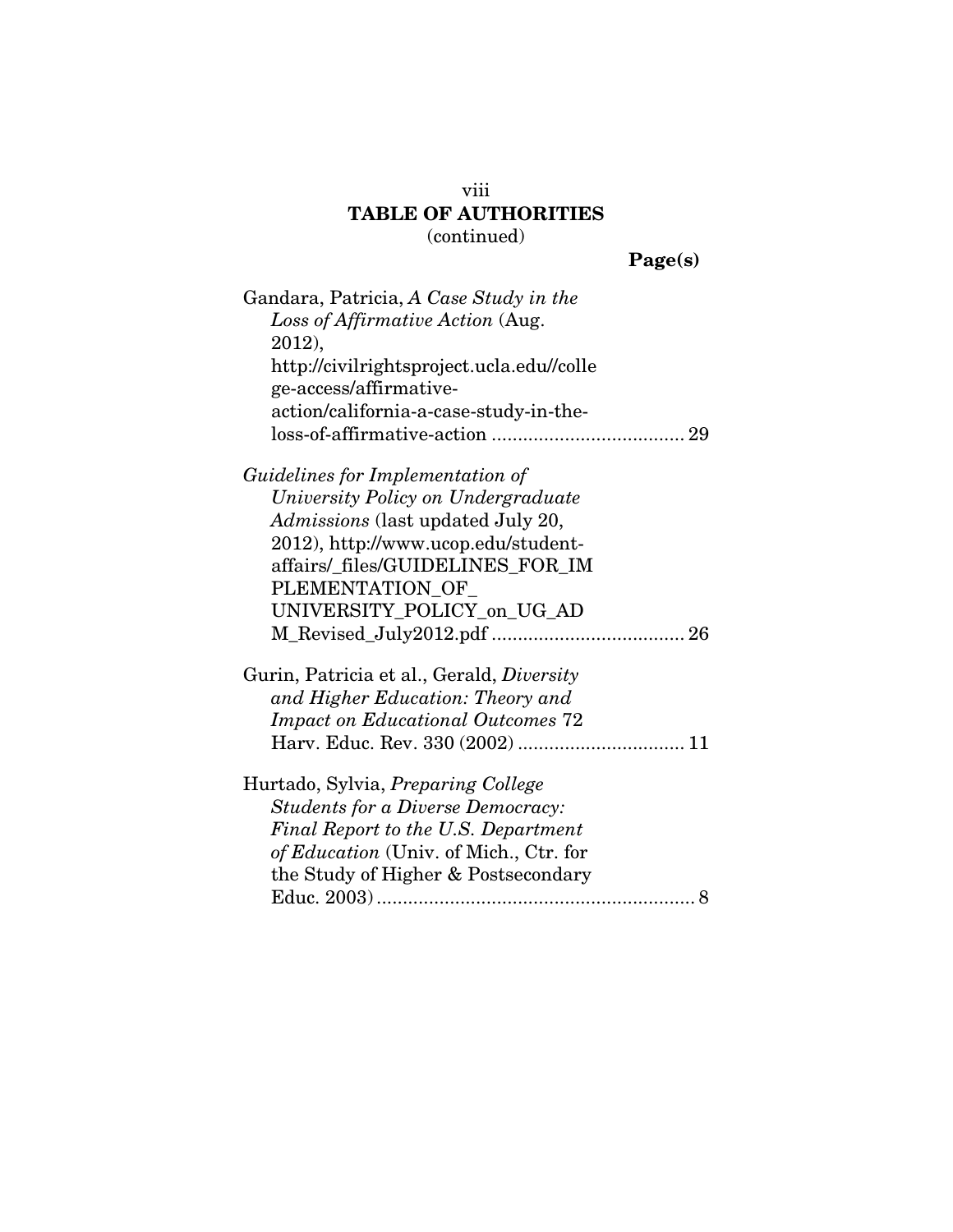| get(5)<br>л |  |
|-------------|--|
|             |  |

| Jayakumar, Uma M., Can Higher<br><b>Education Meet the Needs of an</b><br>Increasingly Diverse and Global<br>Society? Campus Diversity and Cross-<br>Cultural Workforce Competencies, 78                       |
|----------------------------------------------------------------------------------------------------------------------------------------------------------------------------------------------------------------|
| Kidder, William C., Misshaping the<br>River, 39 J. of College & Univ. L. 53                                                                                                                                    |
| Pathway to Excellence: UC Berkeley<br>Strategic Plan for Equity, Inclusion,<br>and Diversity (2009),<br>http://diversity.berkeley.edu/sites/def<br>ault/files/SPEID_FINAL_webversion.                          |
| Regents of the University of California,<br>Regents Policy 2102: Policy on<br>Undergraduate Admissions (adopted<br>May 20, 1988),<br>http://regents.universityofcalifornia.e                                   |
| Regents of the University of California,<br>Regents Policy 2103: Policy on<br>Undergraduate Admissions<br>Requirements (June 18, 1982, as<br>amended Feb. 5, 2009),<br>http://regents.universityofcalifornia.e |

ix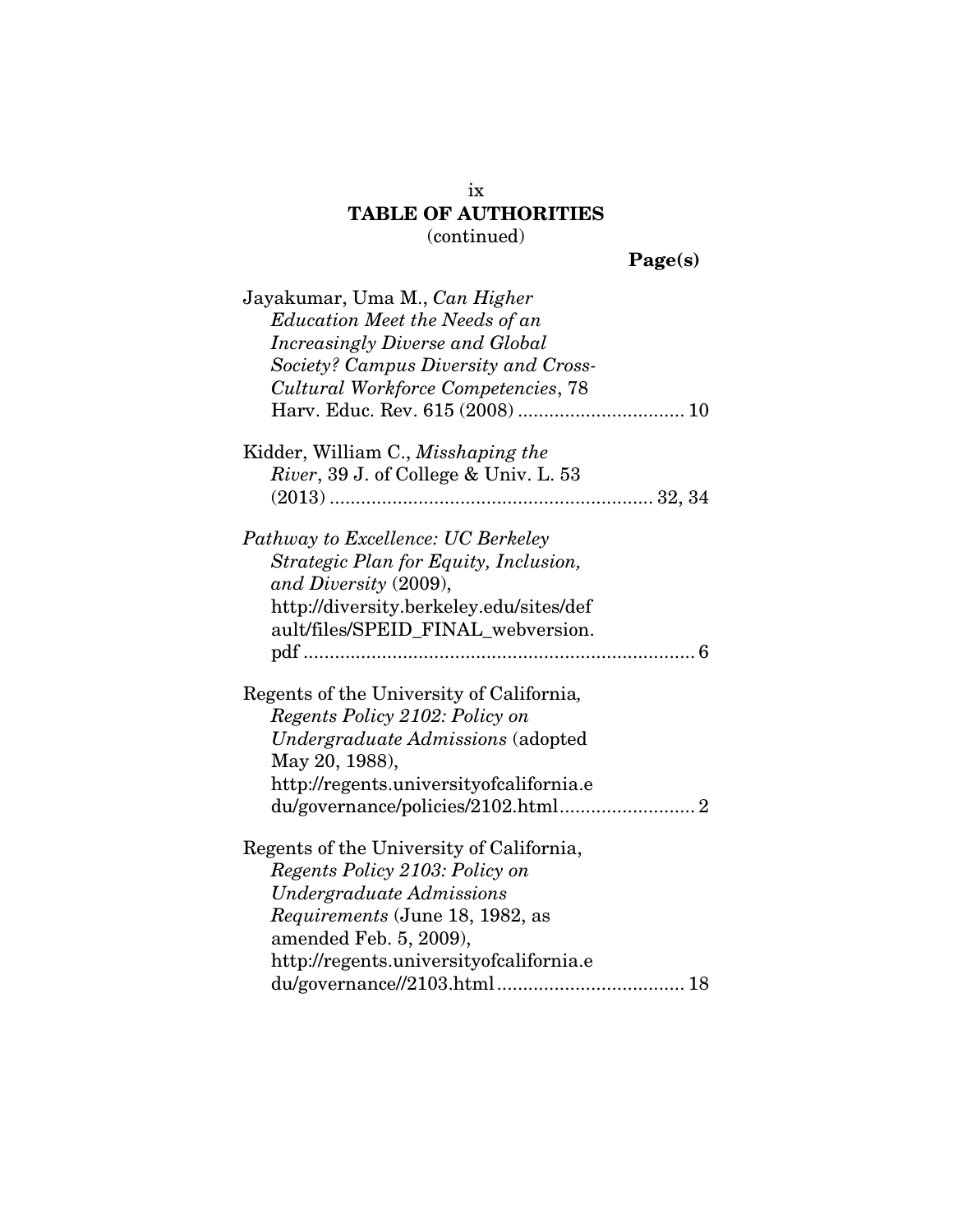Page(s)

| Regents of the University of California,   |
|--------------------------------------------|
| Regents Policy 2104: Policy on             |
| Comprehensive Review in                    |
| <i>Undergraduate Admissions</i> (Nov. 15,  |
| 2001),                                     |
| http://regents.universityofcalifornia.e    |
|                                            |
| Regents of the University of California,   |
| <b>Regents Policy 2108: Resolution</b>     |
| Regarding Individualized Review            |
| and Holistic Evaluation in                 |
| Undergraduate Admissions (Jan. 20,         |
| 2011),                                     |
| http://regents.universityofcalifornia.e    |
|                                            |
| Regents of the University of California,   |
| Regents Policy 4400: Policy on             |
| University of California Diversity         |
| <i>Statement</i> (amended Sept. 16, 2010), |
| http://regents.universityofcalifornia.e    |
|                                            |
| Study Group on University Diversity,       |
| Overview Report to the Regents             |
| (2007), http://www.ucop.edu/student-       |
|                                            |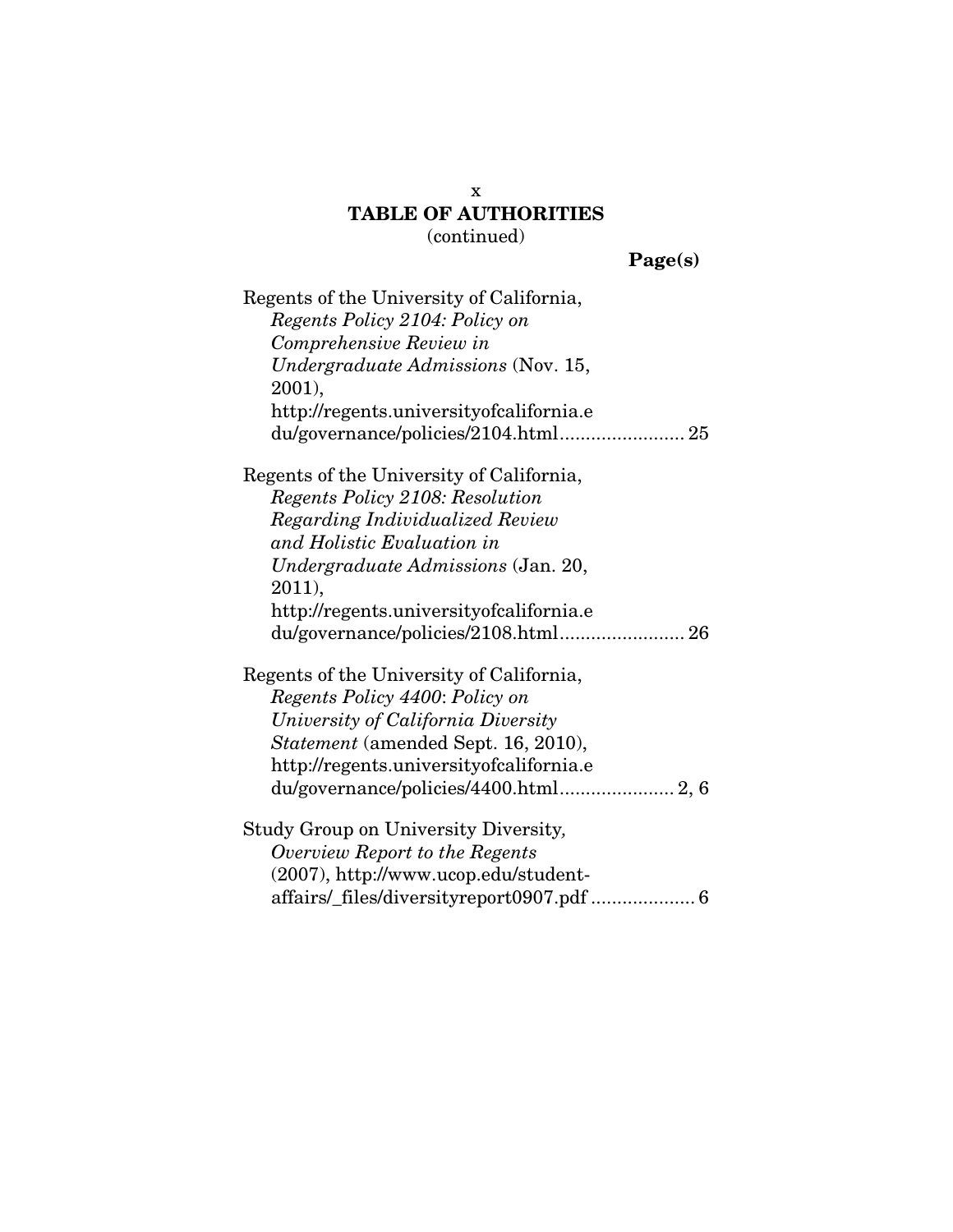Page(s)

| Text of UC Regents' Resolutions, Policy     |
|---------------------------------------------|
| <b>Ensuring Equal Treatment</b>             |
| Admissions, $(SP-1)$ (1995).                |
| http://www.berkeley./news/berkeleya         |
|                                             |
| <b>UC Board of Admissions and Relations</b> |
| with Schools, Systemwide Academic           |
| Senate, Comprehensive Review in             |
| Freshman Admissions at the                  |
| University of California 2003-2009          |
| (May 2010),                                 |
| http://senate.universityof.edu/reports      |
| /HP_MGYreBOARS_CR_rpt.pdf 26, 30            |
|                                             |
| UCLA Principles of Community (2011),        |
| https://diversity.ucla.edu/ucla-            |
|                                             |
| University of California, 2015              |
| Accountability Report,                      |
| http://accountabilityedu/2015/docum         |
| ents/pdfs/Acct%20Report%202015%2            |
|                                             |
|                                             |
| University of California, Application,      |
| Admissions and Enrollment of                |
| California Resident Freshman for            |
| Fall 1995 through 2014,                     |
| http://www.ucop.edu/news/factsheets/        |
|                                             |

xi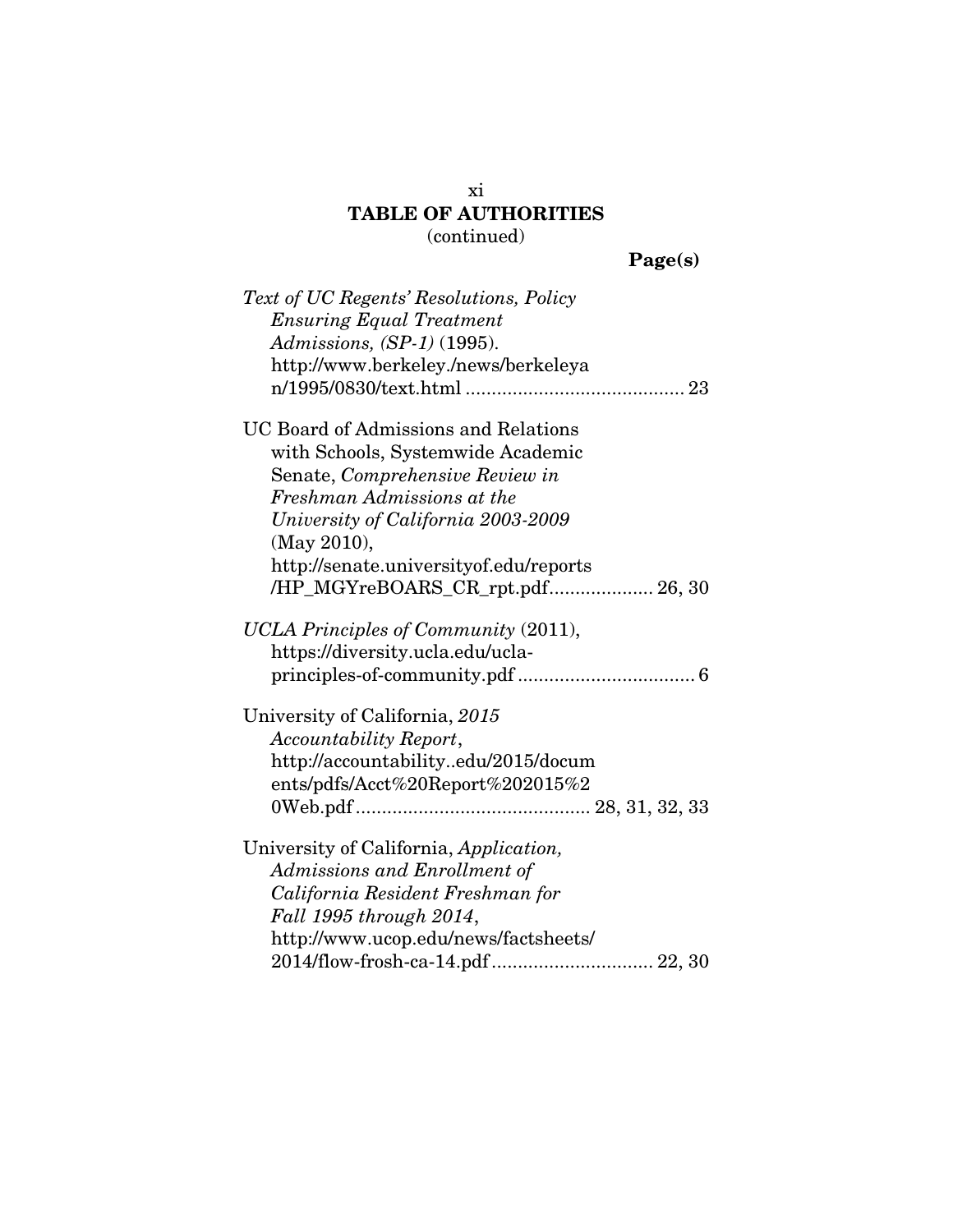| oet.<br>н<br>. . |
|------------------|
|                  |

| University of California, Budget for        |
|---------------------------------------------|
| Current Operations: Summary &               |
| <i>Detail 2015-16</i> (December 2014),      |
| http://www.ucop.edu/operating-              |
| budget/_files/rbudget/2015-                 |
| 16budgetforcurrentoperations_.pdf  24       |
| University of California, Comprehensive     |
| Review,                                     |
| http://admission.universityofcaliforni      |
| a.edu/counselors/freshman/comprehe          |
|                                             |
| University of California, Diversity         |
| <b>Annual Accountability Sub-Report</b>     |
| (2010),                                     |
| http://regents.universityofcalifornia.e     |
| du/regmeet/sept10/j1attach.pdf  6           |
| University of California, Freshman, SAT     |
| Subject Tests,                              |
| http://admission.universityofcaliforni      |
| a.edu/freshman/requirements/examin          |
| ation-requirement/SAT-subject-tests/  27    |
| University of California, Guidelines for    |
| <b>Addressing Race and Gender Equity</b>    |
| in Academic Programs in Compliance          |
| with Proposition 209 (July 2015),           |
| http://www.ucop.edu/general-                |
| counsel/_files/guidelines-equity.pdf 27, 28 |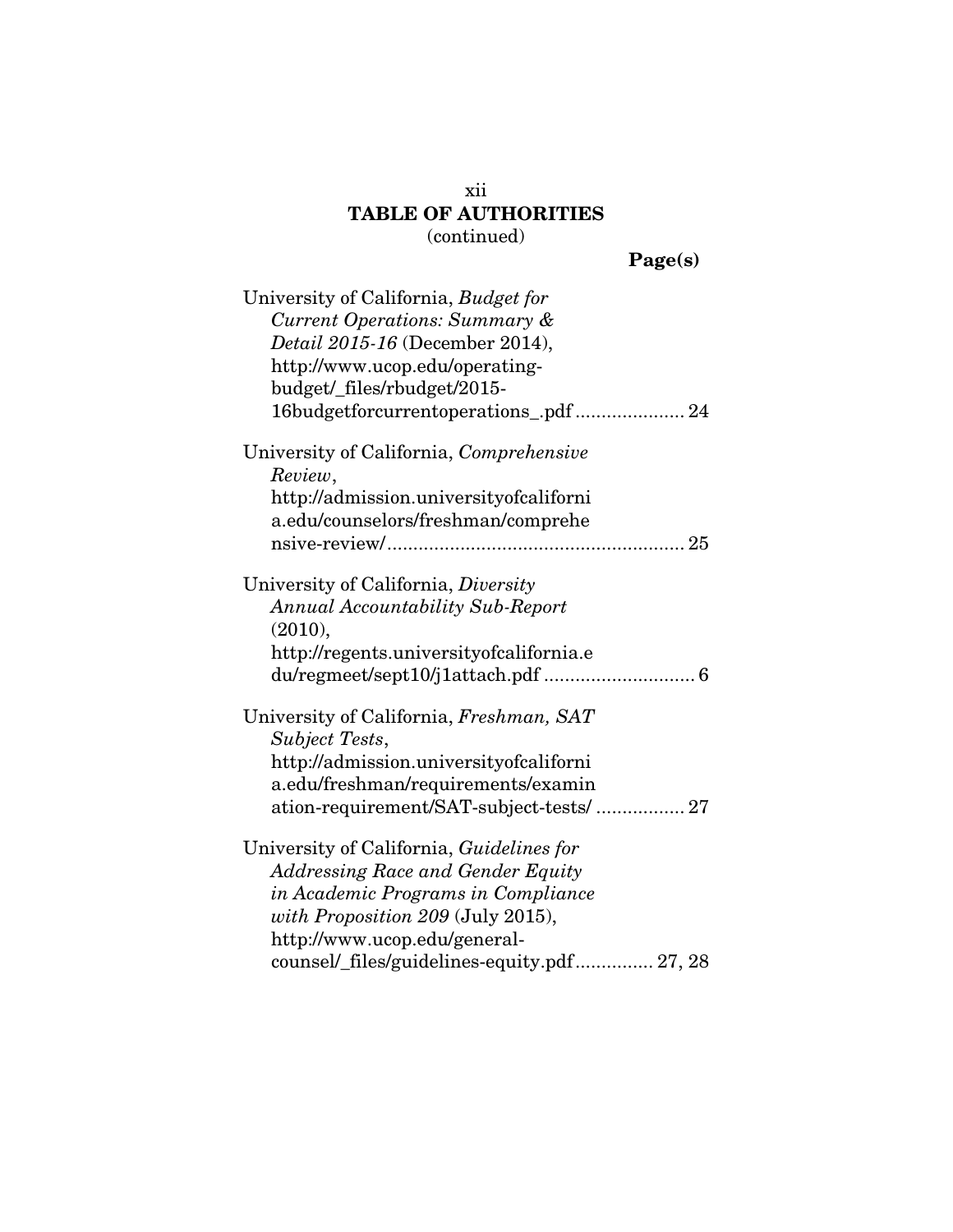Page(s)

| University of California, Report on     |
|-----------------------------------------|
| Student Academic Preparation and        |
| <b>Educational Partnerships (SAPEP)</b> |
| for the 2013-14 Annual Report           |
| <i>Highlights</i> (June 2015),          |
| http://www.ucop.edu/diversity-          |
| engagement/_files/sapep-annual-         |
|                                         |
| University of California, Report on     |
| <b>Student Academic Preparation and</b> |
| <i>Educational Partnerships (SAPEP)</i> |
| for the 2013-14 Program Outcomes        |
| (Aug. 2011),                            |
| http://www.ucop.edu/diversity-          |
| engagement/_files/sapep-full-report-    |
|                                         |
| University of California, Office of the |
| President, Student Academic             |
| Services, Undergraduate Access to       |
| the University of California After the  |
| <b>Elimination of Race-Conscious</b>    |
| <i>Policies</i> (Mar. 2003),            |
| http://files.eric.ed.gov/fulltext/ED476 |
|                                         |
| University of California, Office of the |
| President, UC Health,                   |
| http://www.ucop.edu/uc-health/ 18       |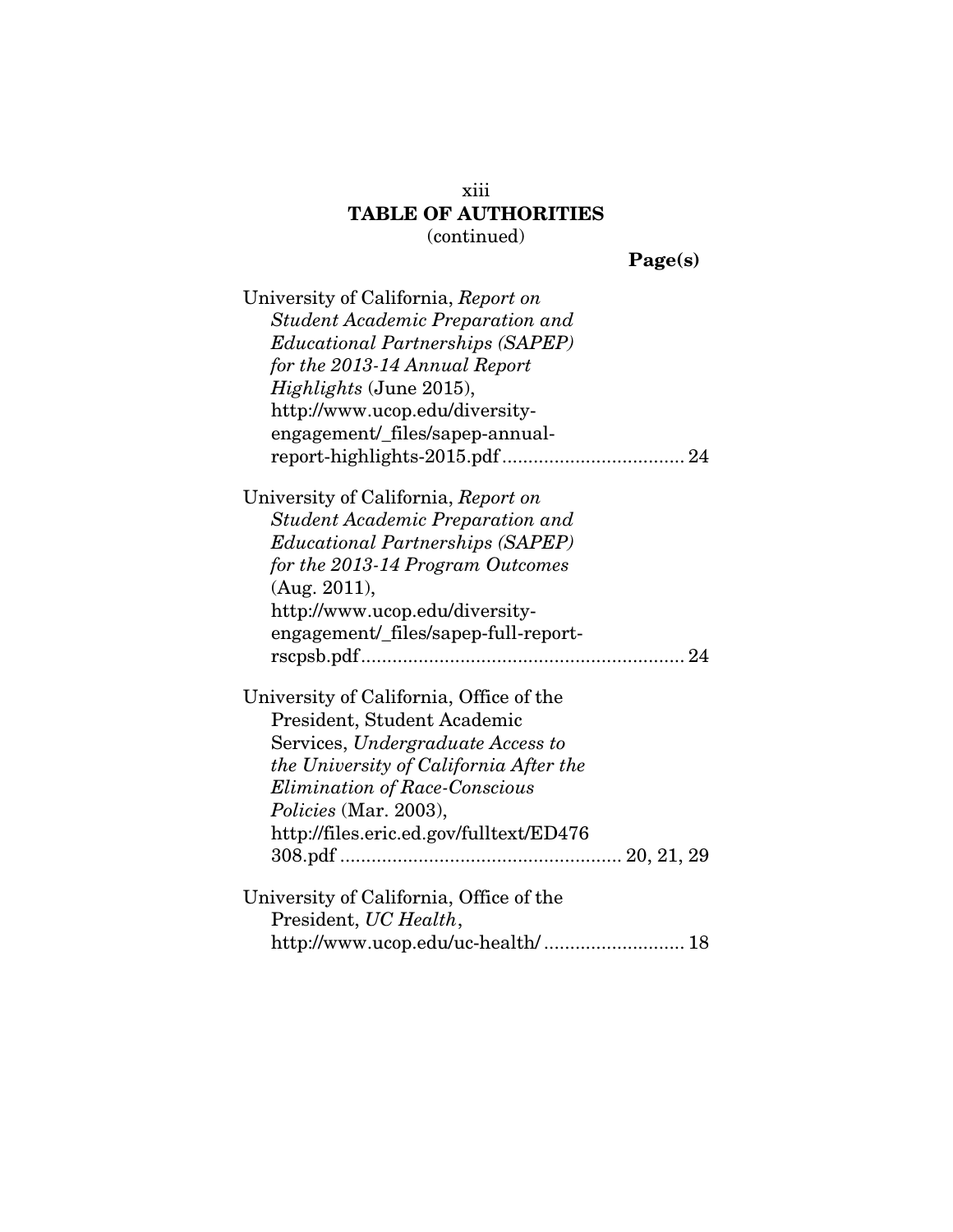Page(s)

| University of California Outreach Task        |
|-----------------------------------------------|
| Force, New Directions for Outreach            |
| (July 1997),                                  |
| http://www.ucop.edu/education-                |
|                                               |
| U.S. News and World Report, Top Public        |
| Schools,                                      |
| http://colleges.usnews.rankingsandre          |
| views.com/best-                               |
| colleges/rankings/national-                   |
| universities/top-public?int=a557e6 18, 20, 21 |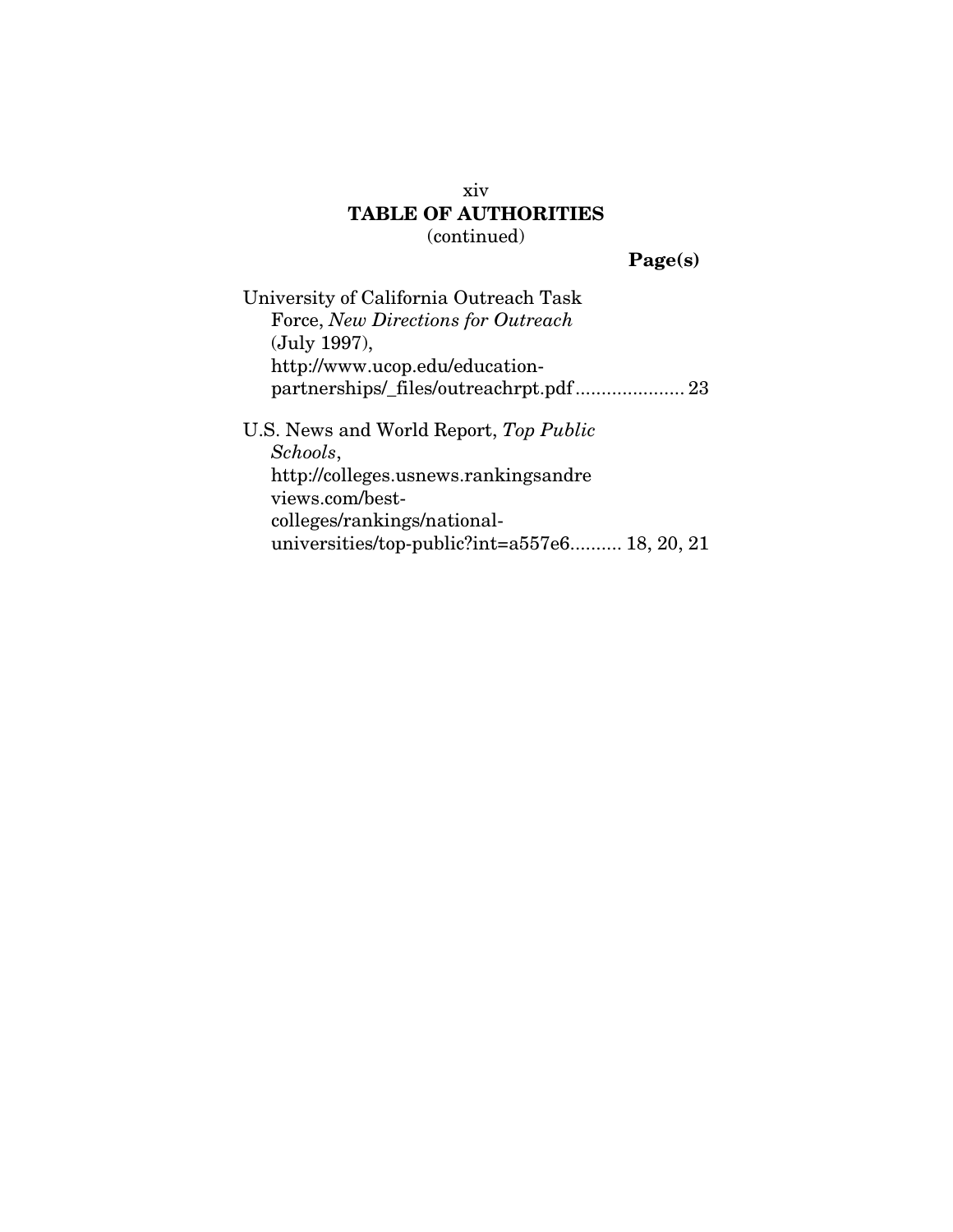#### INTERESTS OF AMICI CURIAE1

*Amici Curiae* are the President and Chancellors of the University of California ("UC"). UC is the largest highly selective institution of higher education in the United States. Its ten campuses are located throughout California and provide undergraduate, graduate, and professional education to more than 246,000 students. UC is led by its President and the Chancellors of each of its campuses, all of whom join this brief.2

UC is committed to serving the educational needs of the people of California, the most diverse state in the nation. In 2012, California's high-school graduates were 30.5 percent white, 46.2 percent Latino, 13.6 percent Asian or Pacific Islander, 6.7 percent African American, and 0.7 percent American Indian.<sup>3</sup> UC's admissions policy "seeks to enroll, on each of its campuses, a student body that, beyond meeting the University's eligibility requirements, demonstrates high academic achievement or exceptional personal

 $\overline{a}$ 

 $<sup>1</sup>$  The parties have consented to the filing of this brief. No party</sup> to this case or their counsel authored this brief in whole or in part, and no person other than amici and their counsel paid for or made a monetary contribution toward the preparation or submission of this brief.

<sup>2</sup> A full list of *Amici* is included in the Appendix.

<sup>3</sup> *See* California Department of Education, Educational Demographics Unit, *Graduates by Ethnicity for 2011-12* ("*High School Graduates Data Set*"), http://dq.cde.ca.gov/dataquest/ GraduateReporting/GraduatesByEth.aspx?cTopic=Graduates&c Choice=StGrdbyEt&cYear=2011-12&level=State&cType= All&cGender=B&cGroup=G12.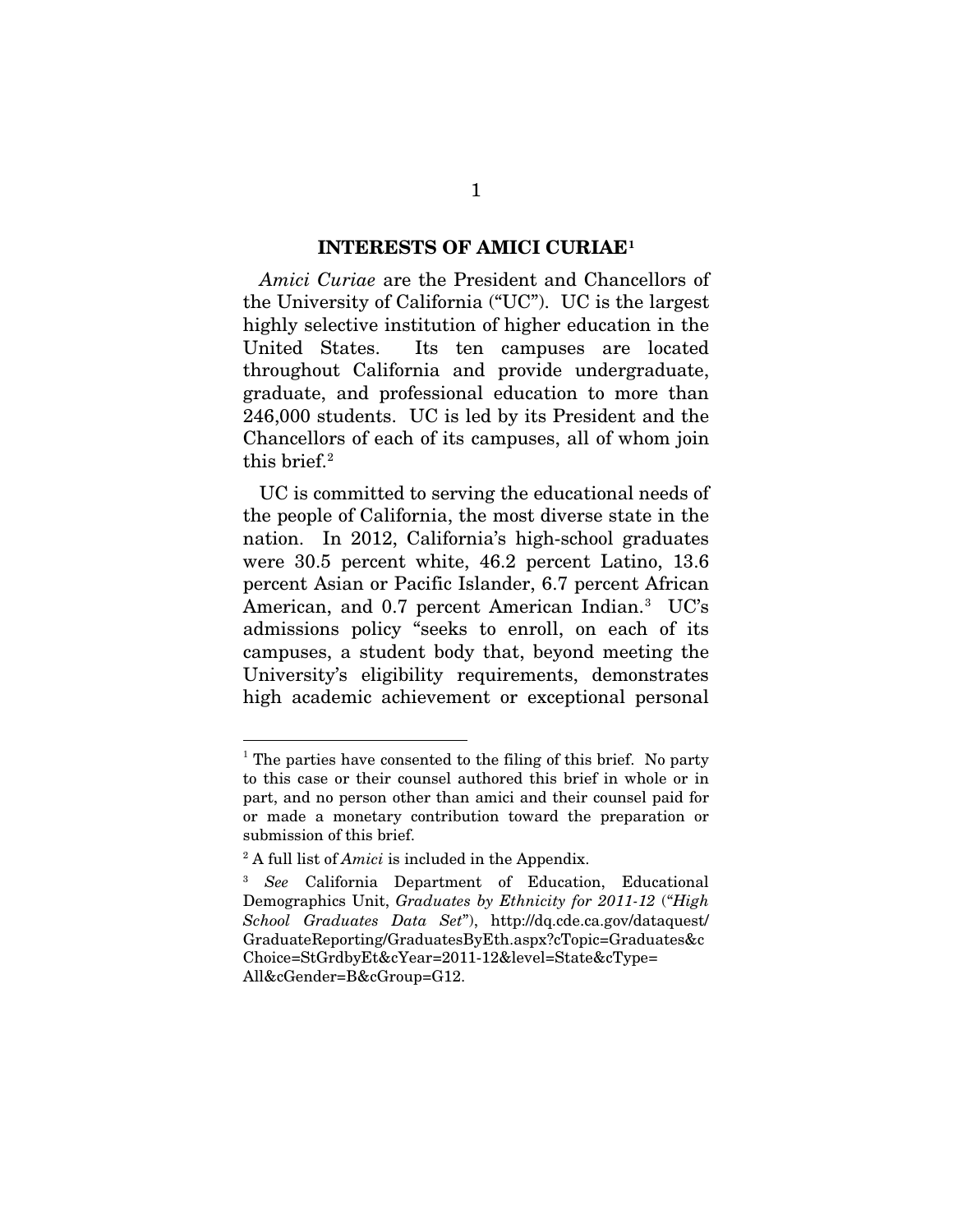talent, and that encompasses the broad diversity of cultural, racial, geographic, and socioeconomic backgrounds characteristic of California."4

It is the policy of UC that there is "a compelling interest in making sure that people from all backgrounds perceive that access to the University is possible for talented students, staff, and faculty from all groups."5 UC recognizes that "[t]he knowledge that the University of California is open to qualified students from all groups, and thus serves all parts of the community equitably, helps sustain the social fabric of the State."6 UC's policies further recognize the educational importance, not just of having diverse students on campus, but of ensuring meaningful interactions among them.7 And UC provides a compelling illustration of the broader educational context in which race-neutral and race-conscious policies must be evaluated.

UC is central to the national debate over policies governing admission of underrepresented minority students to public universities. In 1996, California amended its state constitution to prohibit race-

 <sup>4</sup> University of California*, Regents Policy 2102: Policy on Undergraduate Admissions* (adopted May 20, 1988), http://regents.universityofcalifornia.edu/governance/policies/210 2.html.

<sup>5</sup> Regents of the University of California *Regents Policy 4400*: *Policy on University of California Diversity Statement* (amended Sept. 16, 2010) (*"Regents' Policy 4400*), http://regents.universityofcalifornia.edu/governance/policies/440 0.html.

<sup>6</sup> *Id.*

<sup>7</sup> *Id.*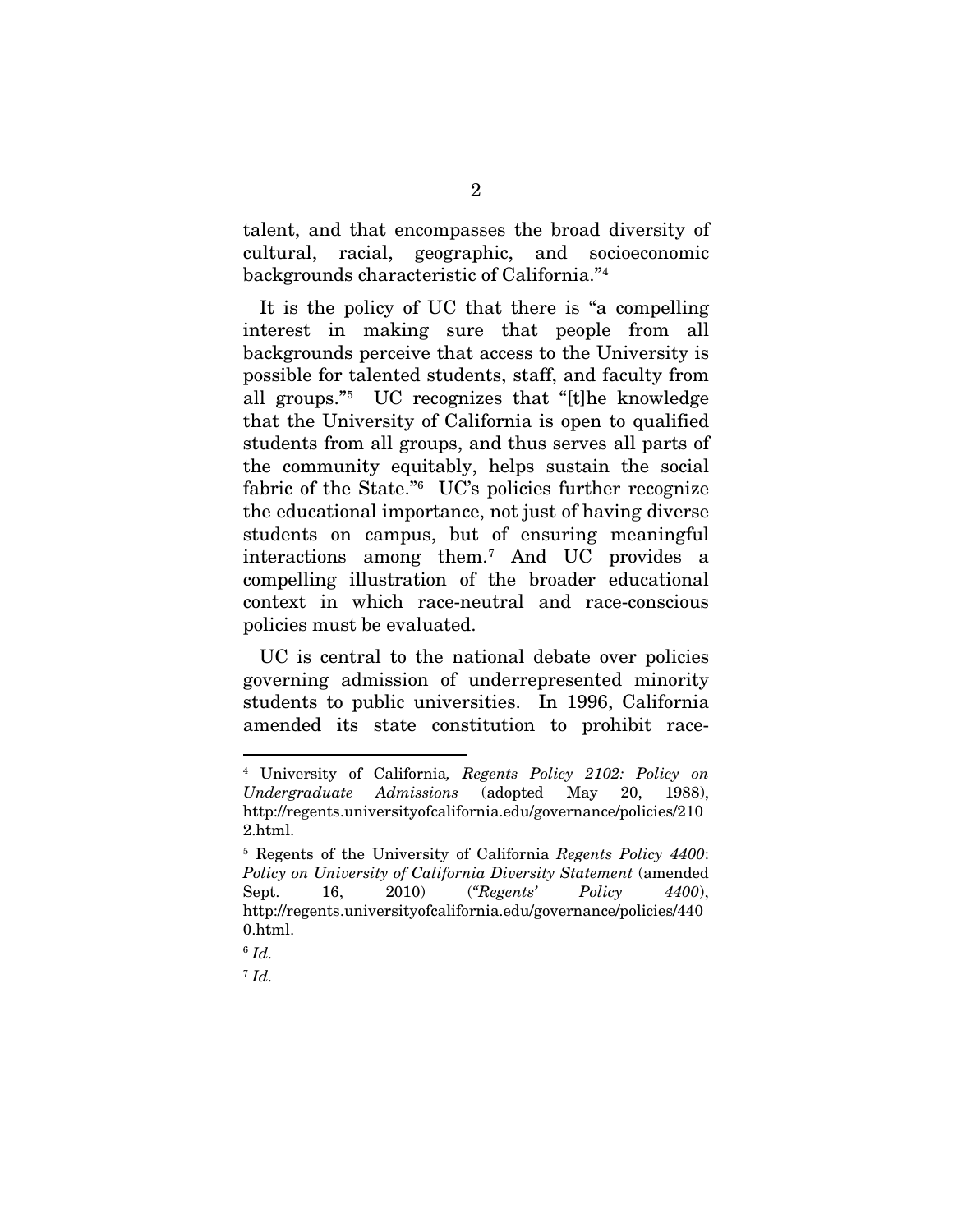conscious measures in college admissions. As this Court has recognized, that prohibition led UC to "experiment[] with a wide variety of alternative approaches" for promoting diversity and ensuring access for qualified underrepresented minorities. *Grutter v. Bollinger*, 539 U.S. 306, 342 (2003). Those efforts have proven to be ineffective alternatives, as *Amici* explain in detail below. UC's experience thus sheds light on the practical obstacles faced by universities that seek to promote diversity, while also furthering other crucial educational objectives, but are barred from any use of race as a factor in admission decisions.

#### SUMMARY OF ARGUMENT

UC is uniquely situated to provide empirical context that will assist the Court in its analysis of the issues in this case. UC's experience demonstrates three basic points.

First, universities have a compelling and viable interest in pursuing *qualitative* diversity within their student bodies, meaning a student body that includes students of varying backgrounds across many characteristics, including but not limited to race. This form of diversity differs from merely quantitative diversity in two key respects: it requires meaningful interactions among diverse students, not merely the presence of certain numbers of students, and it requires diversity within racial groups across other personal characteristics.

Second, UC's many years of effort and experimentation with a wide variety of race-neutral approaches demonstrates that, at least under current circumstances in California, highly competitive public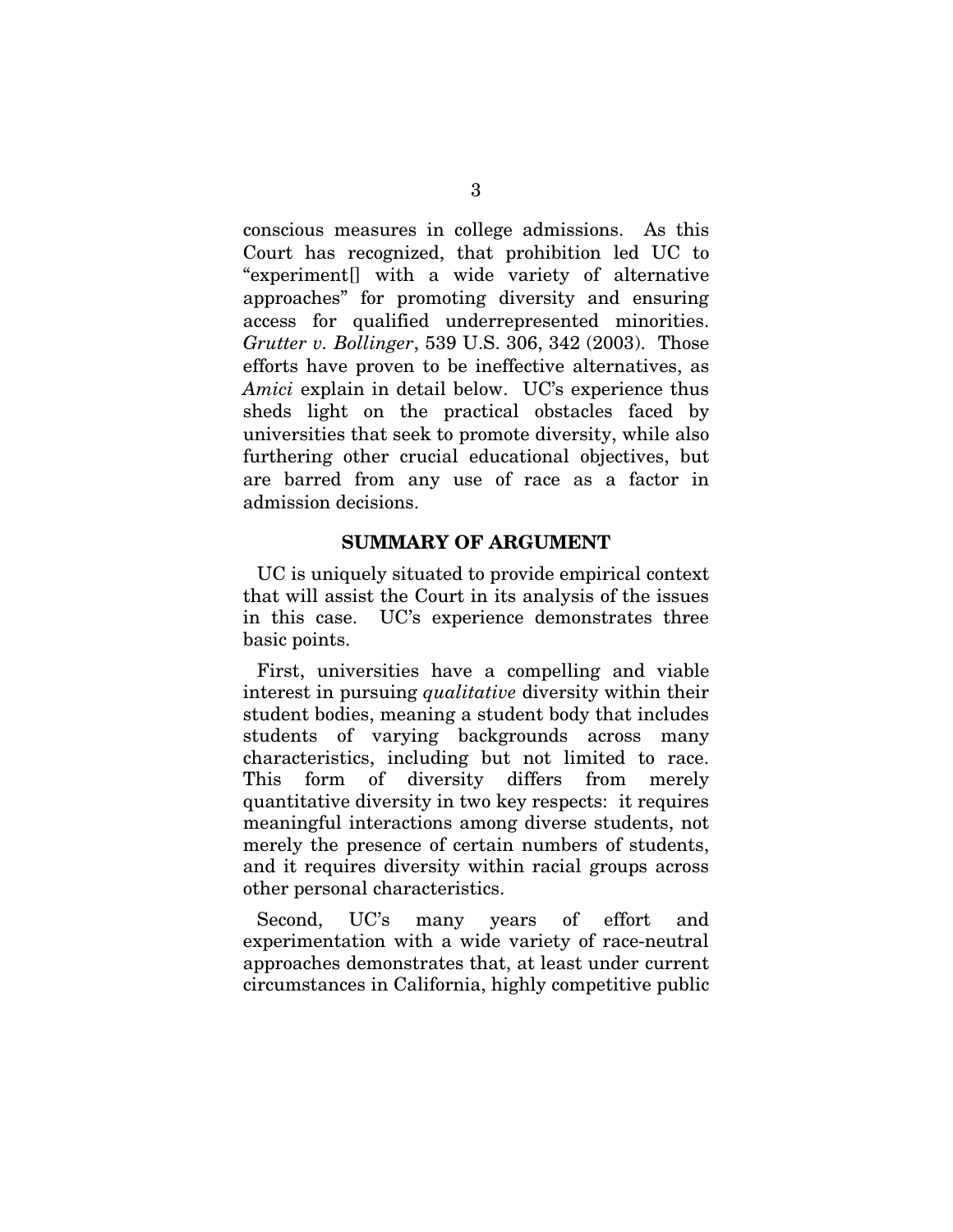universities cannot maintain historic levels of diversity within their student bodies—much less reflect in their student bodies a growing state population of underrepresented minorities—using only race-neutral methods.

Third, because universities have constitutionally cognizable and educationally crucial interests other than racial diversity, any evaluation of admissions policies, whether race-neutral or not, must take into account whether the policies in question sufficiently advance those other educational interests.

#### ARGUMENT

### **I.** QUALITATIVE DIVERSITY IS A COMPELLING INTEREST THAT IS PROPERLY THE FOCUS OF THE COURT'S NARROW-TAILORING ANALYSIS

As this Court held in *Grutter*, "obtaining the educational benefits of 'student body diversity is a compelling state interest that can justify the use of race in university admissions.'" *Fisher v. Univ. of Texas at Austin*, 133 S. Ct. 2411, 2418 (2013) (quoting *Grutter*, 539 U.S. at 325). In *Fisher*, Petitioner did not ask the Court to revisit *Grutter*'s holding that qualitative diversity is a compelling government interest. *Id.* at 2419; *see also id.* at 2422 (Scalia, J., concurring). Petitioner also does not make such a request here. Instead, Petitioner mounts a circuitous attack on the Court's holding that qualitative diversity is a compelling interest by mischaracterizing the Court's precedents on narrow tailoring. This "mask[ed] . . . attempt" to eviscerate the Court's holding with respect to qualitative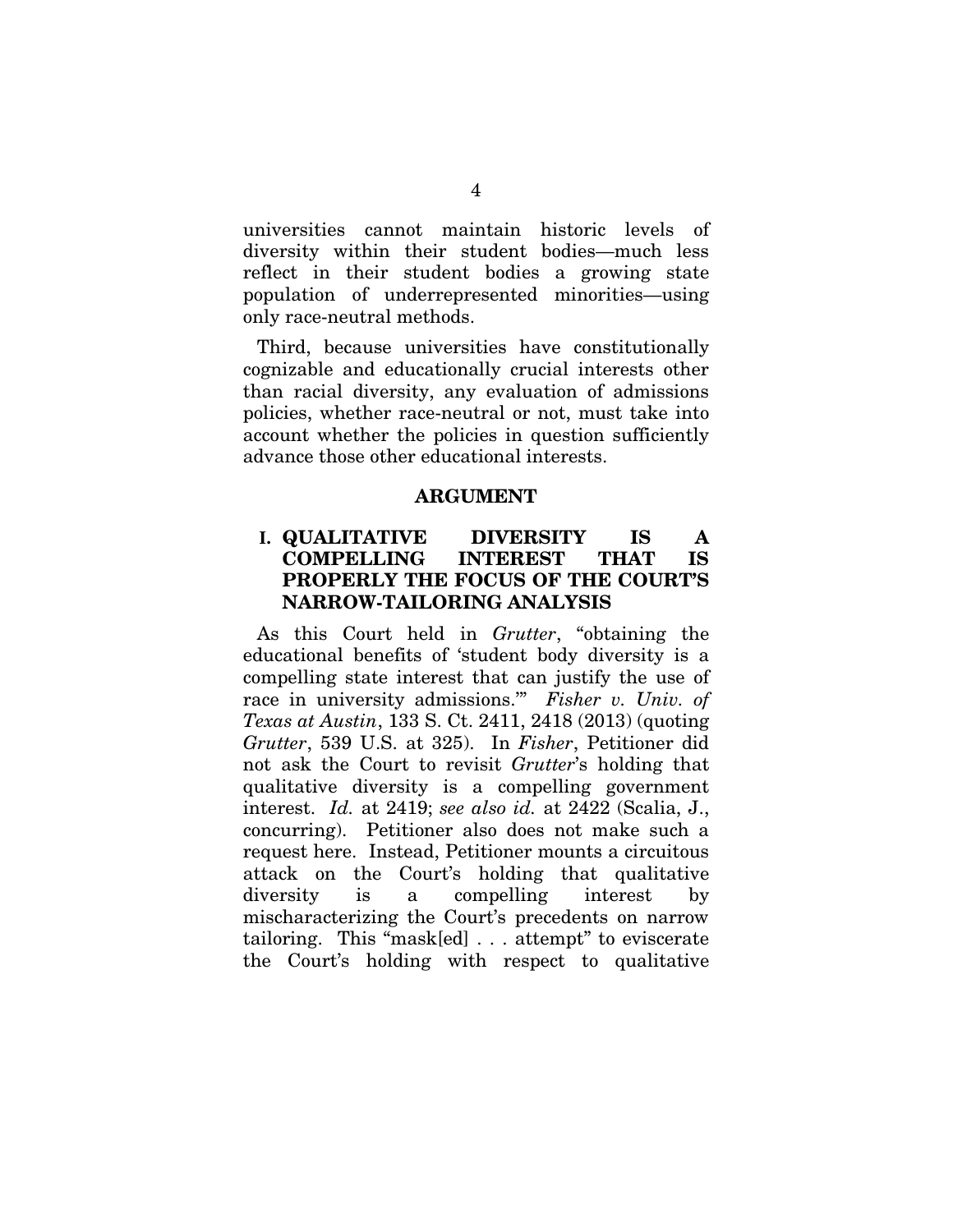diversity should be rejected. *Cf. Grutter*, 539 U.S. at 389 (Kennedy, J., dissenting).

A. UC's Experience Corroborates *Grutter*'s Insight and Established Empirical Evidence that the Educational Benefits of Diversity are Realized Primarily Through Meaningful Interactions Among Students of Different Backgrounds

A university's compelling interest in diversity, this Court has held, is defined by "the educational benefits that flow from a diverse student body." *Fisher*, 133 S. Ct. at 2417; *see also Grutter*, 539 U.S. at 329-30. "A university is not permitted to define diversity as 'some specified percentage of a particular group merely because of its race or ethnic origin.'" *Fisher*, 133 S. Ct. at 2419 (quoting *Regents of Univ. of Cal. v. Bakke*, 438 U.S. 265, 307 (1978) (opinion of Powell, J.)). "That would amount to outright racial balancing," which the Court has held is "patently unconstitutional." *Id.* (quoting *Grutter*, 539 U.S. at 330). Instead, obtaining the "substantial" educational benefits of diversity, *Grutter*, 539 U.S. at 330, requires qualitative diversity: creating an educational community that fosters those benefits by supporting meaningful interactions among diverse students.

UC's policies and experience reflect and support this conclusion. The University's Diversity Statement, last amended in 2010, provides that "[d]iversity aims to broaden and deepen both the educational experience and the scholarly environment, as students and faculty *learn to interact*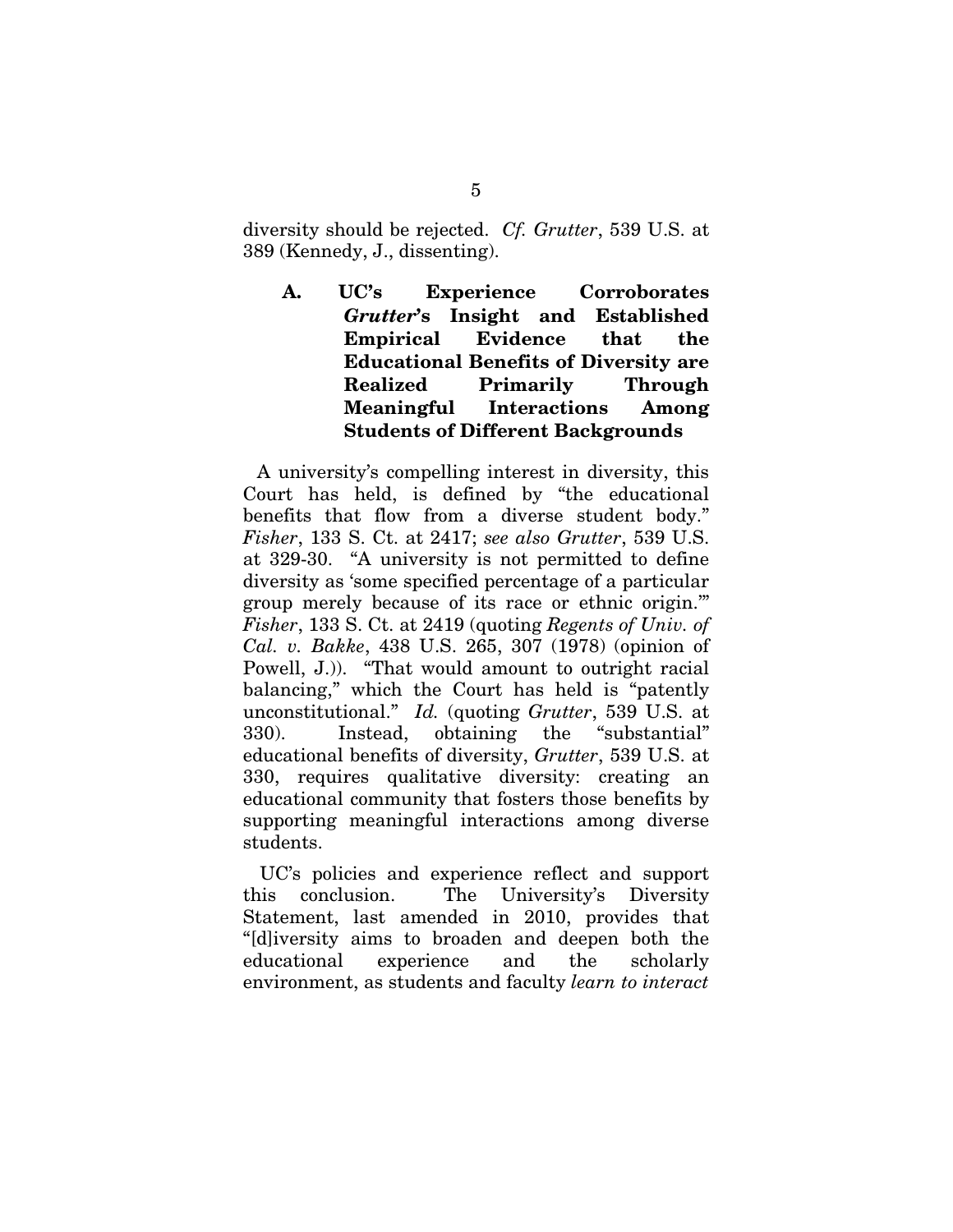*effectively* with each other, preparing them to participate in an increasingly complex and pluralistic society."<sup>8</sup> A pair of reports on diversity, prepared for the Regents in 2007 and 2010, found that the benefits of diversity at UC arose from "the quality and extent of interaction between diverse groups and individuals."9 These studies emphasized the importance of these interactions for "[c]ampus climate," a "measure of the real or perceived quality of interpersonal, academic, and professional interactions on a campus."10 Statements on diversity by individual campuses further underscore these priorities.11 UC's recognition of the importance of meaningful interaction among diverse students is compellingly supported by both this Court's opinions and empirical evidence.

### **1.** Students of Different Races and Backgrounds Contribute Diverse Viewpoints and Perspectives

As Justice Kennedy has observed, "[t]he enduring hope is that race should not matter; the reality is that

<sup>10</sup> *Id.* at 12; *see also* University of California, *Diversity Annual Accountability Sub-Report* 2-3 (2010), http://regents.universityofcalifornia.edu/ regmeet/sept10/j1attach.pdf.

<sup>11</sup> *See, e.g.*, *Pathway to Excellence: UC Berkeley Strategic Plan for Equity, Inclusion, and Diversity* 8-9 (2009), http://diversity.berkeley.edu/sites/default/files/SPEID\_FINAL\_w ebversion.pdf; *UCLA Principles of Community* 1 (2011), https://diversity.ucla.edu/ucla-principles-of-community.pdf.

 <sup>8</sup> *Regents Policy 4400* (emphasis added).

<sup>9</sup> Study Group on University Diversity, *Overview Report to the Regents* 6 (2007), http://www.ucop.edu/studentaffairs/\_files/diversityreport0907.pdf.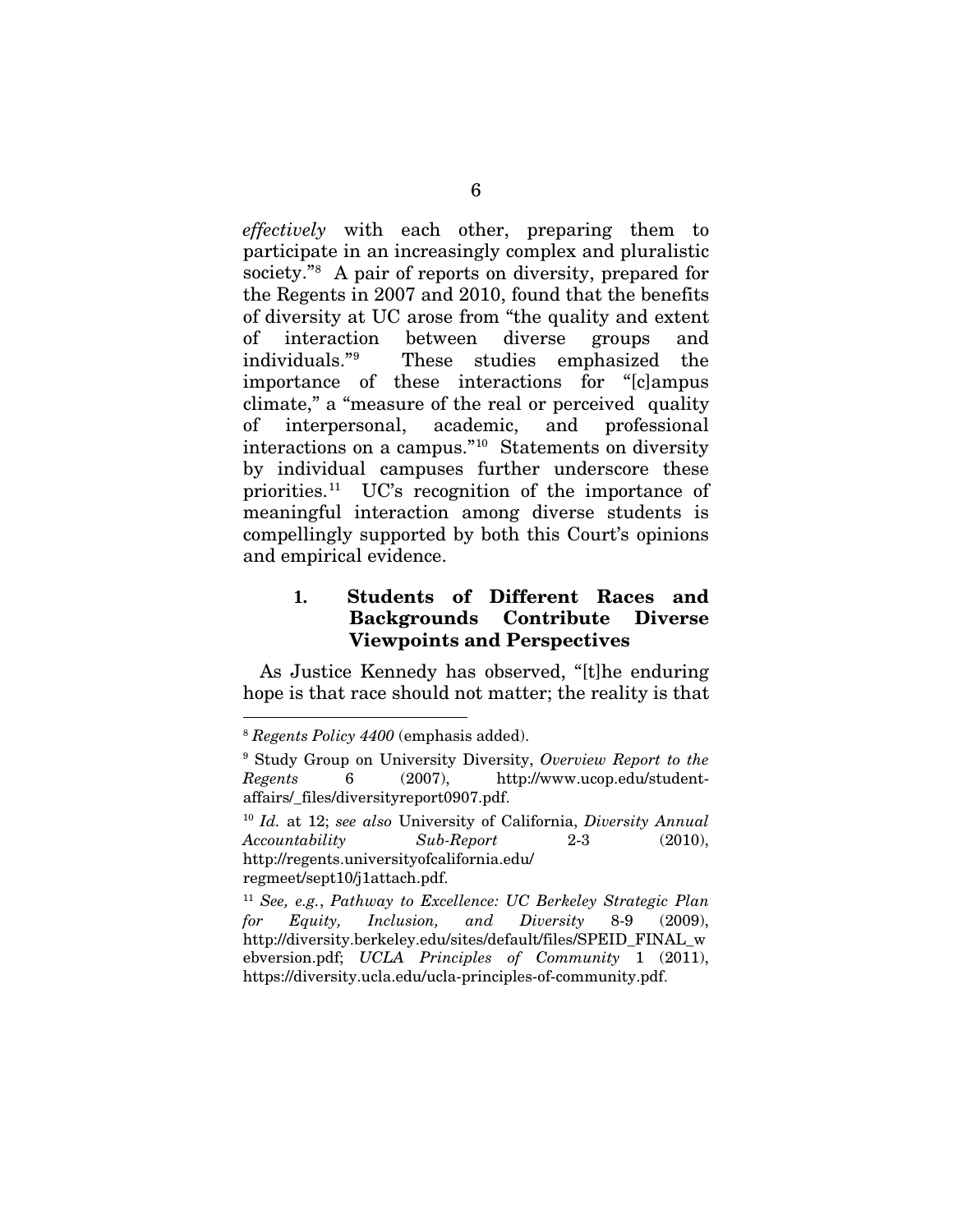too often it does." *Parents Involved in Cmty. Sch. v. Seattle Sch. Dist. No. 1*, 551 U.S. 701, 787 (2007) (Kennedy, J., concurring). Because race still matters in so many spheres of life, it is not surprising that a person's race tends to inform his or her identity, experiences, and perspectives. *See Grutter*, 539 U.S. at 333 ("one's own, unique experience of being a racial minority in a society, like our own, in which race unfortunately still matters" "is likely to affect an individual's views"). Minority youth—particularly African-American and Latino children—are disproportionately likely to attend segregated schools, suffer more severe school discipline, live in poverty, and have relatives in the criminal justice system. These trends, and the stereotypes they foster, render minority youths—even those who have not experienced such hardships—more likely than others to be sensitized to racial disparities in society.

To be sure, individuals of any given race will have varied experiences and a wide range of perspectives. *See Grutter*, 539 U.S. at 333. One student of color may have a parent, friend, or relative in jail and develop strong views, of whatever valence, regarding criminal justice and punishment. Another may have parents who have never received so much as a traffic ticket; she may feel frustrated or stigmatized by a prison system filled disproportionately with racial minorities or by media portrayals that correlate race and crime. A third student of color may study law or law enforcement in order to break down stereotypes and combat disparities in incarceration rates. A fourth may be focused on pursuing her dream of becoming a doctor and be indifferent to criminal justice issues. For each, the "unique experience of being a racial minority in [our] society" has the potential to enrich classroom and dormitory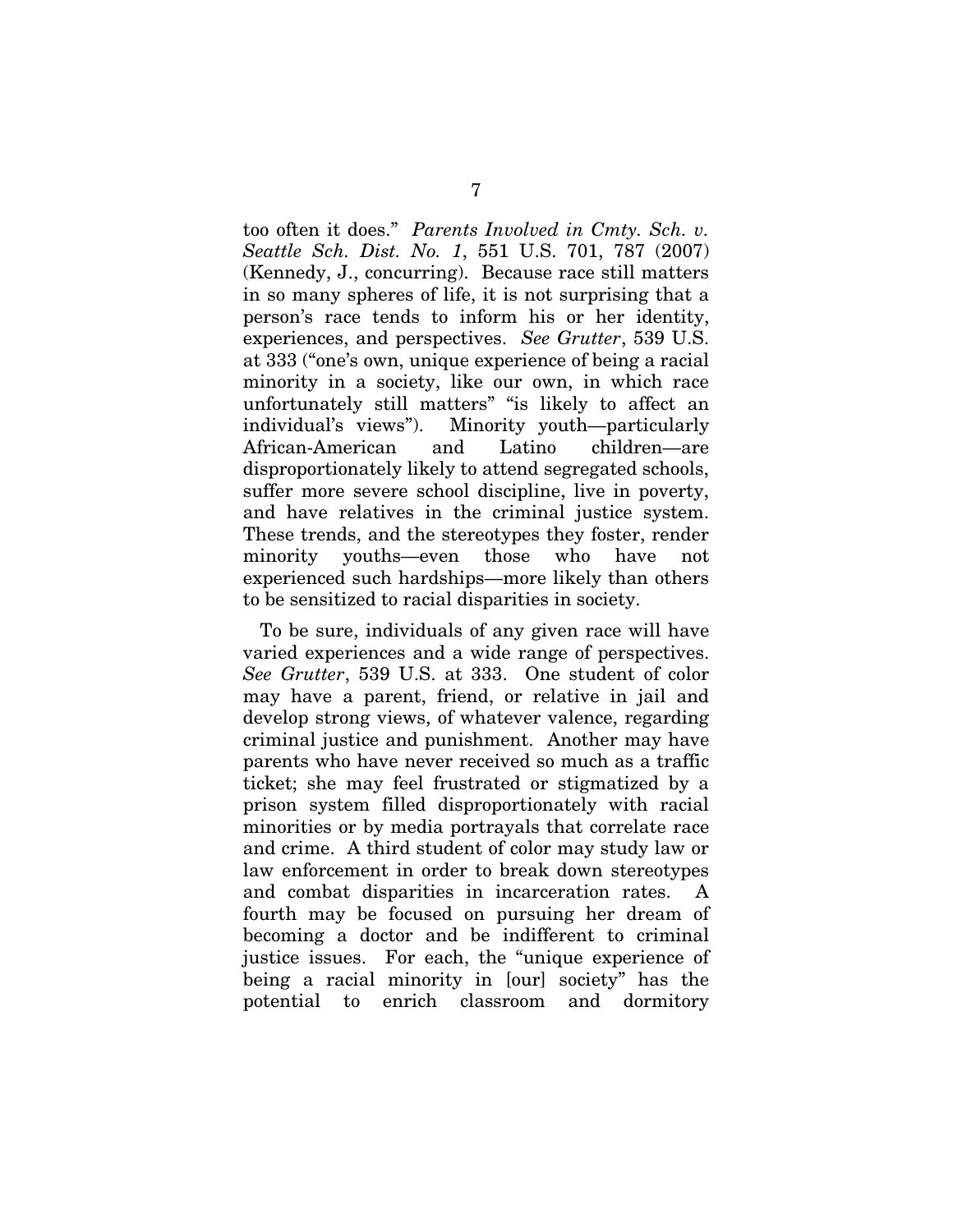discussion and the exchange of ideas within a university and to affect what research is performed and which solutions are considered. *Id.* Collectively, these different experiences also help students "learn there is no 'minority viewpoint,' but rather a variety of viewpoints among minority students." *Id.* at 320.

Students' interactions with peers of different racial backgrounds may reveal more similarities than differences. Students of different races will sometimes discover that they have far more in common than they anticipated. *See* Sylvia Hurtado, *Preparing College Students for a Diverse Democracy: Final Report to the U.S. Department of Education* 37- 38 (Univ. of Mich., Ctr. for the Study of Higher & Postsecondary Educ. 2003) [hereinafter *Preparing College Students*]. Discovery of such similarities is just as important as exposure to different opinions, as it "promotes 'cross-racial understanding' [and] helps to break down racial stereotypes." *Grutter*, 539 U.S. at 330; *see also Preparing College Students*, *supra*, at 37 (explaining that realization of "commonalities" in cross-racial interaction can "facilitate self-reflection about [students'] own assumptions").

> **2.** Empirical Evidence Shows That Diversity Yields Important Educational Benefits When Meaningful Cross-Racial Interactions Occur

Powerful empirical evidence, consistent with UC's experience, shows that, when accompanied by meaningful cross-racial interactions, diversity yields substantial educational benefits. *Cf. Grutter*, 539 U.S. at 387-88 (Kennedy, J., dissenting) ("[this Court's] precedents provide a basis for the Court's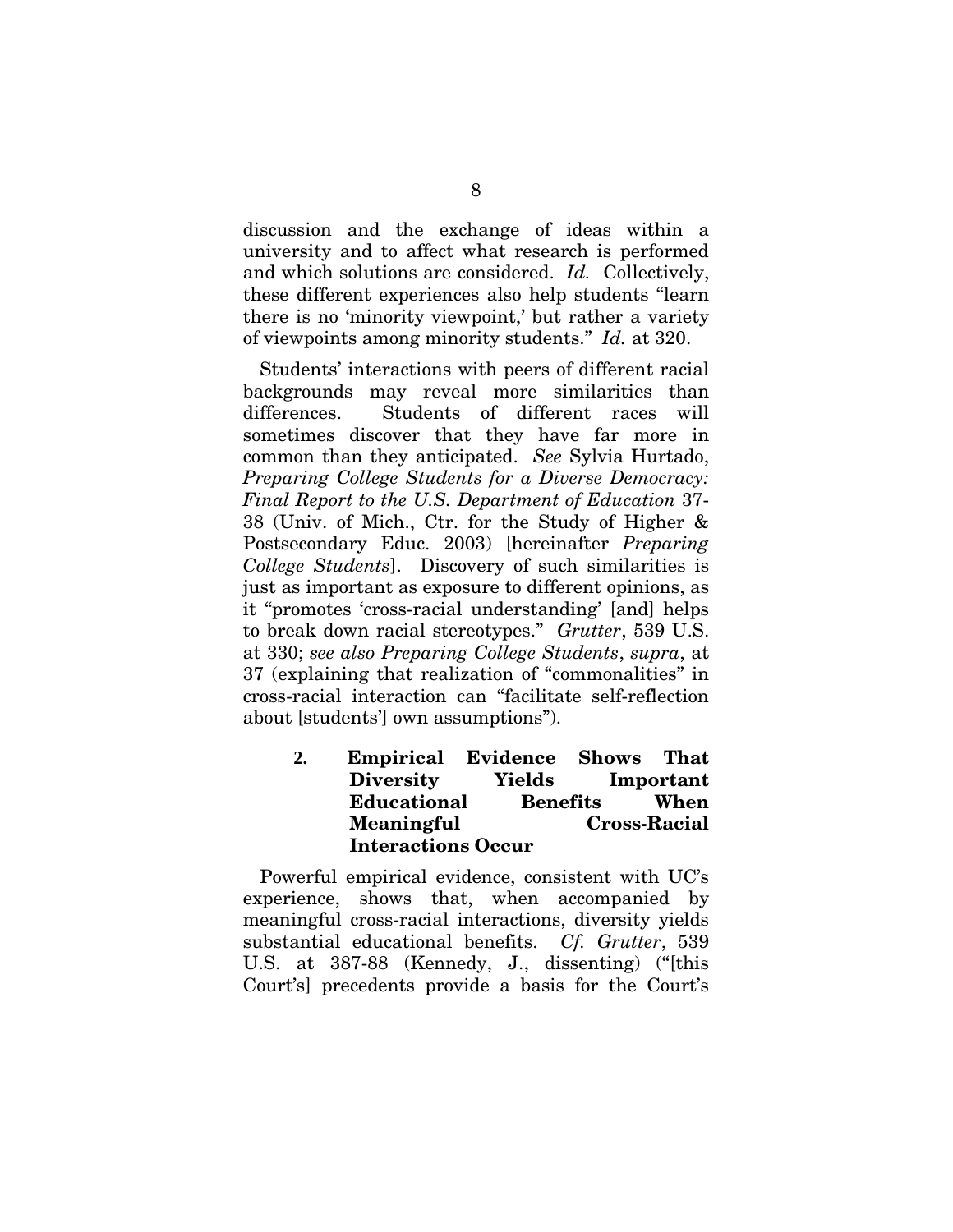acceptance of a university's considered judgment that racial diversity among students can further its educational task, when supported by empirical evidence"). The benefits fall loosely into two categories: improved learning outcomes and improved preparation for work and citizenship.

#### (a) Learning Outcomes

In *Grutter*, this Court recognized that "numerous studies show that student body diversity promotes learning outcomes." *Grutter*, 539 U.S. at 330. *See also Bakke*, 438 U.S. at 312 (opinion of Powell, J.) (diversity promotes "[t]he atmosphere of 'speculation, experiment, and creation' . . . [that is] so essential to the quality of higher education.").

These benefits find substantial support in the empirical literature. Students' informal and curricular interactions with diverse peers is "positively associated with a wide range of student outcomes in the higher education context, including improving academic skills; academic and social selfconcept; cognitive outcomes; personal growth/development; teamwork and leadership skills; prejudice reduction; . . . perceived exposure to diverse ideas; racial/cultural understanding and engagement; pluralistic orientation; social agency and civic development; retention; well-being; and satisfaction with college." *See* Mitchell James Chang, *Quality Matters: Achieving Benefits Associated With Racial Diversity* 11-12 (Kirwan Institute 2011) (listing studies); Uma M. Jayakumar, *Can Higher Education Meet the Needs of an Increasingly Diverse and Global Society? Campus Diversity and Cross-Cultural Workforce Competencies*, 78 Harv. Educ. Rev. 615, 620-21 (2008) (same). Evidence indicates that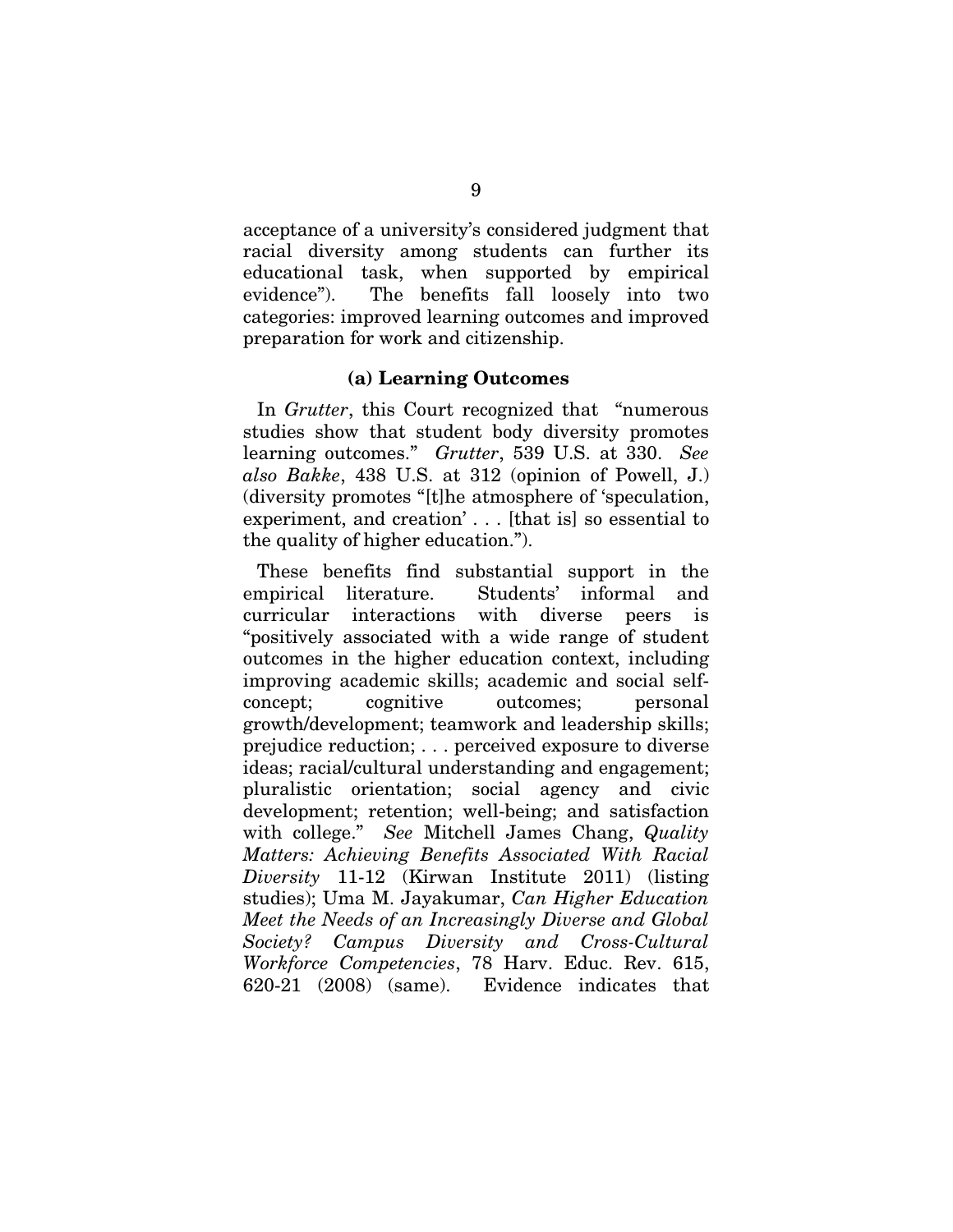personal interactions with students of diverse races promote cognitive growth and that the positive effects of such interactions are greater than the effects of either formal instruction about diversity or interactions with students who are diverse only in respects other than race. Nicholas A. Bowman, *College Diversity Experiences and Cognitive Development*, 80 Rev. Educ. Res. 4, 20-22 (2010).

#### (b) Professionalism and Citizenship

*Grutter* also recognized that diversity furthers the "overriding" educational goal "of preparing students for work and citizenship." *Grutter*, 539 U.S. at 331. Students who experience a racially diverse educational environment are better prepared for success in the workforce, because "the skills needed in today's increasingly global marketplace can only be developed through exposure to widely diverse people, cultures, ideas, and viewpoints." *Id.* at 330. These students discover that there is not "some characteristic minority viewpoint on any issue," which in turn "diminish[es] the force of [racial] stereotypes." *Id.* at 333 (internal quotation marks omitted). Learning in a diverse environment "promotes 'cross-racial understanding,' helps to break down racial stereotypes, and 'enables [students] to better understand persons of different races.'" *Id.* at 330 (alteration in original) (citation omitted). This Court's precedents also recognize that student-body diversity helps facilitate diverse leadership within society, because universities "represent the training ground for a large number of our Nation's leaders," *id.* at 332, and leaders must be "expos[ed] to the ideas and mores of students as diverse as this Nation of many peoples," *Bakke*, 438 U.S. at 313 (opinion of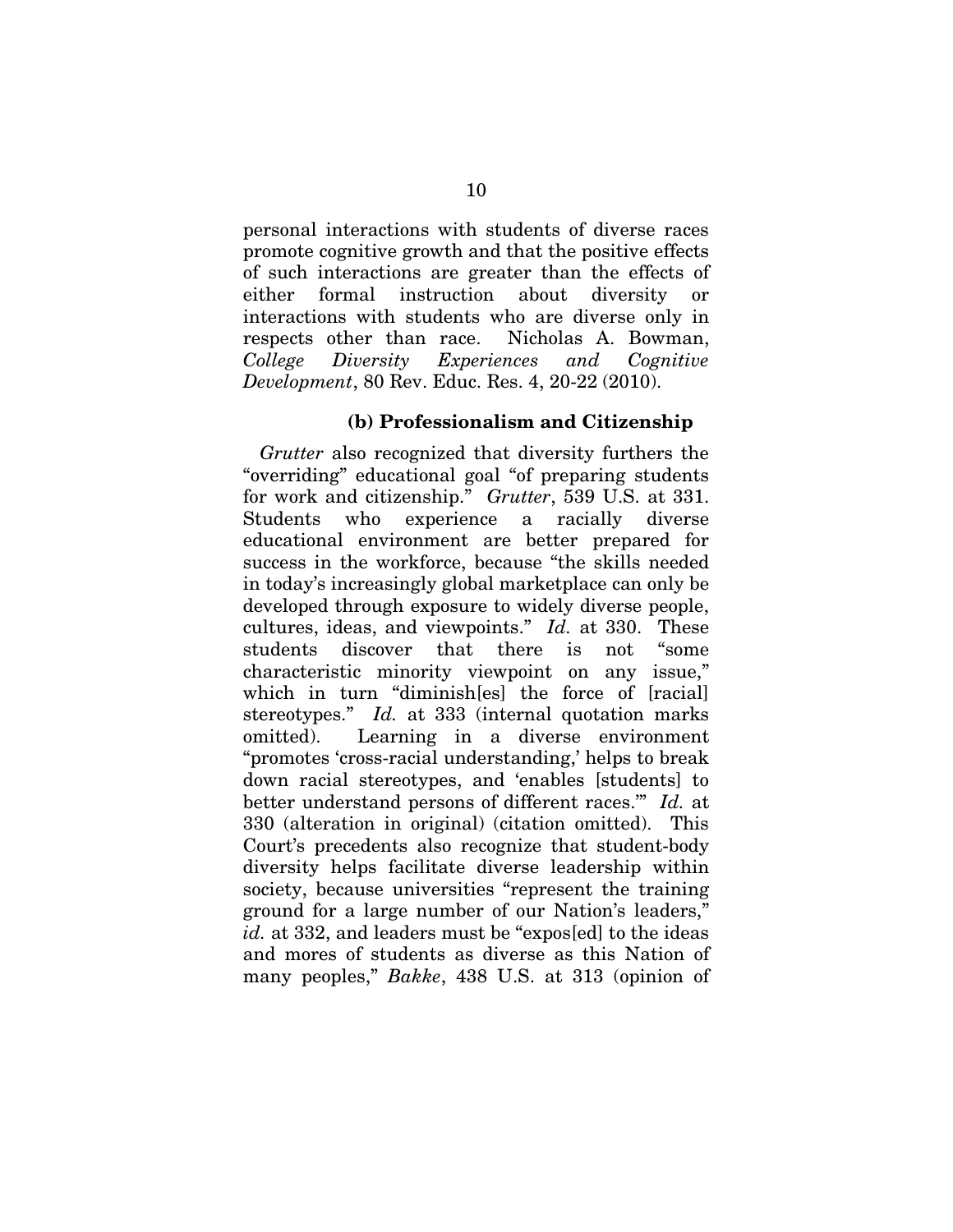Powell, J.) (quoting *Keyishian v. Bd. of Regents*, 385 U.S. 589, 603 (1967)).

Numerous studies have confirmed that cross-racial interaction increases students' professional competency by improving their ability to see the world from others' perspectives, fostering openness to opposing viewpoints, reducing prejudice, increasing tolerance of others with different beliefs, improving their ability to negotiate controversial issues, and enhancing their social self-confidence. *See, e.g.*, Jayakumar, *supra*, at 641; *see also* Mark E. Engberg, *Educating the Workforce for the 21st Century: A Cross-Disciplinary Analysis of the Impact of the Undergraduate Experience on Students' Development of a Pluralistic Orientation*, 48 Res. Higher Educ. 283, 310-312 (2007) (finding diversity experiences in college are key to achieving students' workforce preparation); Patricia Gurin et al., *Diversity and Higher Education: Theory and Impact on Educational Outcomes* 72 Harv. Educ. Rev. 330, 361 (2002) (same).

## B. Consistent with UC's Policies and Experience, Qualitative Diversity is a Proper Goal for Narrow Tailoring

This Court has affirmed and reaffirmed that the use of race must be "narrowly tailored to further compelling governmental interests." *Fisher,* 133 S. Ct. at 2419 (quoting *Grutter*, 539 U.S. at 326). Petitioner contends qualitative diversity "lacks the requisite clarity" to survive this narrow-tailoring inquiry. Pet. Br. at 25. This argument misconceives the Court's narrow-tailoring precedents as well as the diversity interest recognized in *Grutter.*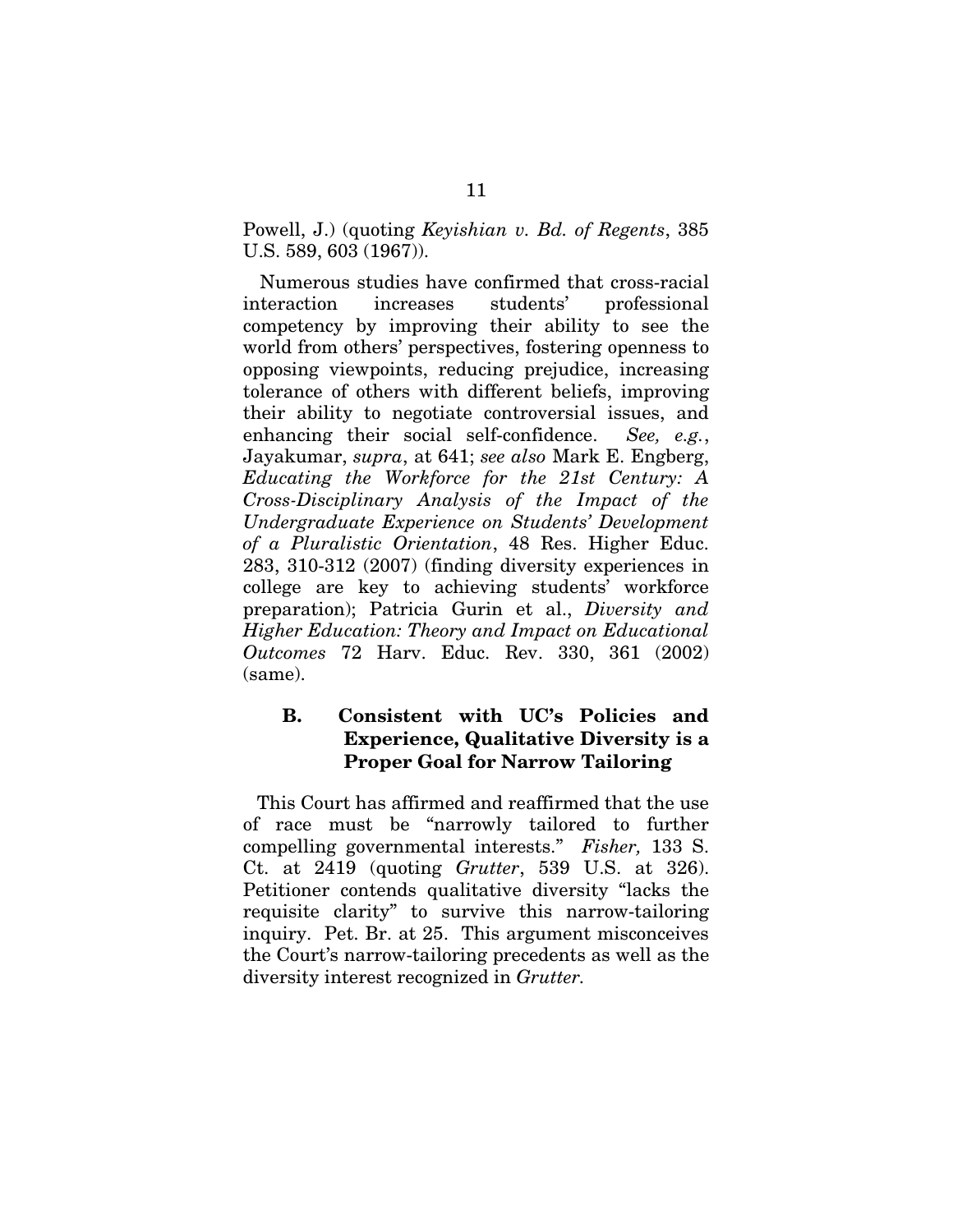#### **1.** Qualitative Diversity is Sufficiently Specific for Narrow Tailoring

As this Court's precedents make clear, the narrowtailoring inquiry takes as given that universities have a compelling interest in qualitative diversity. *See Fisher*, 133 S. Ct. at 2419-20 ("Once [a] University has established that its goal of diversity" is a compelling government interest, the inquiry turns to whether "the means chosen by the University to attain diversity are narrowly tailored to that goal.") The Court has set out two principles to guide this inquiry.

First, the university must show that its admissions processes are individualized such that "each applicant is evaluated as an individual and not in a way that makes an applicant's race or ethnicity the defining feature of his or her application." *Id.* at 2420. This principle reflects the Court's admonition that quotas are impermissible. *See Grutter*, 539 U.S. at 334. At the same time, it also reflects the Court's guidance that numbers cannot be ignored. *Id.* at 336 ("[S]ome attention to numbers, without more, does not transform a flexible admissions system into a rigid quota." (internal quotation marks omitted)). A university cannot hope to foster meaningful interactions among diverse students without a sufficient number of enrolled minority students. *Id.*  at 340. At bottom, this principle safeguards that universities use racial classifications only as "part of a broader assessment of diversity." *Parents Involved*, 551 U.S. at 723.

Second, a reviewing court must be "satisfied that no workable race-neutral alternatives would produce the educational benefits of diversity." *Fisher*, 133 S. Ct. at 2420*.* This principle ensures that the "educational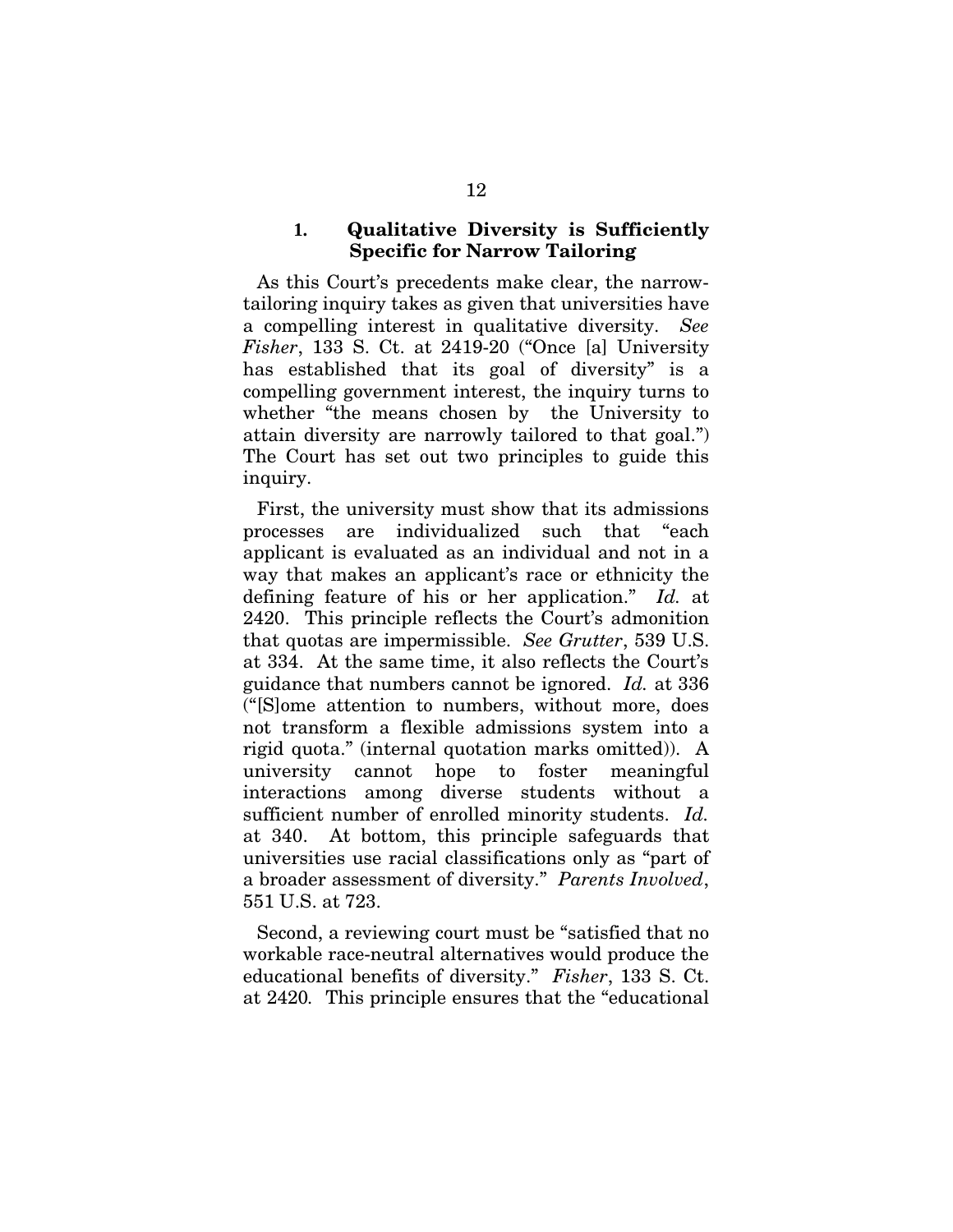benefits of diversity" obtained through an individualized, race-conscious admissions program could not be achieved by less restrictive means. *Id.* The Court has made clear that this requirement "does not require exhaustion of every *conceivable* race-neutral alternative*." Id.* (quoting *Grutter*, 539 U.S. at 339-40). Instead, it requires that "no workable race-neutral alternatives would produce the educational benefits of diversity." *Id.* A potential race-neutral alternative must promote the educational benefits of qualitative diversity "about as well" as the race-conscious admissions program and "at tolerable administrative expense." *Id.* (quoting *Wygant v. Jackson Bd. of Ed.*, 476 U.S. 267, 280 n.6 (1986)).

The compelling interest in diversity recognized in *Grutter* is sufficiently specific to be the subject of this narrow-tailoring analysis. The first requirement, that race-conscious admissions programs be individualized, requires no more specificity with respect to the government's interest. This requirement forbids admissions policies for which an applicant's race overshadows the applicant's remaining characteristics. The second requirement, that universities exhaust workable race-neutral alternatives, also does not demand a more specific definition of diversity than this Court's precedents provide. In assessing race-neutral alternatives, courts and universities simply must compare the educational benefits achieved by otherwise appropriate race-conscious admissions policies alongside the educational benefits that would be achieved by viable race-neutral policies. This inquiry does not call for universities to designate a numeric point at which they will have reached qualitative diversity. It calls for a qualitative comparison of the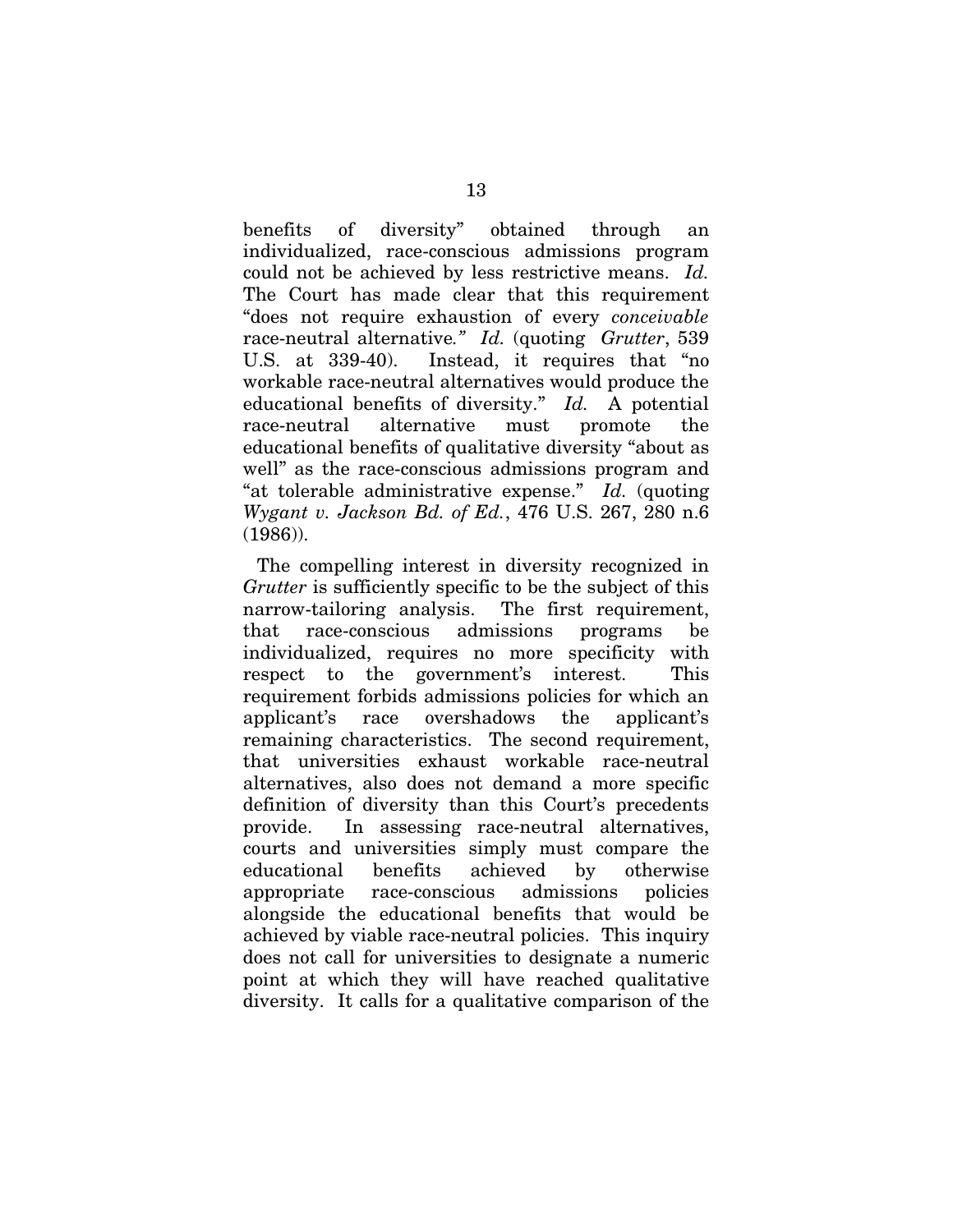educational benefits achieved under race-conscious and race-neutral policies.

Indeed, the Court has expressly found qualitative diversity sufficiently specific to be the subject of its narrow-tailoring inquiry. In *Grutter*, the Court held the University of Michigan Law School's affirmative action plan was narrowly tailored to serve that interest. *Grutter*, 539 U.S. at 335. And in *Gratz,*  applying the same narrow-tailoring inquiry to the same diversity interest, the Court did not find a more specific articulation of that interest necessary. *Gratz v. Bollinger*, 539 U.S. 244, 271-74 (2003).

> **2.** Requiring Universities To Define Diversity More Narrowly Would Prevent Them from Achieving the Kind of Diversity Essential to the Educational Process

Petitioner claims that UT has failed to "clearly describe" the diversity interest it seeks to advance. Pet. Br. at 26-27. This argument inverts the narrowtailoring inquiry recognized by this Court's precedents and ignores the Court's holdings regarding a university's compelling interest in diversity. It would render strict scrutiny "strict in theory, but fatal in fact." *Cf. Fisher*, 133 S. Ct. at 2421 (quoting *Adarand Constructors, Inc. v. Pena*, 515 U.S. 200, 237 (1995)).

Petitioner purports to derive this requirement of greater clarity from a restatement, in *Fisher,* of *Bakke*'s strict scrutiny standard. Pet. Br. at 29; *Fisher*, 133 S. Ct. at 2418 ("Strict scrutiny requires the university to demonstrate with clarity that its 'purpose or interest is both constitutionally permissible and substantial, and that its use of the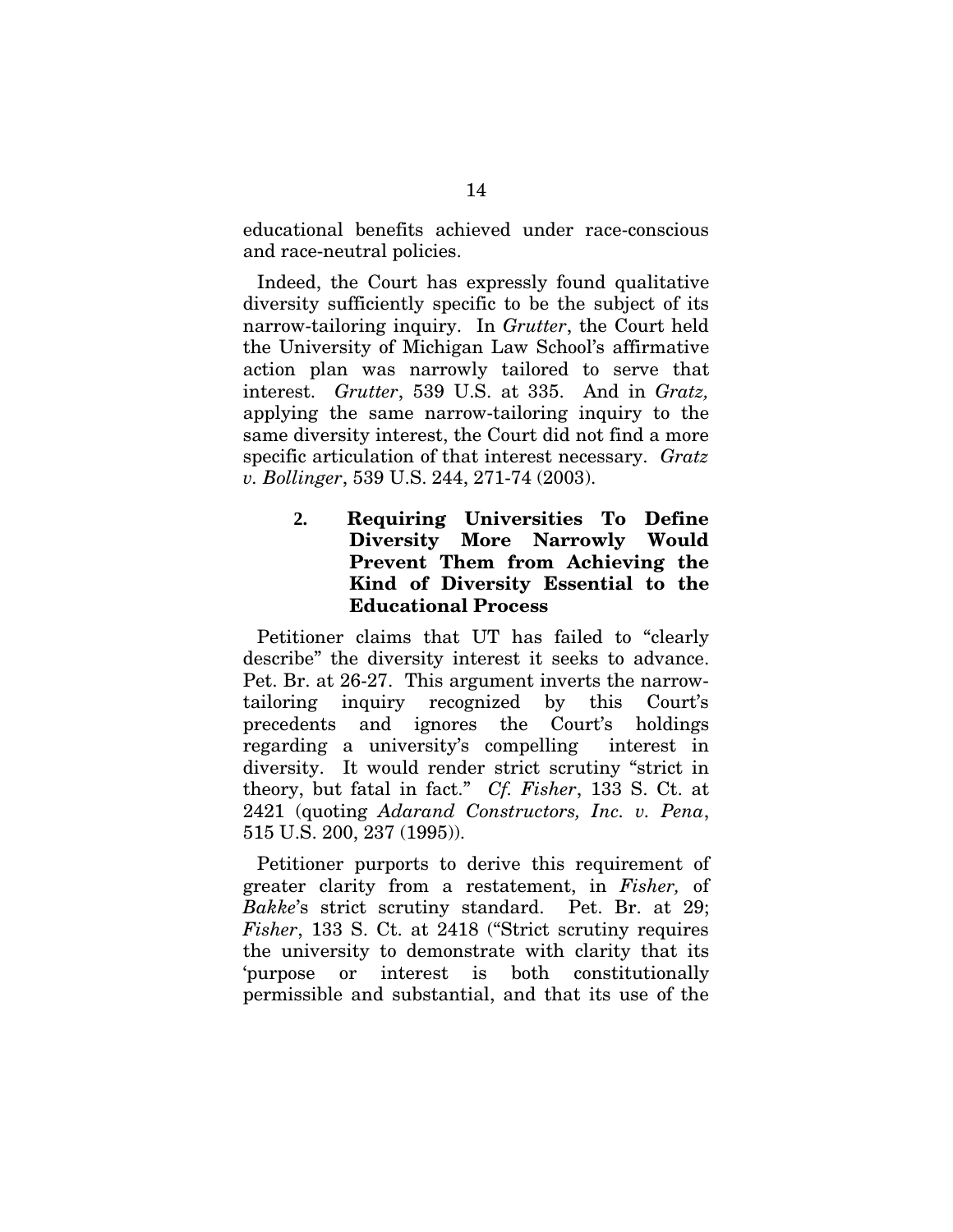classification is necessary . . . to the accomplishment of its purpose.'" (quoting *Bakke*, 438 U.S. at 305 (opinion of Powell, J.)). *Fisher* did not, however, hold that universities must articulate the government's interest in diversity with any more specificity than the Court had done in *Grutter*. Indeed, as explained above, the narrow-tailoring analysis set out in *Fisher*  takes as given *Grutter*'s definition of the compelling interest in diversity.

The diversity interest asserted by UT in this case is the same: qualitative diversity that furthers the educational interests set out in *Grutter*. Yet Petitioner asks the Court to require universities to define their interests in diversity more narrowly than the Court itself has done. This argument amounts to a request that the Court, by redefining the narrowtailoring inquiry employed in *Grutter* and *Gratz* and reaffirmed in *Fisher*, effectively overrule *Grutter*'s holding that qualitative diversity is a compelling government interest. *Grutter*'s holding would lose all force if universities were required to articulate a narrower, purely quantitative interest in order to satisfy the narrow-tailoring inquiry.

In *Grutter*, the Court had good reason to resist defining a university's compelling interest more narrowly. The diversity interest that may be served by race-conscious admissions programs is nuanced. *Grutter* recognizes that qualitative diversity within a university can be achieved only if that educational community is broadly reflective of the larger community. But *Grutter* also recognizes that an effort simply to mirror the numeric composition of the broader community would impermissibly prioritize race above other characteristics. The Court's definition of qualitative diversity is therefore at just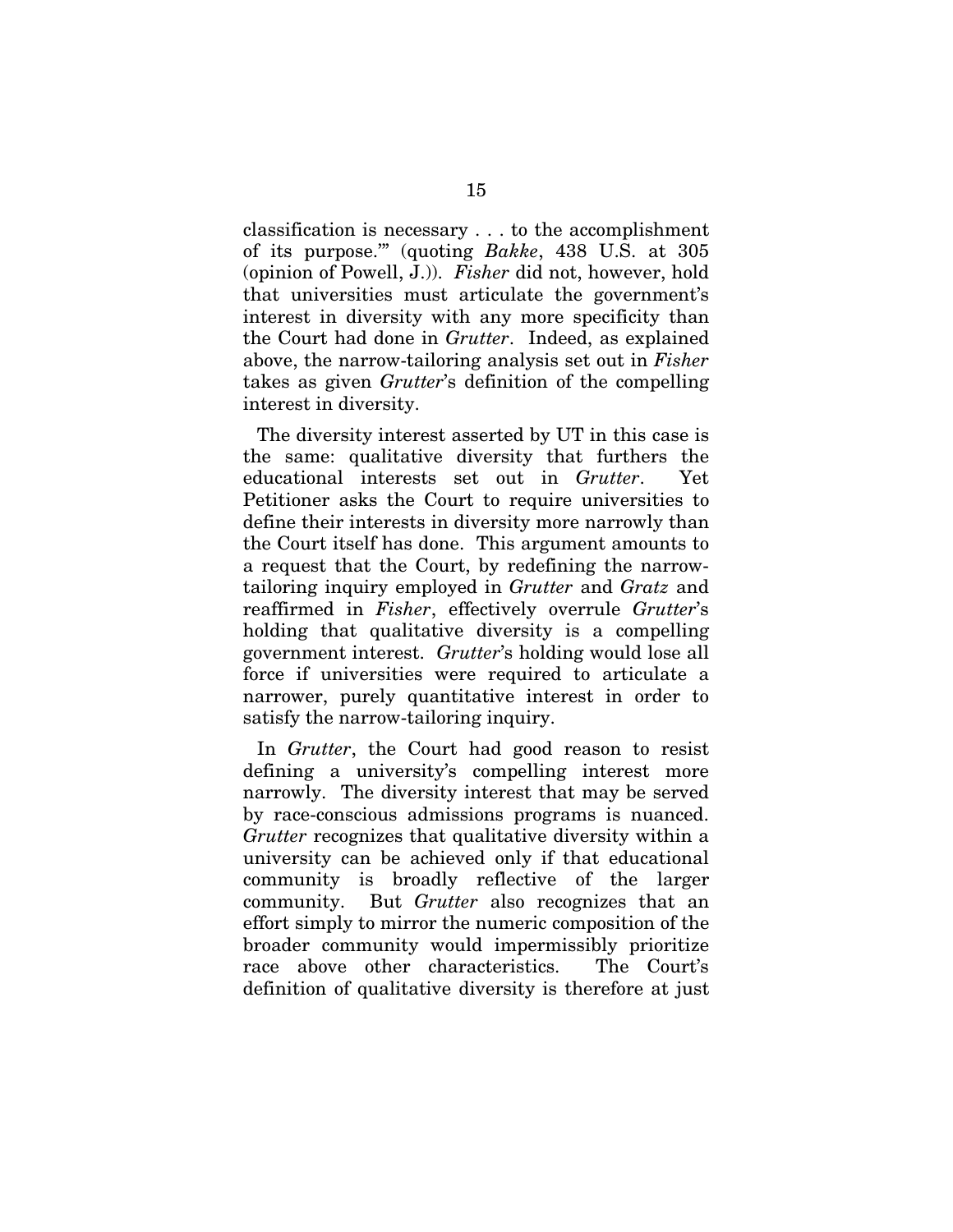the right level of specificity: more detailed requirements of specific diversity goals would lead ineluctably toward unconstitutional quotas, contrary to the Court's clear commands.

Indeed, Petitioner explicitly asks that UT be required to define its interest based on purely numerical goals, arguing that UT failed to provide "concrete targets for admitting more minority students" in service of the university's interest in qualitative diversity. Pet. Br. at 29 (quoting *Fisher v. Univ. of Texas at Austin*, 758 F.3d 633, 669 (5th Cir. 2014) (Garza, J., dissenting)). Petitioner advances these numerical targets as a means of measuring whether UT's diversity interest has been "achieved." But this formulation again mischaracterizes this Court's narrow-tailoring inquiry and threatens to make strict scrutiny "fatal in fact." The Court does not and should not ask whether a university has satisfied its interest in diversity based merely on numbers. Such an inquiry would make no sense, both because it is premised on an incorrect, purely quantitative understanding of a university's diversity interest and because it effectively asks whether admissions policies have met unconstitutional quotas.

## II. UC'S EXPERIENCE SHOWS THAT A PROHIBITION ON CONSIDERING RACE IN ADMISSIONS CAN IMPEDE PUBLIC UNIVERSITIES FROM ACHIEVING DIVERSE STUDENT BODIES

*Amici* are intimately familiar with the challenges that face a large and highly selective university when it is barred from considering race in its admissions decisions. Over the more than seventeen years since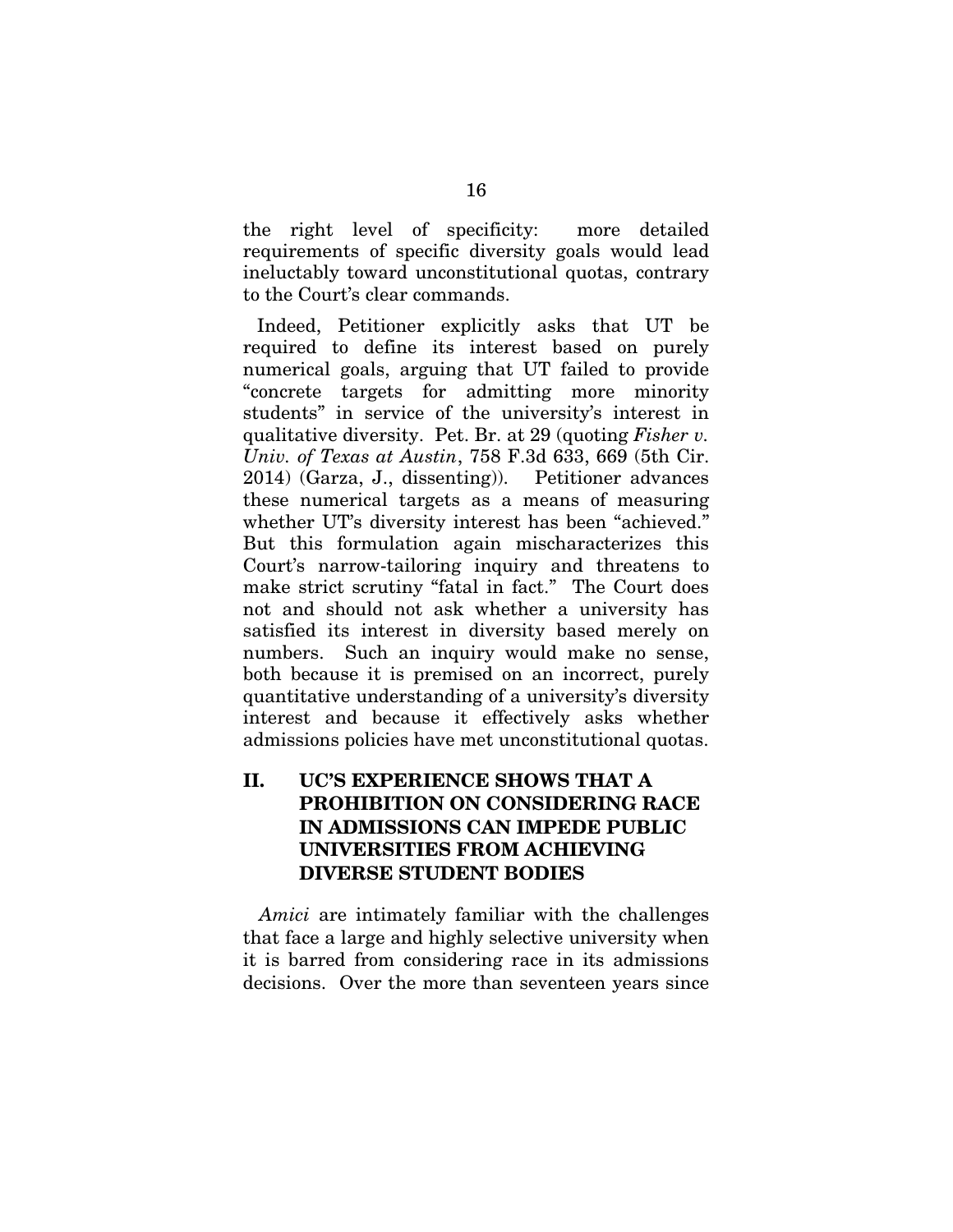California's constitutional ban on affirmative action went into effect, UC has experimented with a wide array of race-neutral initiatives aimed at promoting diversity. Overall, these efforts have not been effective alternatives to UC's race-conscious admissions program. The undergraduate student populations at UC's most selective campuses (Berkeley and UCLA) are markedly less racially diverse today than they were in the mid-1990s. Enrollment of racial minorities system-wide continues to lag far behind California's population even as UC has expanded overall enrollment on many of its campuses.

#### A. UC and Its Admissions Process

UC is the largest highly selective institution of higher education in the United States, and, in many respects, comparable to UT. UC's ten campuses provide undergraduate, graduate, and professional education to more than 246,000 students. Six of UC's nine undergraduate campuses are ranked among the top eleven public schools in the nation.<sup>12</sup> UC also operates the nation's largest health training program—including six schools of medicine—which educates over 14,000 students annually.13

 <sup>12</sup> *See* U.S. News and World Report, *Top Public Schools* ("*Top Public Schools*"), http://colleges.usnews.rankingsandreviews. com/best-colleges/rankings/national-universities/top-public?

int=a557e6. UC's tenth campus, UC San Francisco, provides only graduate and professional degree programs in the health sciences.

<sup>13</sup> University of California, Office of the President, *UC Health*, http://www.ucop.edu/uc-health/.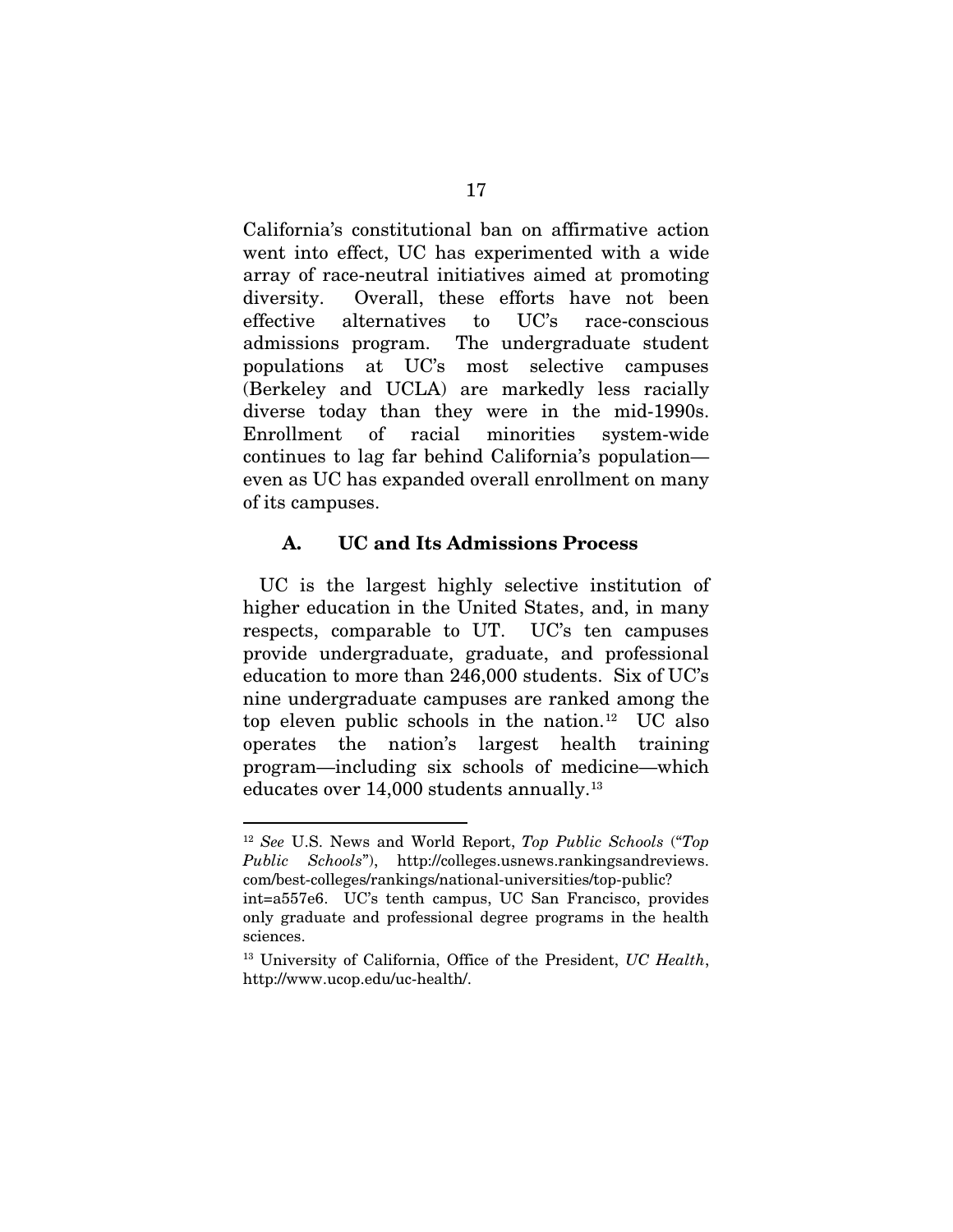Applications for undergraduate admission to UC are reviewed in a two-level process. At the highest level, UC considers an applicant's qualification for admission to the University as a whole. Consistent with California's Master Plan for Higher Education, UC seeks to admit freshmen from the top 12.5 percent of California public-high-school graduates.<sup>14</sup> Applicants must satisfy minimum eligibility requirements. For example, applicants must have completed at least fifteen yearlong college preparatory courses; have a high-school GPA of 3.0 or higher in their college-preparatory courses; and take the SAT or ACT (with Writing) admissions tests.<sup>15</sup> Satisfying these criteria guarantees that an applicant will be considered for admission. Applicants whose GPAs and test scores put them in the top 9% of California high-school students are guaranteed a place at UC—although not necessarily at the campus of their choice. These requirements for admission to UC are race-neutral and have always been so.

At the second level, applicants are considered for admission to specific campuses. Applications for admission from UC-eligible students exceed the maximum enrollment capacity at most of UC's nine undergraduate campuses. As a result, the campuses

 <sup>14</sup> *A Master Plan for Higher Education in California* (1960-1975) 4, 73 (1960), http://www.ucop.edu/acadinit/mastplan/MasterPlan 1960.pdf.

<sup>15</sup> The Regents of the University of California, *Regents Policy 2103: Policy on Undergraduate Admissions Requirements* (June 18, 1982, as amended Feb. 5, 2009) ("*Regents Policy 2103*"), http://regents.universityofcalifornia.edu/governance/ policies/2103.html.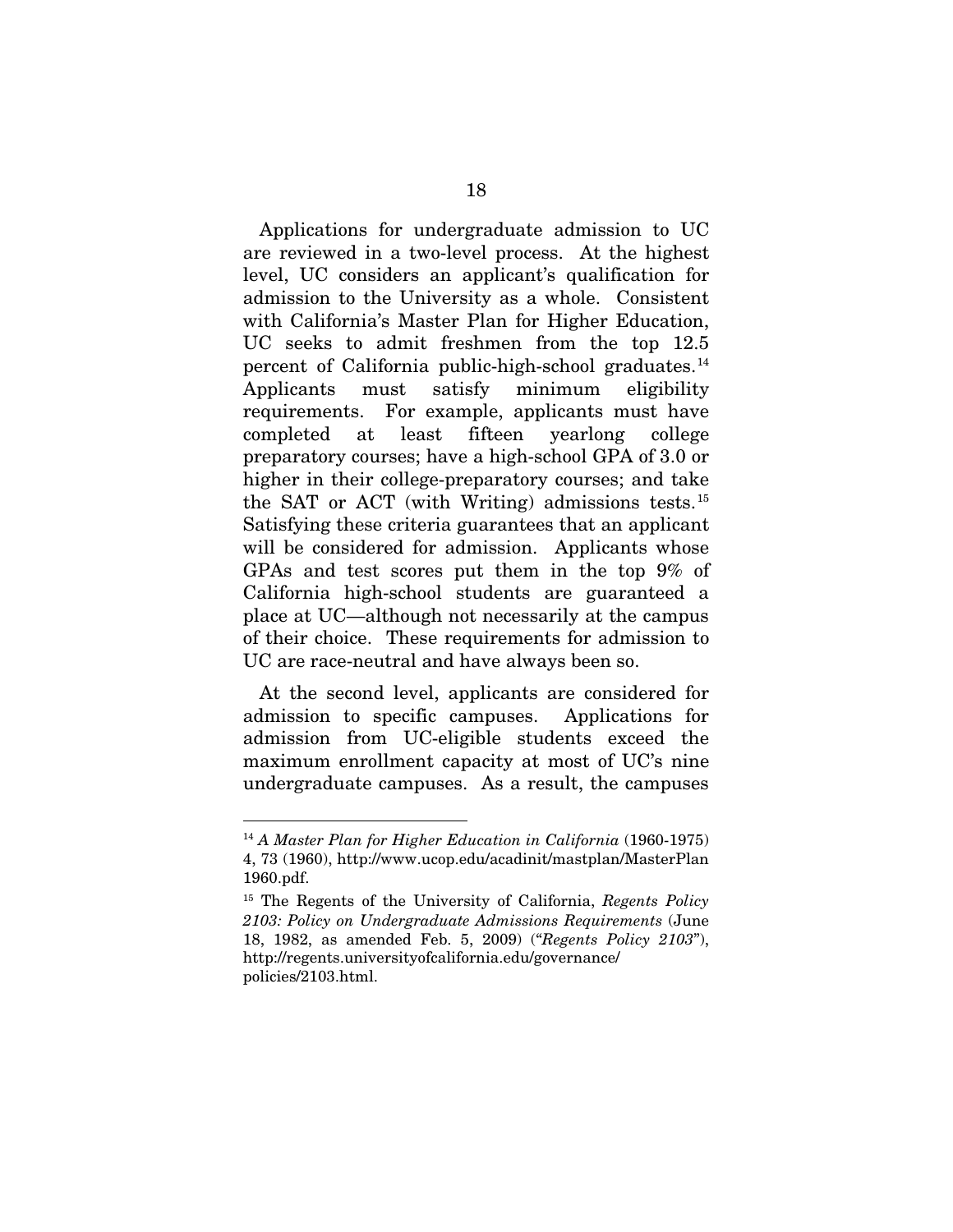have developed their own selection criteria, such as GPA, test scores, and other indicia of academic promise. Beginning in the 1960s and until 1997, individual campuses employed, in various ways, criteria that included an applicant's race.

### B. Proposition 209 Dramatically Reduced Diversity on UC Campuses

Proposition 209 amended the California Constitution to provide that UC, among other State entities, "shall not discriminate against, or grant preferential treatment to, any individual or group on the basis of race, sex, color, ethnicity, or national origin in the operation of public employment, public education, or public contracting." CAL. CONST. art. I, § 31, subd. (a). The fall 1998 UC freshman class was the first to reflect this ban on race-conscious admissions policies.

The abandonment of race-conscious admissions policies resulted in an immediate and precipitous decline in the rates at which underrepresentedminority students applied to, were admitted to, and enrolled at UC.16 On every UC campus, the

 <sup>16</sup> University of California, Office of the President, Student Academic Services, *Undergraduate Access to the University of California After the Elimination of Race-Conscious Policies* at 17, 19, 22 (Mar. 2003) ("*Undergraduate Access to UC*"), http://files.eric.ed.gov/fulltext/ED476308.pdf. The University of California considers students to be "underrepresented" based on their collective rates of achieving eligibility for the University. Underrepresented minorities include Latinos/Chicanos (referred to herein as "Latinos"), African Americans, and American Indians. *Id.* at 1 n.3.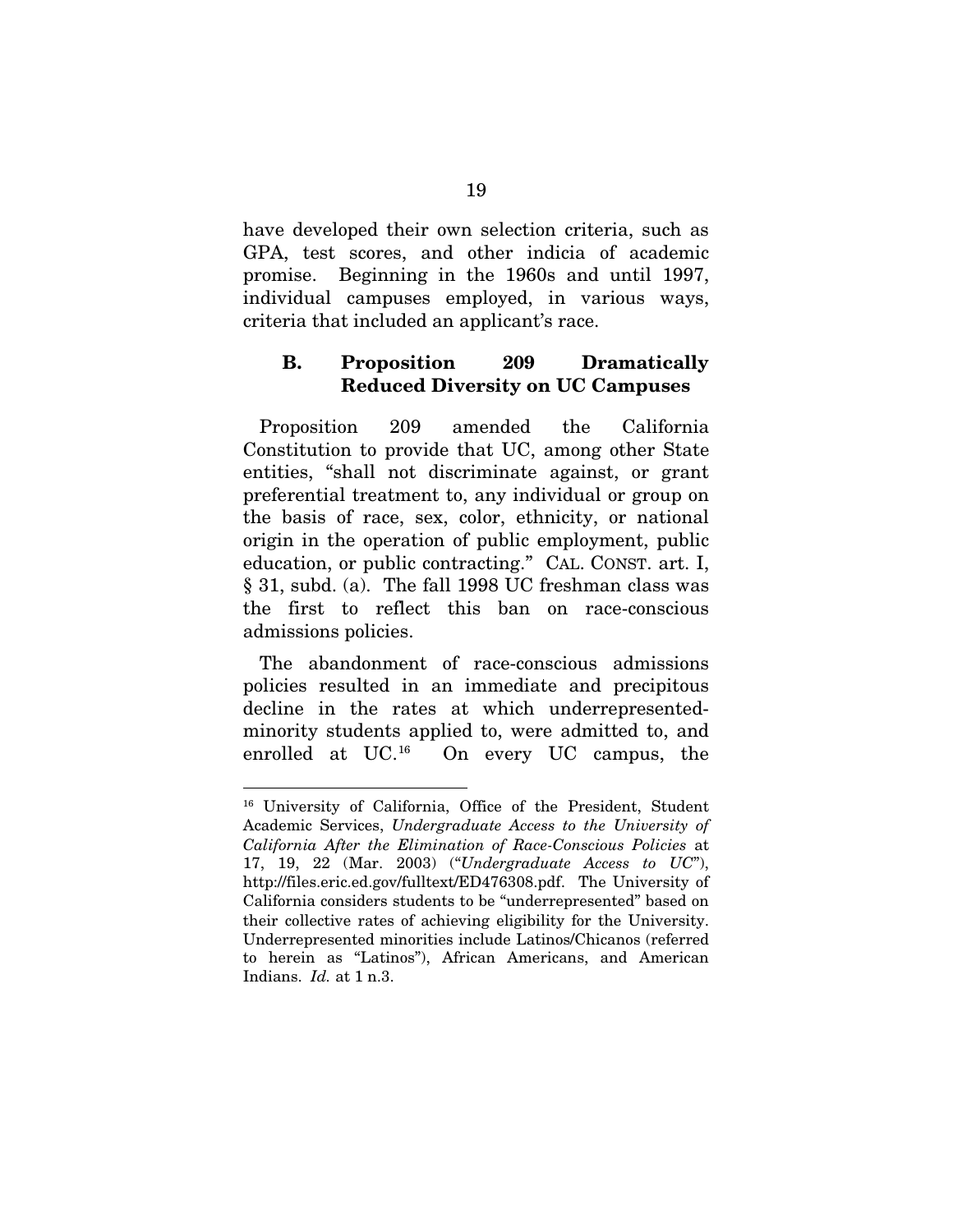percentage of applicants who were underrepresented minorities declined, as did the admission rates for underrepresented-minority students and the percentage of such students among the admitted class.17 These declines were especially pronounced at the most sought-after campuses and less severe at other campuses, which enrolled many underrepresented minorities who would previously have been admitted to the more selective campuses.

At Berkeley, the top-ranked public school in the nation,18 the proportion of applicants who were underrepresented minorities fell from 18.9 percent to 16.0 percent between 1995 and 1998.19 During the same period, the admission rate for these students plummeted from 54.6 percent to 20.2 percent.20 The percentage of underrepresented-minority students in Berkeley's entering class fell from 24.3 percent in 1995 (807 students) to 11.2 percent in 1998 (412 students). $21$ 

 <sup>17</sup> *Id.*

<sup>18</sup> *Top Public Schools*.

<sup>19</sup> *Undergraduate Access to UC* at 15. *Amici* use 1995 as their basis for comparison with the post-Proposition 209 statistics. The incoming class of 1996 represented the first freshman class after the University restricted the use of race and ethnicity in UC admissions by adopting SP-1. While the 1998 class was the first class admitted under Proposition 209, the adoption of SP-1 led to reduced rates of applications to the University by underrepresented students in 1996 and 1997. Thus, 1995 is the best comparison year for measuring the effects of the change in admissions policies.

<sup>20</sup> *Id.* at 19.

<sup>21</sup> *Id.* at 22.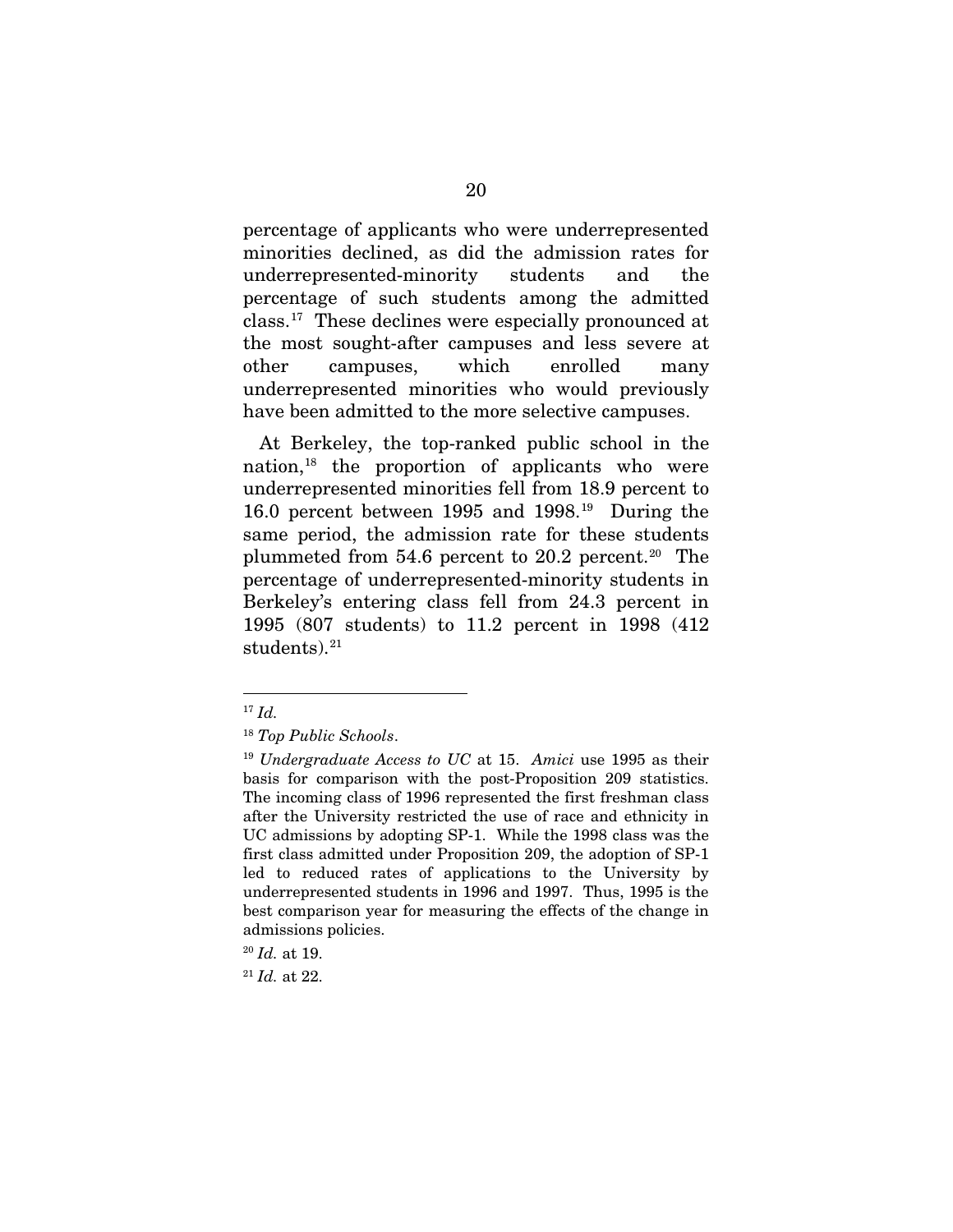At UCLA, the second-ranked public school, $^{22}$ Proposition 209 had similarly dramatic effects. The proportion of underrepresented-minority applicants dropped from 22.0 percent to 17.7 percent; their admission rate fell from 52.4 percent to 24.0 percent; and their percentage of the entering class declined from 30.1 percent (1,108 students) to 14.3 percent  $(597 \text{ students})$ .  $^{23}$ 

When viewed separately, each of the underrepresented-minority groups (African Americans, Latinos, and American Indians) experienced declines in its percentage of the applicant pool and the admitted pool for Californiaresident students on every campus. At most campuses, the percentage of these minority groups in the entering class declined sharply.<sup>24</sup> The experience of African-American and Latino students at Berkeley and UCLA was particularly striking. African Americans made up 6.7 percent and 7.4 percent of the entering classes at these campuses in 1995. By 1998, those numbers were 3.7 percent and 3.5 percent. In 1995, Latinos were 16.9 percent of freshmen at Berkeley and 22.4 percent at UCLA. Three years

 <sup>22</sup> *Top Public Schools*.

<sup>23</sup> *Undergraduate Access to UC* at 17, 19; *see id* at 22.

<sup>24</sup> University of California, *Application, Admissions and Enrollment of California Resident Freshman for Fall 1995 through 2014* at 1 ("*Application, Admissions, and Enrollment*"), http://www.ucop.edu/news/factsheets/2014/flow-frosh-ca-14.pdf.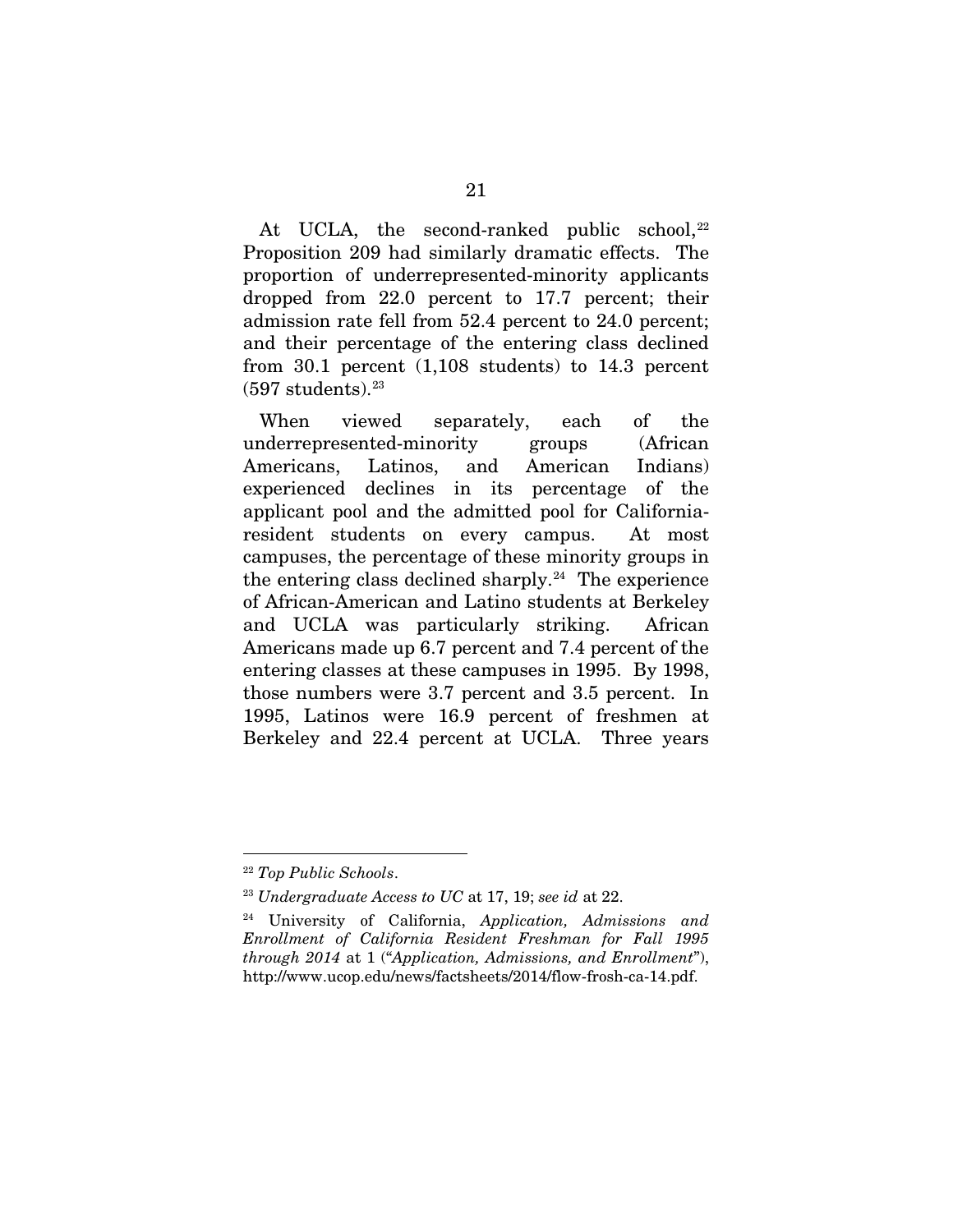later, they represented just 8.0 percent and 11.0 percent.25

## C. The University's Race-Neutral Admissions Initiatives Have Proven Ineffective Alternatives

In the face of these daunting statistics, UC embarked on a broad effort to increase diversity through race-neutral initiatives. While this effort produced some benefits, the bottom line is that today—more than seventeen years after passage of Proposition 209—the enrollment rates for underrepresented minorities still have not rebounded at UC's most selective campuses, and the overall enrollment figures at UC have not kept pace with the demographic changes in California.

1. *Outreach Task Force*. Before Proposition 209 became effective, UC recognized that it was necessary "to take relevant actions to develop and support programs which will have the effect of increasing the eligibility rate of groups which are 'underrepresented' in the university's pool of applicants as compared to their percentages in California's graduating high school classes."26 UC created an Outreach Task Force charged with developing a comprehensive approach for reversing low eligibility rates for students from underrepresented groups and addressing the

 $25$  *Id.* at 2, 5. These figures are for California-resident freshmen only.

<sup>26</sup> *Text of UC Regents' Resolutions, Policy Ensuring Equal Treatment Admissions*, (*SP-1)* (1995). http://www.berkeley. edu/news/berkeleyan/1995/0830/text.html.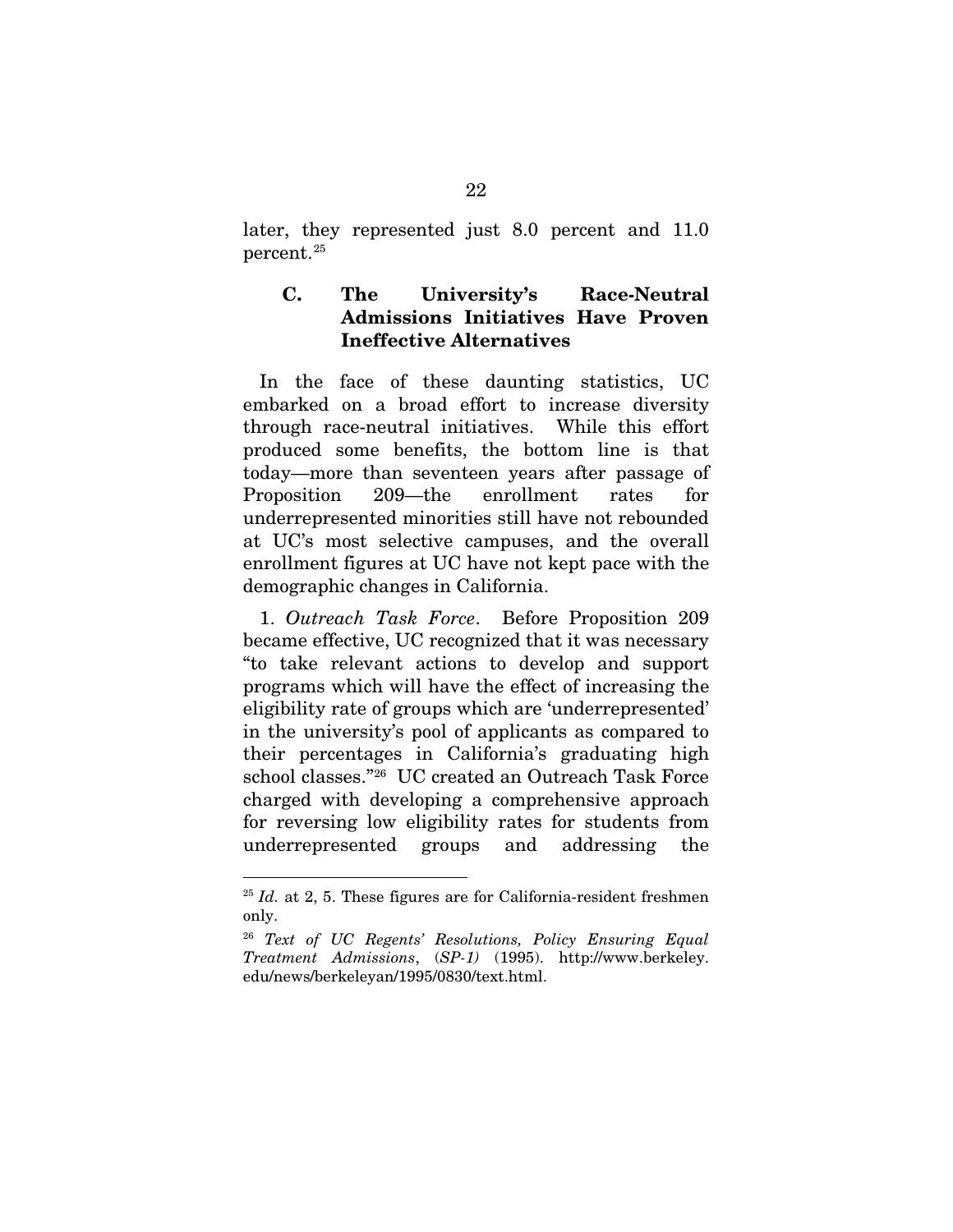challenges those students faced in gaining admission to the most selective UC campuses.<sup>27</sup>

In 1997, the Outreach Task Force recommended a strategy that included: (i) partnerships between UC campuses and public schools aimed at improving opportunities for college preparation and fostering positive academic cultures; (ii) expanded academicdevelopment programs for K-12 students; (iii) informational outreach to students, families, teachers, and counselors geared towards improving planning and preparation for college; and (iv) research to identify the cause of the lack of diversity and evaluate the effectiveness of UC's outreach programs.28

Consistent with these recommendations, UC has spent more than half of a billion dollars since 1998 to build and expand race-neutral programs aimed at educationally disadvantaged K-12 students, and it has substantially increased the percentage of the applicant pool who participate in such programs. $29$ There are currently thirteen such programs, which collectively reach students in more than 1,800 K-12 public schools and all 113 community colleges in

 <sup>27</sup> *See id.* § 1.

<sup>28</sup> University of California Outreach Task Force *New Directions for Outreach* 3-4 (July 1997), http://www.ucop.edu/educationpartnerships/\_files/outreachrpt.pdf.

<sup>29</sup> University of California, *Budget for Current Operations: Summary & Detail 2015-16*, at 213 (December 2014), http://www.ucop.edu/operating-budget/\_files/rbudget/2015- 16budgetforcurrentoperations\_.pdf.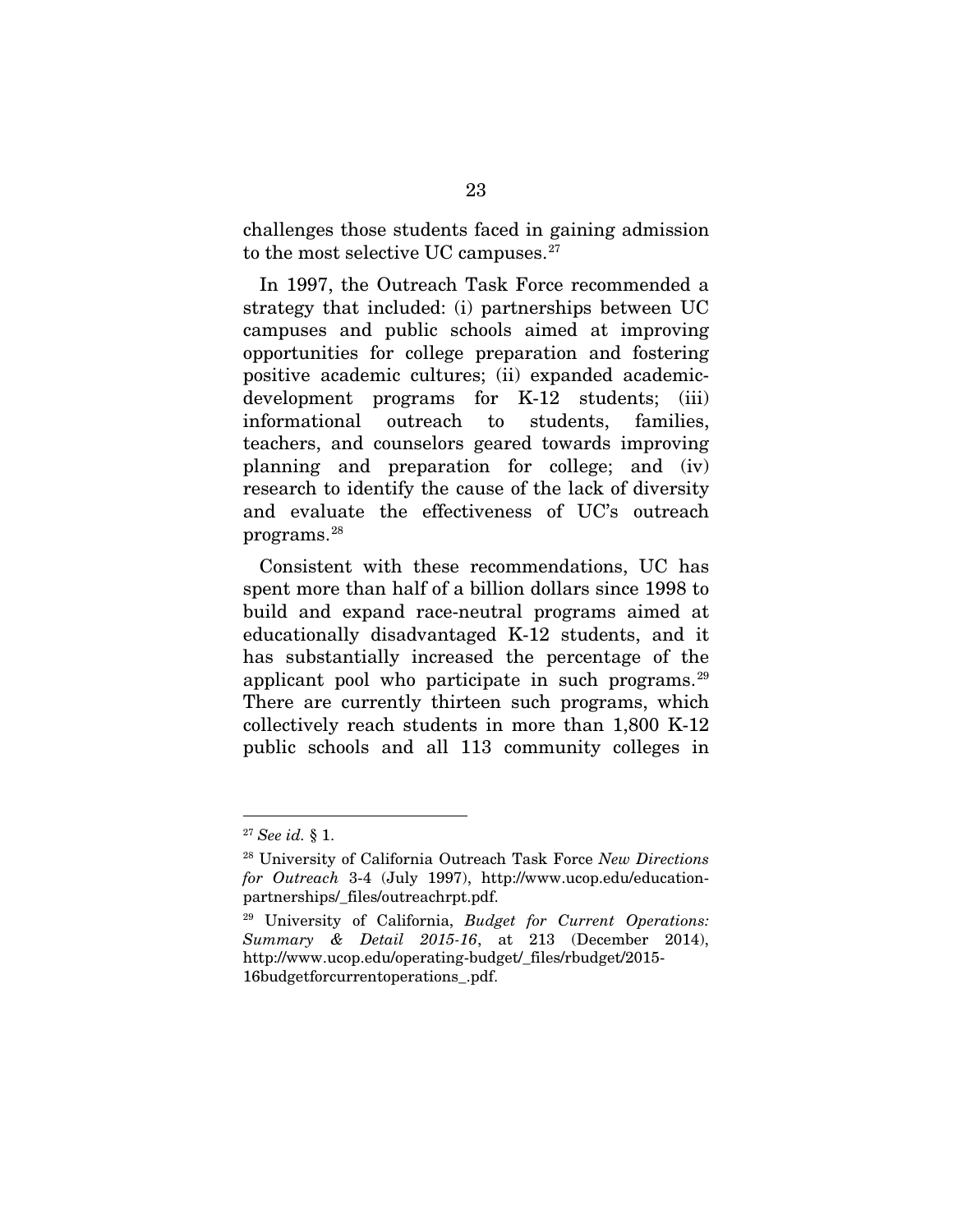California.30 More than 77 percent of the students in the three largest outreach programs are underrepresented minorities.<sup>31</sup>

2. *Eligibility in the Local Context*. Beginning with students applying for the 2001 entering class, UC modified its eligibility policy. The top 4 percent of eligible students in each California public-high-school class were designated as "Eligible in the Local Context" ("ELC"). The ELC program was expanded to the top 9 percent of students for the 2012 entering class.32 ELC status guarantees admission to one of the nine undergraduate campuses, space permitting, and is one of the criteria that individual campuses must consider in evaluating each application.

3. *Changes in Admissions Criteria*. UC has revised its admissions criteria substantially in the years since Proposition 209 was implemented. In 2001, UC abandoned a rigid requirement that more than half of the class must be admitted solely on the basis of a narrow range of academic criteria and recommended that campuses instead evaluate applicants "using

 <sup>30</sup> *See* University of California, *Report on Student Academic Preparation and Educational Partnerships (SAPEP) for the 2013-14 Annual Report Highlights* 3 (June 2015), http://www.ucop.edu/diversity-engagement/\_files/sapep-annualreport-highlights-2015.pdf.

<sup>31</sup> See University of California, *Report on Student Academic Preparation and Educational Partnerships (SAPEP) for the 2013-14 Program Outcomes* 10 (Aug. 2011), http://www.ucop.edu/diversity-engagement/\_files/sapep-fullreport-rscpsb.pdf.

<sup>32</sup> *Regents Policy 2103*.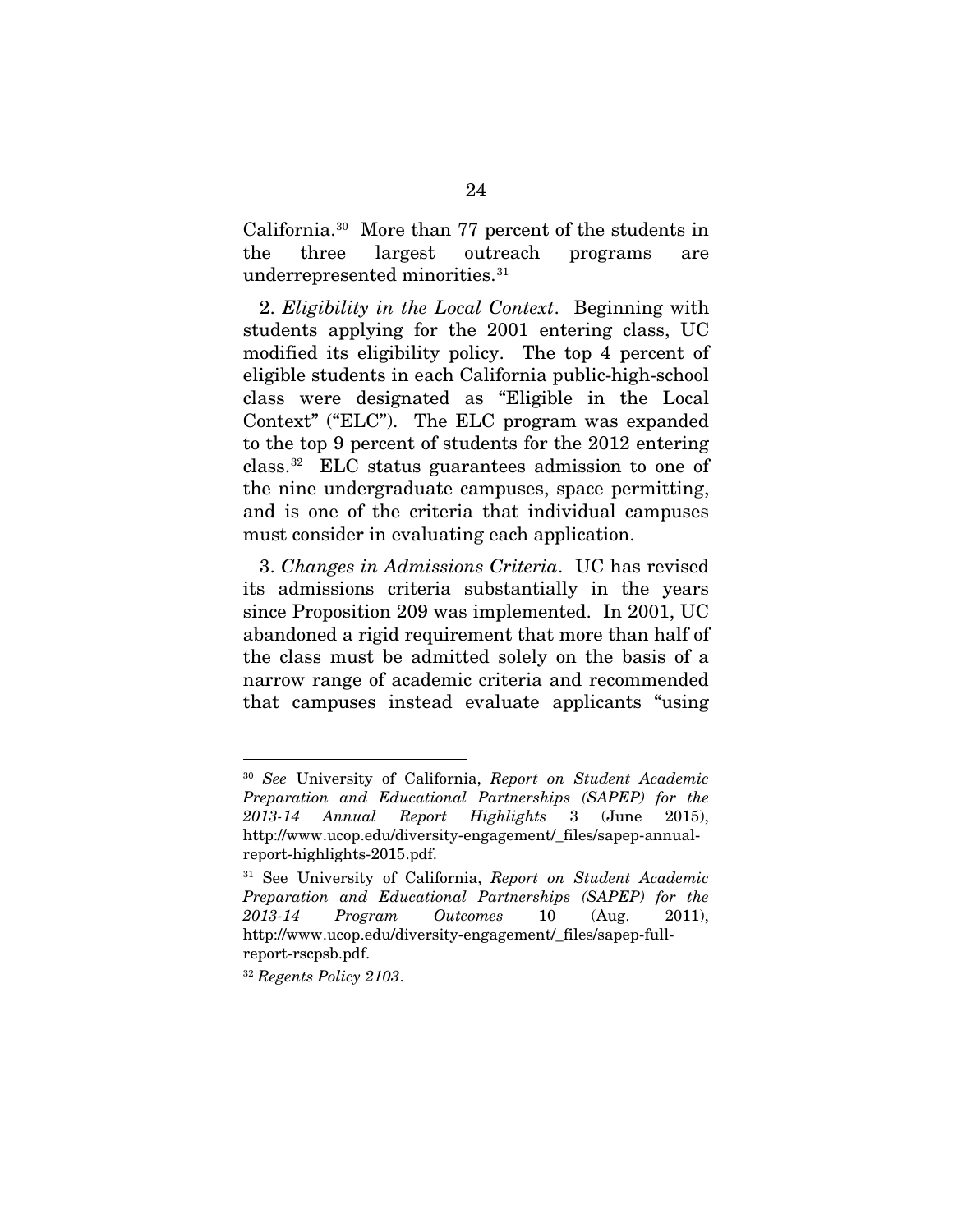multiple measures of achievement and promise."33 These expanded criteria include not only a student's GPA and test scores, but also the context of her life experience, neighborhood characteristics, qualification for the ELC program, her academic performance relative to the opportunities available in her high school, any recent and marked improvement in academic performance, the nature of the courses taken, outstanding performance in particular areas, and special talents or skills.34

4. *Comprehensive and Holistic Review*. UC has also modified the process by which individual applicants are evaluated. UC's "comprehensive review" process specifies that applicants' qualifications be reviewed "in the context" of information about each individual student's educational and personal circumstances.<sup>35</sup> UC has created sophisticated tools such as "read

affairs/\_files/GUIDELINES\_FOR\_IMPLEMENTATION\_OF\_ UNIVERSITY\_POLICY\_on\_UG\_ADM\_Revised\_July2012.pdf.

 <sup>33</sup> The Regents of the University of California, *Regents Policy 2104: Policy on Comprehensive Review in Undergraduate Admissions* (Nov. 15, 2001) *("Regents Policy 2104*"), http://regents.universityofcalifornia.edu/governance/policies/210 4.html.

<sup>34</sup> University of California, *Comprehensive Review*, http://admission.universityofcalifornia.edu/counselors/freshman/ comprehensive-review/.

<sup>35</sup> See generally *Guidelines for Implementation of University Policy on Undergraduate Admissions* at 2 (last updated July 20, 2012) ("[M]erit should be assessed in terms of the full range of an applicant's academic and personal achievements and likely contribution to the campus community, viewed in the context of the opportunities and challenges that the applicant has faced."), http://www.ucop.edu/student-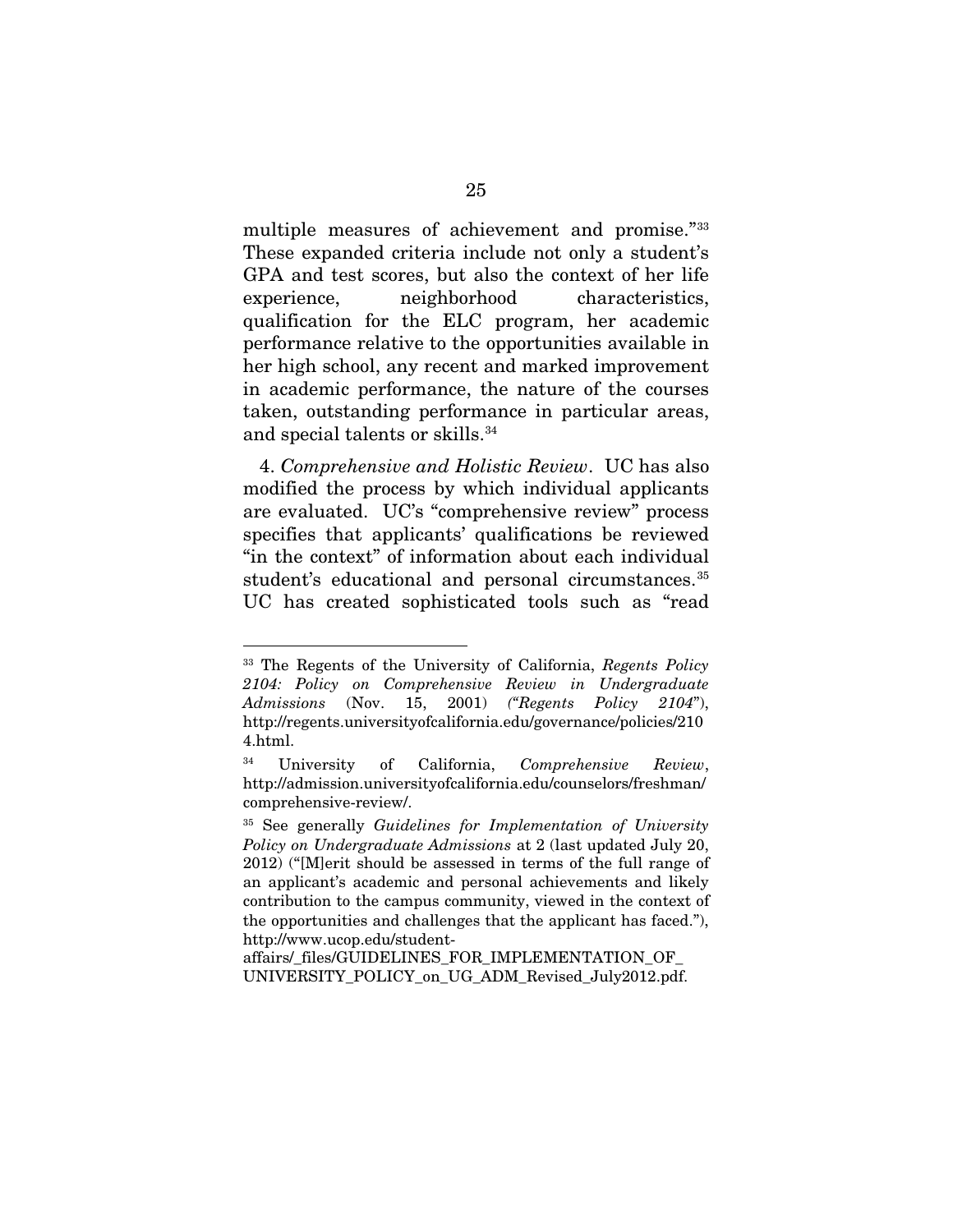sheets," which display an applicant's quantitative data (but not the applicant's race or ethnicity) and compare them with data for other applicants from throughout the State and from the same high school.

In 2011, UC extended comprehensive review by encouraging campuses to use a single holistic score in evaluating applicants.<sup>36</sup> This approach eliminates the use of fixed weights for specific criteria and allows reviewers to exercise more judgment in evaluating an applicant's achievements and potential for academic success. Individual applications are read and scored by multiple independent readers, and those with significant score disparities receive further attention to ensure a fair result.37

5. *Use of Standardized Tests*. UC also has sought to reduce its reliance on standardized tests, a policy shift based in part on evidence that test scores were highly influenced by family education and income levels.38 Indeed, out of concern that requiring

 <sup>36</sup> The Regents of the University of California, *Regents Policy 2108: Resolution Regarding Individualized Review and Holistic Evaluation in Undergraduate Admissions* (Jan. 20, 2011), http://regents.universityofcalifornia.edu/governance/ policies/2108.html.

<sup>37</sup> *See generally* UC Board of Admissions and Relations with Schools, Systemwide Academic Senate, *Comprehensive Review in Freshman Admissions at the University of California 2003- 2009* at 27-29 (May 2010) ("*BOARS Comprehensive Review Report*"), http://senate.universityofcalifornia.edu/reports/HP\_ MGYreBOARS\_CR\_rpt.pdf.

<sup>38</sup> *See* Board of Admissions and Relations with Schools, *Admissions Tests and UC Principles for Admissions Testing* at 3-4, 10-11 & n.6, 12, 18 (Dec. 2009),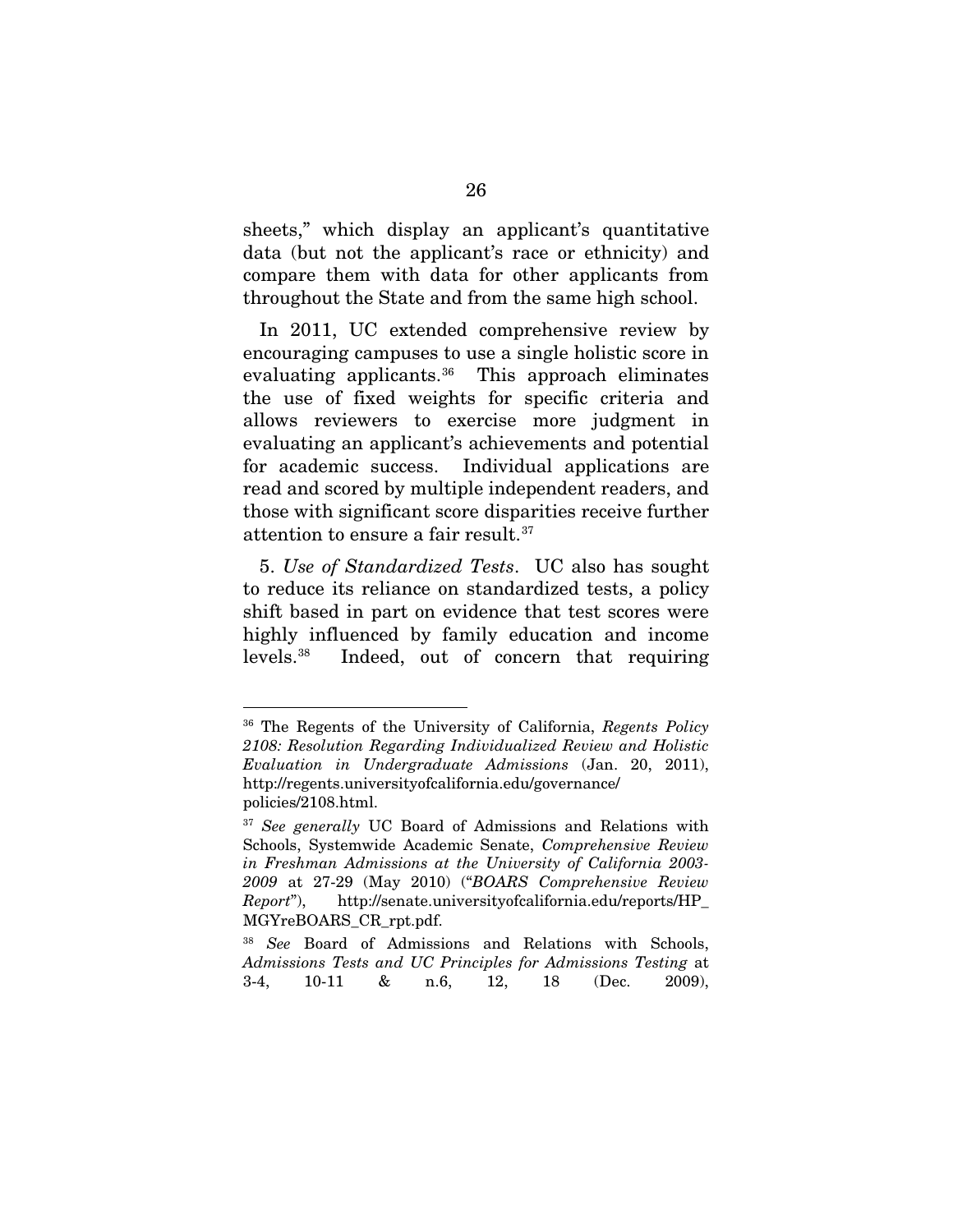numerous standardized tests beyond the SAT or ACT might discourage students from educationally disadvantaged families from applying, the University eventually dropped its requirement for SAT-II subject tests altogether.39

6. *Campus-Specific Initiatives.* Individual campuses have also adopted their own initiatives. For example, UCLA's SHAPE Project shares information about the application process with underrepresented minorities.40 Individual campuses also target outreach efforts to particular high schools, geographic areas, and disadvantaged students.41 Berkeley and UCLA, among other campuses, have K-12 pipeline programs that seek to improve academic preparation in certain underserved communities.<sup>42</sup> They also have programs aimed at increasing transfers from community colleges.43

7. *Results of UC's Race-Neutral Initiatives*. Notwithstanding these initiatives, UC has struggled to achieve sufficient diversity in its student

 $\overline{a}$ 

http://senate.universityofcalifornia.edu/committees/boars/boars. testingrpt.toRegents\_000.pdf.

<sup>39</sup> *See* University of California, *Freshman, SAT Subject Tests*, http://admission.universityofcalifornia.edu/freshman/requireme nts/examination-requirement/SAT-subject-tests/.

<sup>40</sup> University of California, *Guidelines for Addressing Race and Gender Equity in Academic Programs in Compliance with Proposition 209* at 7 (July 2015), http://www.ucop.edu/generalcounsel/\_files/guidelines-equity.pdf.

 $41$  *Id.* 

<sup>42</sup> *Id.* at 8.

<sup>43</sup> Id.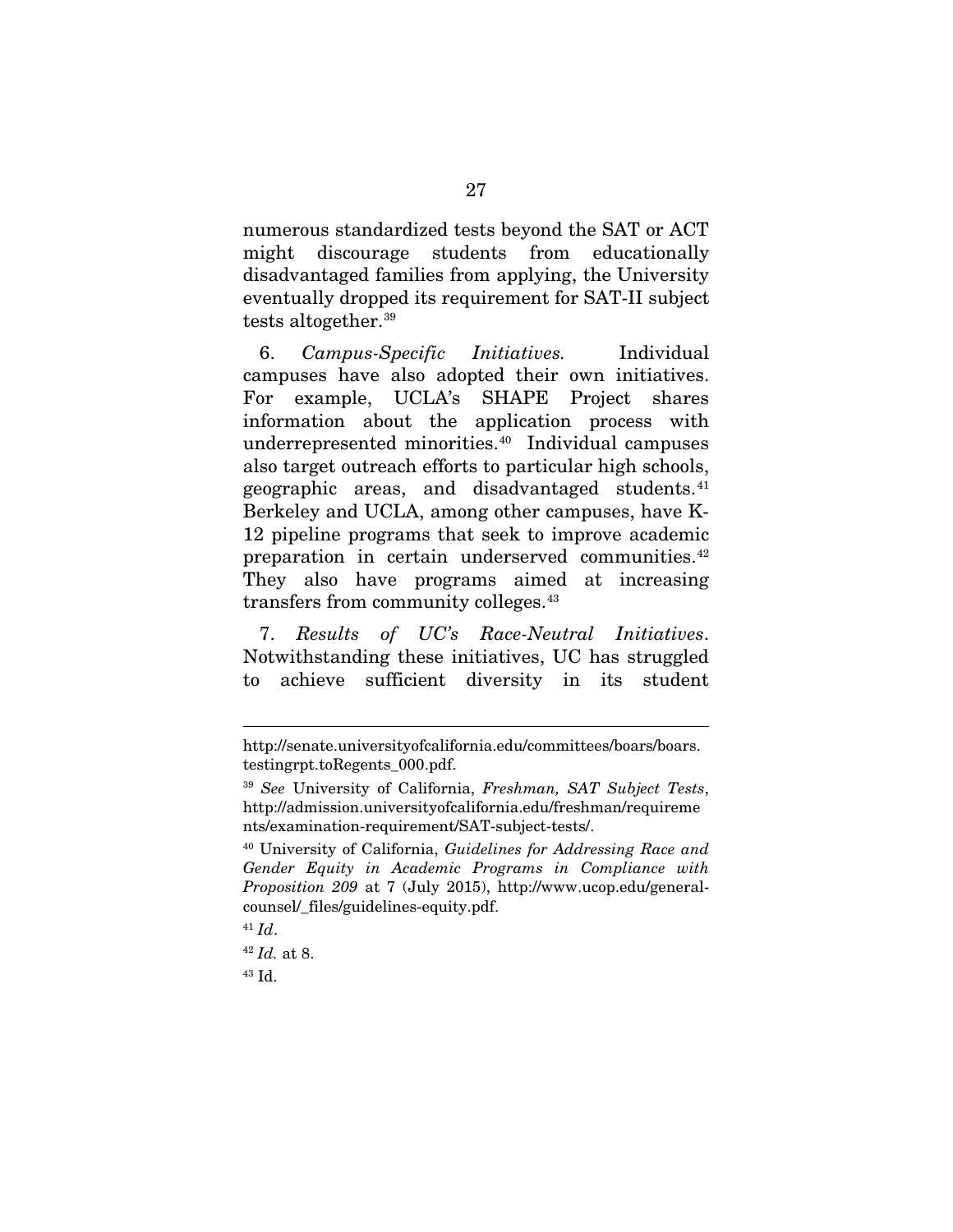populations, even as it has added thousands of new undergraduate seats.

To be sure, UC's race-neutral initiatives have produced some benefits. The expanded outreach efforts have helped to drive up enrollment of lowincome students and students who will be the first in their families to graduate from college.<sup>44</sup> Students of all ethnicities have taken advantage of these initiatives. This means, however, that the initiatives are necessarily less effective at changing the racial and ethnic composition of UC's student body than policies that target only underrepresented minorities.<sup>45</sup>

The ELC program has succeeded in increasing applications from students at California high schools that have traditionally sent only a small number of students to UC. But, as a result of the racial and ethnic make-up of California's high schools, this shift has not substantially increased the diversity of the

 <sup>44</sup> The primary measure of the proportion of "low-income" students is the percentage of undergraduate recipients of federal Pell Grants. In 2012-13, 42 percent of UC undergraduates qualified to receive Pell Grants. That is twice as high as the proportion of Pell Grant recipients at UC's peer public institutions, and *three or four times* the rate at Ivy League colleges such as Yale (13 percent) and Harvard (10 percent). University of California, *2015 Accountability Report* at Table 2.2.1, ("*2015 Accountability Report*"), http://accountability. universityofcalifornia.edu/2015/documents/pdfs/Acct%20Report %202015%20Web.pdf. The percentage of enrolled students for whom neither parent is a college graduate increased from 36 percent in 1999-2000 to 40 percent in 2011-12. *See id.* at Table 1.2.1.

<sup>45</sup> *Undergraduate Access to UC* at 23-24.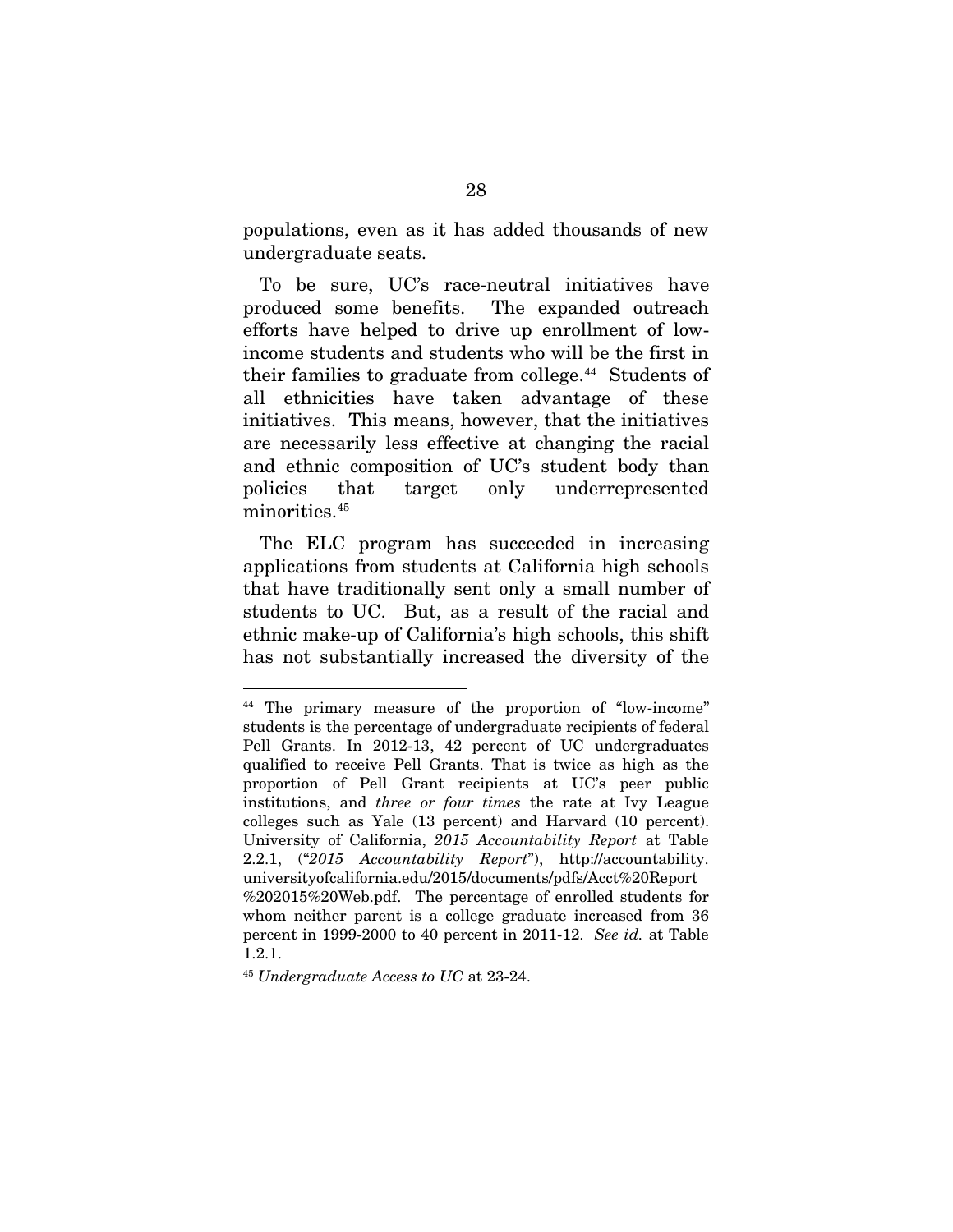pool of students who are admitted to UC.46 The effects of the ELC program have been particularly small on UC's most highly selective campuses, such as Berkeley and UCLA. At these campuses, students who qualify for ELC must still compete with tens of thousands of other highly qualified applicants.

Enrollment data in the years since approval of Proposition 209 reflect a persistent inability to meet UC's diversity goals through race-neutral means. System-wide, the percentages of African Americans and American Indians in the enrolled pool of California residents in 2014 (4.0 percent and 0.6 percent, respectively) remained lower than the corresponding percentages in  $1995.^{47}$  A faculty committee recently found that admission rates for African Americans remain "far below" those for the racial groups with the highest admit rates on each campus and concluded that "[t]he Comprehensive Review process alone is not sufficient to overcome the disadvantages that African American[s] face in their educational opportunity."48

For Latinos, their percentage of the admitted pool of California residents system-wide increased during this period (from 15.8 to 29.4 percent), as did the percentage of the enrolled pool (from 15.6 to 29.3

 <sup>46</sup> *See* Patricia Gandara, *A Case Study in the Loss of Affirmative Action* 13-14 (Aug. 2012), http://civilrightsproject.ucla.edu/ research/college-access/affirmative-action/california-a-casestudy-in-the-loss-of-affirmative-action.

<sup>47</sup> Application, Admissions, and Enrollment at 1.

<sup>48</sup> *BOARS Comprehensive Review Report* at 25.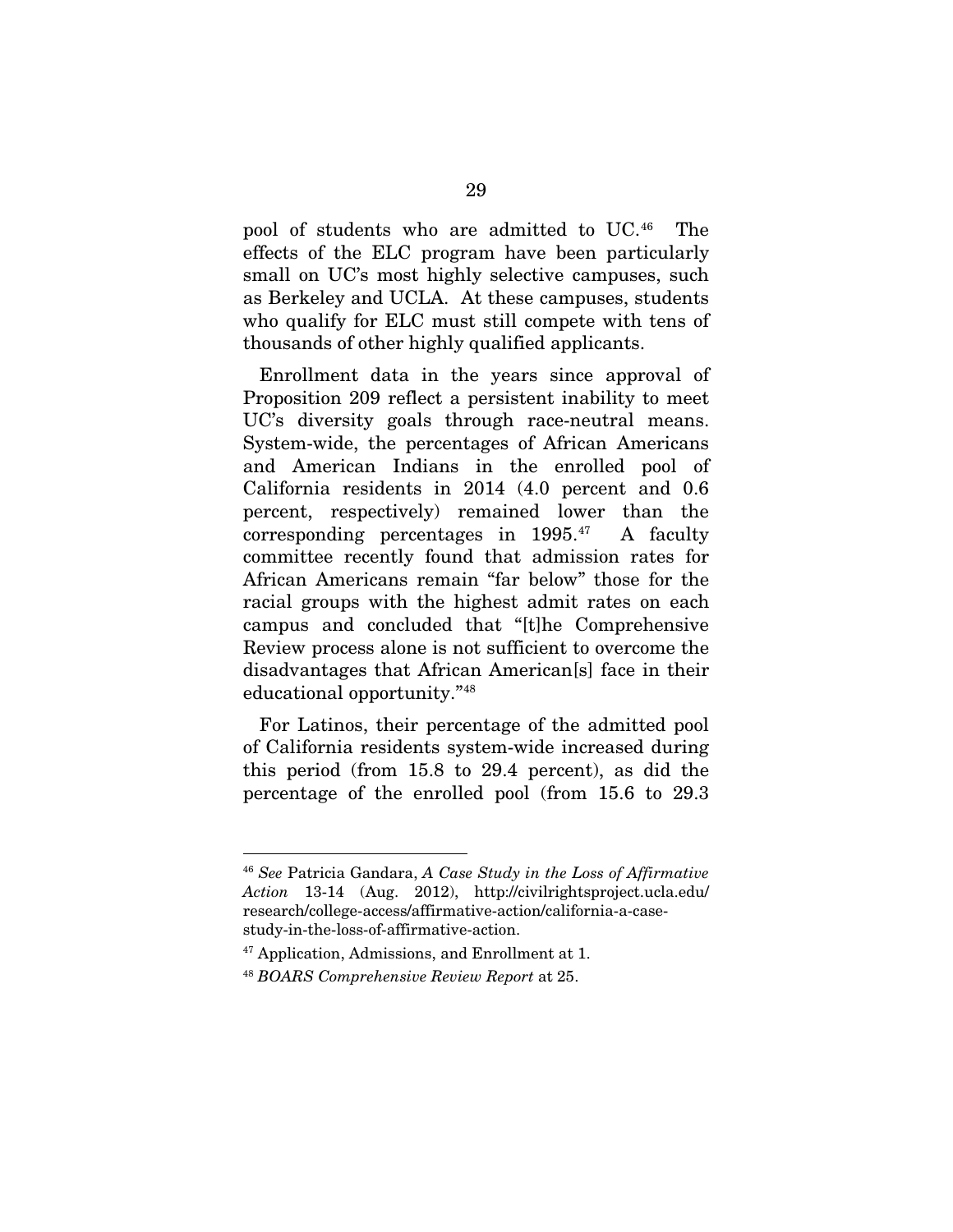percent).49 But the growth in the number of Latino students, while substantial, is still far lower than one would expect given that in 2012 Latinos constituted 46.2 percent of high-school graduates in California.

The failure of these race-neutral initiatives to accomplish UC's diversity goals is most apparent at UC's highly selective campuses. Berkeley has experienced dramatic declines in the percentages of its enrolled class that comprise African Americans and American Indians. The 1995 entering class of California residents included 202 African Americans (6.7 percent) and 56 American Indians (1.8 percent). The most recent entering class includes just 110 African Americans (3.6 percent) and 23 American Indians (0.75 percent). Notwithstanding that the percentage of Latino high-school graduates increased by more than half between 1995 and 2014, their percentage of the enrolled class was nearly the same in 2014 (19.4 percent) as it was in 1995 (16.9 percent).50

Similarly, at UCLA, the proportion of African Americans in the entering class dropped from 7.4 in 1995 to 5 percent in 2014. American Indians' percentage of the entering class dropped from 1.2 to 0.5 percent. The results for Latino students appear better at first glance: their percentage of the entering class increased from 22.4 to 26.3 percent.<sup>51</sup> But this small increase is dwarfed by the increase in the percentage of California high-school graduates who

 <sup>49</sup> *Application, Admissions, and Enrollment* at 1.

<sup>50</sup> *Id.* at 2.

 $51$  *Id.* at 5. These data are for California resident freshmen only.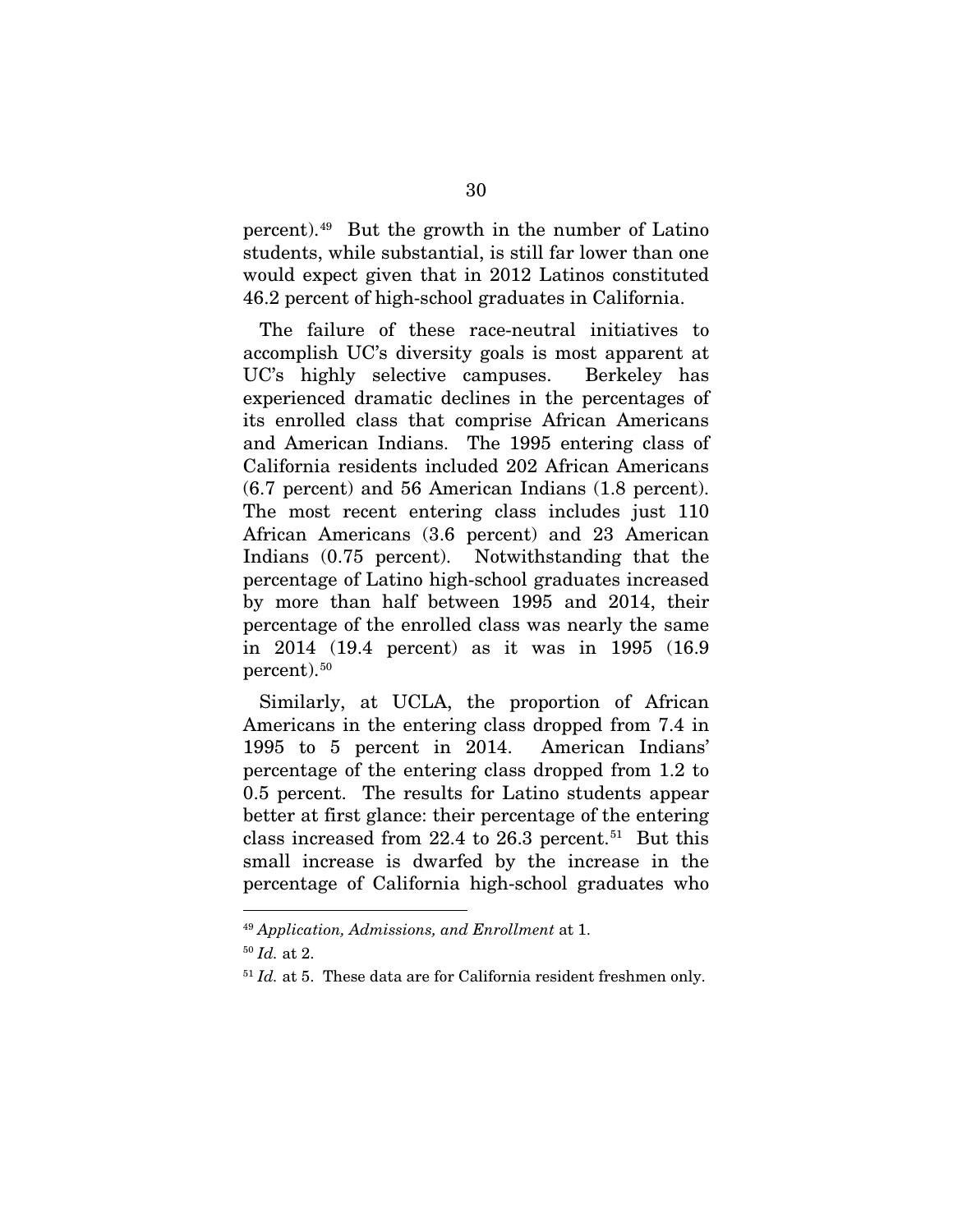were Latino, from 30.0 percent in 1995 to 46.2 percent in 2012. 52

### D. Declines in Campus Diversity Have Especially Affected the Experiences of Underrepresented-Minority Students

Every two years, UC administers a broad survey of its undergraduate population. The survey asks students whether they agree with the statement that "[s]tudents of my race/ethnicity are respected on this campus."53 The responses to this question vary widely by campus. At UC's most diverse campuses, Riverside and Merced,<sup>54</sup> African Americans and Latinos report feeling respected at levels that are substantially above the system-wide average. $55$  By contrast, at UCLA and Berkeley, where the

 <sup>52</sup> *High School Graduates Data Set*; California Postsecondary Education Commission, *Ethnicity Snapshots Table, High School Graduates* ("*Ethnicity Snapshots Table*"), http://www.cpec. ca.gov/StudentData/EthSnapshotTable.asp?Eth=4&Rpt=AtoG\_ HS.

<sup>53</sup> 2015 Accountability Report, Indicator 7.4.1.

<sup>54</sup> At Riverside, African Americans are 6.3 percent and Latinos 35.1 percent of the undergraduate population; at Merced, the percentages are 7.5 and 44.1, respectively. Internal UC Data.

<sup>55</sup> Only 13 percent of African Americans at Riverside felt that members of their race were not respected, compared with an average of 35 percent for African Americans systemwide. And just 7 percent of Latinos perceived a lack of respect on the Riverside campus, whereas the systemwide figure was 18 percent. *2015 Accountability Report*, Indicator 7.4.1. At Merced, the percentages were just 12 for African Americans and 4 for Latinos. Internal UC Data.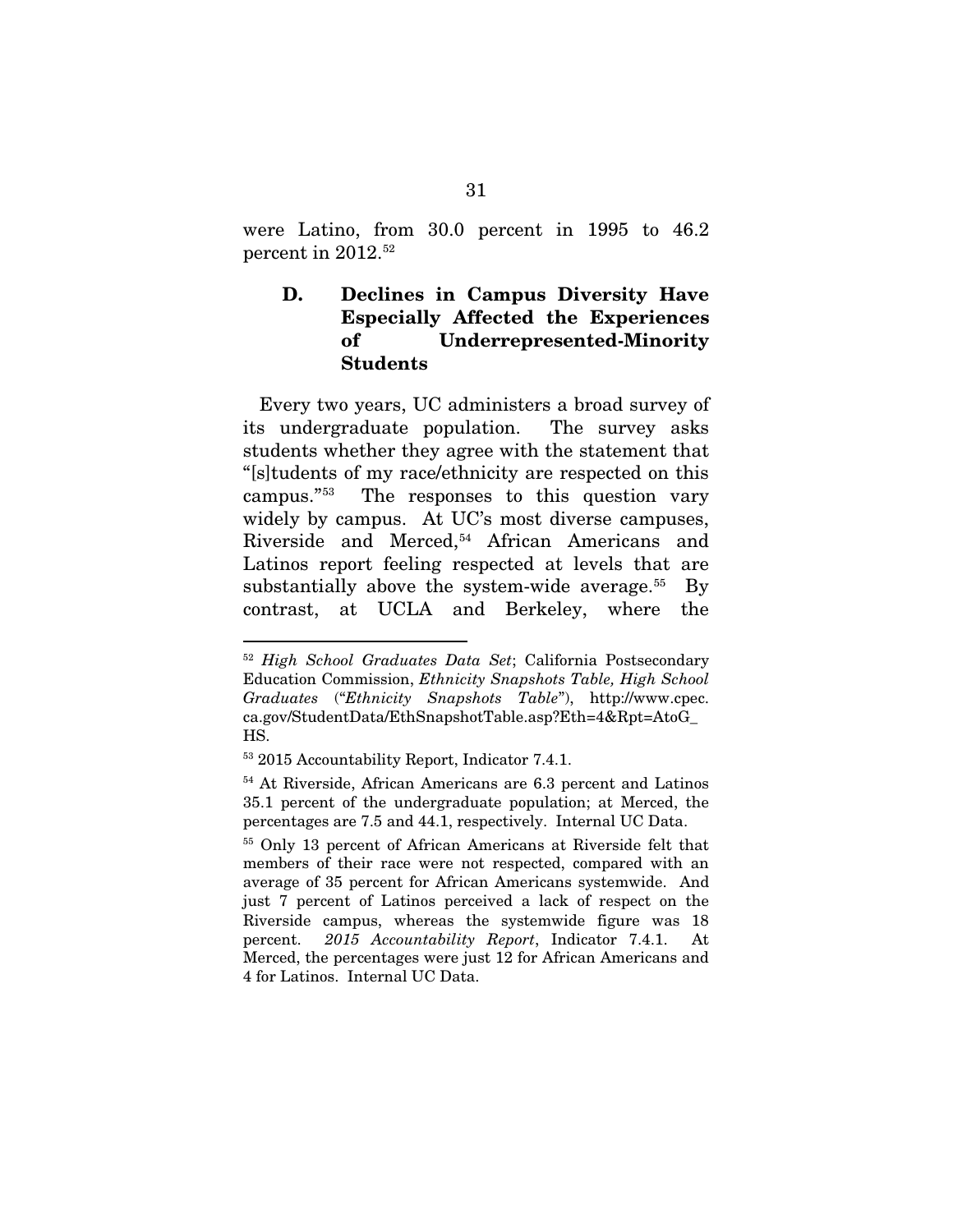percentages of African Americans and Latinos are much lower,<sup>56</sup> substantially higher percentages of these students report feeling that students of their race are not respected.<sup>57</sup> These survey data suggest that underrepresented minorities are less likely to feel that they are respected when they represent a disproportionately small percentage of the student population.58

The same trend is evident in another broad survey, administered between 2012 and 2013, regarding campus climate. This survey asked students to "rate the overall climate" at their campus for people of color. At Riverside and Merced, African-American and Latino undergraduates report a "very positive" or

 <sup>56</sup> The student body at UCLA is 4.0 percent African American and 19.1 percent Latino; at Berkeley, the percentages are 3.3 and 13.4, respectively. Internal UC Data.

<sup>57</sup> At UCLA, 49 percent of African Americans and 33 percent of Latinos felt that they were not respected. At Berkeley, the percentages were 49 and 29. *2015 Accountability Report*, Indicator 7.4.1. *See generally* William C. Kidder, *Misshaping the River*, 39 J. of College & Univ. L. 53, 56-59 (2013) ("*Misshaping the River*") (analyzing data and comparing with evidence of more positive racial climates in institutions with greater diversity).

<sup>58</sup> In contrast to the impact on underrepresented-minority students, the survey shows that the percentage of white students who feel disrespected at Riverside, Merced, UCLA, and Berkeley is 14 percent, 10 percent, 13 percent, and 9 percent, respectively, and does not appear to relate significantly to the diversity of the campus. The equivalent percentages for Asian-American students on these campuses are 7 percent, 5 percent, 13 percent, and 9 percent, respectively. *2015 Accountability Report*, Indicator 7.4.1 (statistics for Merced are from internal UC data sources)*.*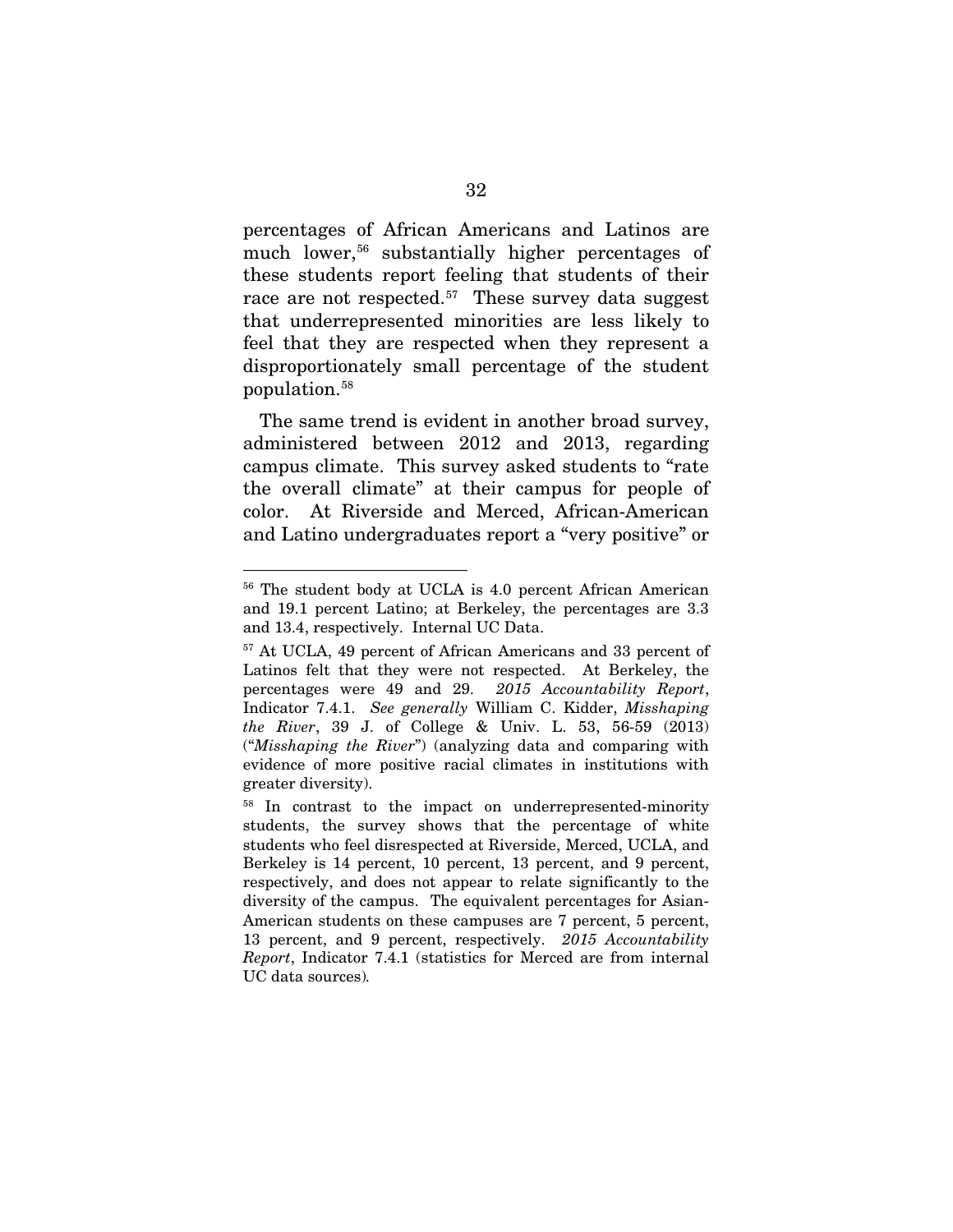"somewhat positive" campus climate at levels substantially above the system-wide average. $59$  At UCLA and Berkeley, much lower percentages perceived a positive campus climate. $60$  These perceptions of campus climate reinforce the conclusion that underrepresented minorities are disproportionately affected by declines in campus diversity.<sup>61</sup>

The data also show that underrepresented minorities "are more likely to spurn an offer from UC than they were before Prop 209, and the difference compared to whites/Asian Americans has gradually widened under Prop 209."<sup>62</sup> This suggests that there may be a compounding effect, with declines in diversity due to Proposition 209 making certain

 <sup>59</sup> At Riverside, 71 percent of African Americans perceived a positive campus climate, compared to 43 percent system-wide, and 86 percent of Latinos perceived a positive campus climate, compared to 69 percent systemwide. Internal UC Data. At Merced, the percentages were 74 percent for African Americans and 85 percent for Latinos. Internal UC Data.

<sup>60</sup> At UCLA, 29 percent of American Americans and 54 percent of Latinos reported a positive campus climate for people of color. At Berkeley, these figures were 23 percent and 55 percent. Internal UC Data.

 $61$  As above, perceptions of white and Asian-American students do not appear to relate significantly to the diversity of the campus. The proportion of white students who reported positive campus climates for people of color at Riverside, Merced, UCLA and Berkeley is 87 percent, 85 percent, 78 percent, and 72 percent. The parallel figures for Asian-American students are 79 percent, 84 percent, 74 percent, and 73 percent. Internal UC Data.

<sup>62</sup> *Misshaping the River* at 56; *see id.* at 71-83.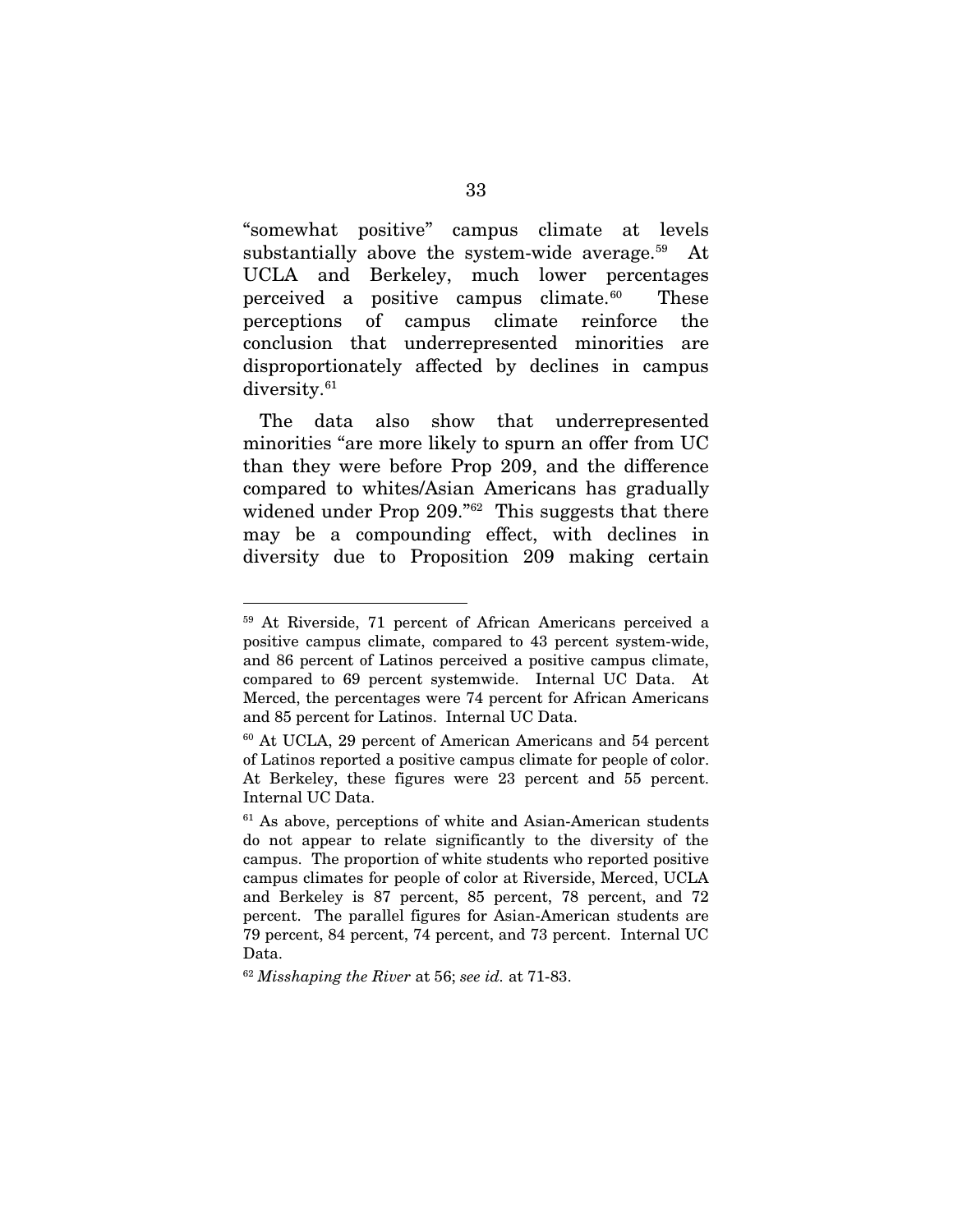campuses less attractive to underrepresented minorities, who then decide to study elsewhere, even further diminishing diversity on those campuses.

### **III.** THE NARROW-TAILORING ANALYSIS IS CONTEXT-SPECIFIC AND MUST TAKE INTO ACCOUNT COMPETING EDUCATIONAL INTERESTS

### A. UC's Experience Provides Important Context Concerning the Sufficiency of Race-Neutral Alternatives

UC's experience provides sobering evidence about whether race-neutral alternatives are likely to have the same educational benefits as a race-conscious program. While UC continues to search for other viable approaches, the range of potential initiatives is constrained by the University's overall educational goals. *See Grutter*, 539 U.S. at 309 ("Narrow tailoring does not require . . . that a university choose between maintaining a reputation for excellence or fulfilling a commitment to provide educational opportunities to members of all racial groups."); *id.* at 340 (a university need not adopt race-neutral alternatives that "would effectively sacrifice all other educational values, not to mention every other kind of diversity").

Independent of race, UC seeks to enroll "a student body that demonstrates high academic achievement or exceptional personal talent, and that encompasses the broad diversity of backgrounds characteristic of California."63 In addition to traditional indicators of

 <sup>63</sup> Board of Admissions and Relations with Schools, *Comprehensive Review in Freshman Admissions at the*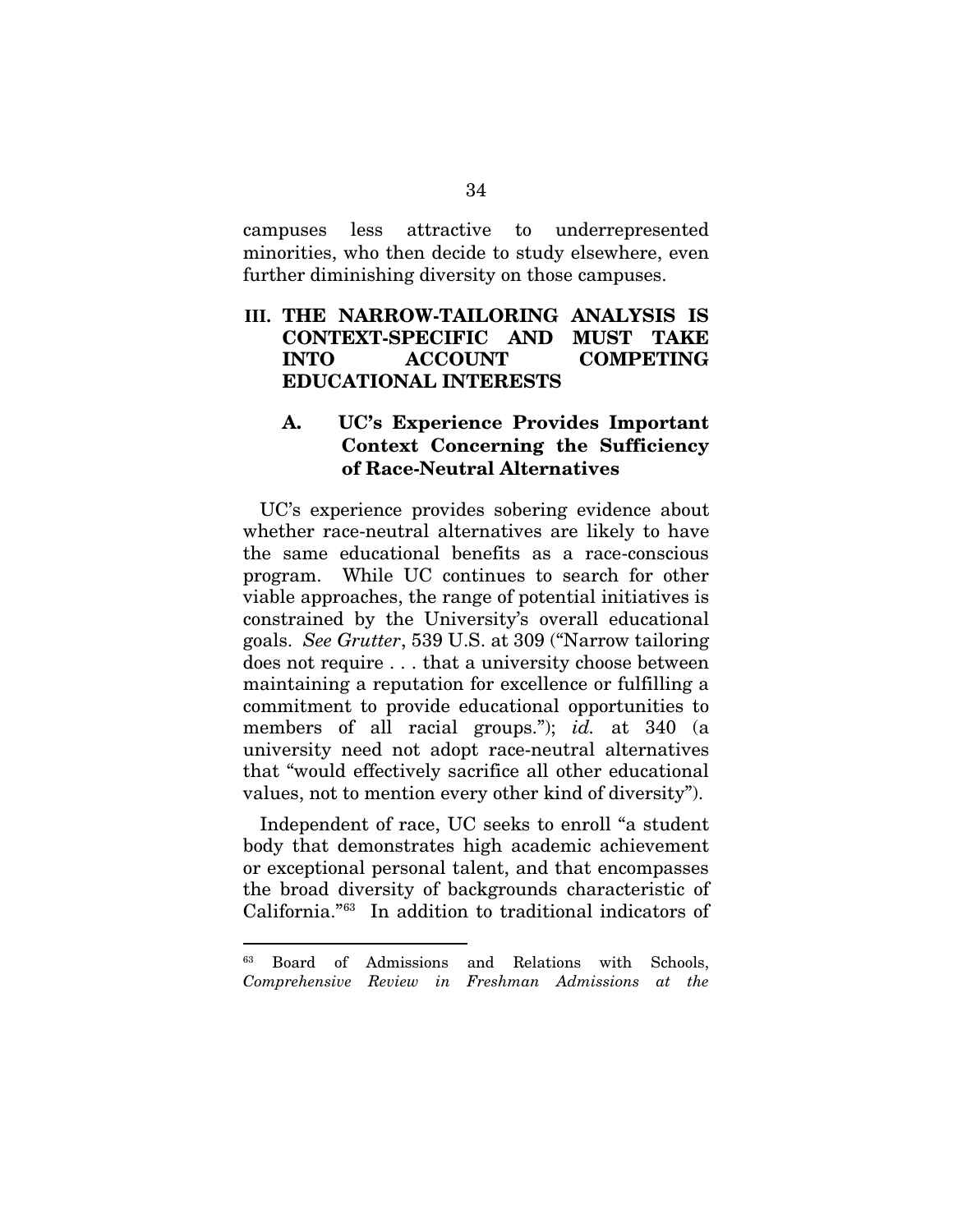academic excellence like GPA and test scores, UC considers whether the applicant has demonstrated "[o]utstanding performance in one or more specific academic subject areas," whether the applicant has "[s]pecial talents, achievements, and awards in a particular field . . . experiences that demonstrate unusual promise for leadership . . . or other significant experiences or achievements that demonstrate the applicant's promise for contributing to the intellectual vitality of a campus."64 UC also looks at the location of the applicant's secondary school and residence and assesses the "applicant's life experiences and special circumstances," taking into account experiences such as "disabilities, low family income, first generation to attend college, need to work, disadvantaged social or educational environment, difficult personal and family situations or circumstances, refugee status, or veteran status."65

The only race-neutral initiative suggested by Petitioner that UC has not already tried is to "uncap[] the Top 10% Law" applicable in Texas. Pet. Br. at 47. UC has not adopted a strict percentage admissions policy because doing so "would effectively sacrifice all other educational values," apart from class rank. *See Grutter*, 539 U.S. at 340. As this Court held in *Grutter*, such plans "preclude the university from conducting the individualized assessments necessary to assemble a student body that is not just racially diverse, but diverse along *all* 

<sup>65</sup> *Id*.

 $\overline{a}$ 

*University of California* 50 (2010), http://senate.universityof california.edu/reports/HP\_MGYreBOARS\_CR\_rpt.pdf.

<sup>64</sup> *Id.* at 53.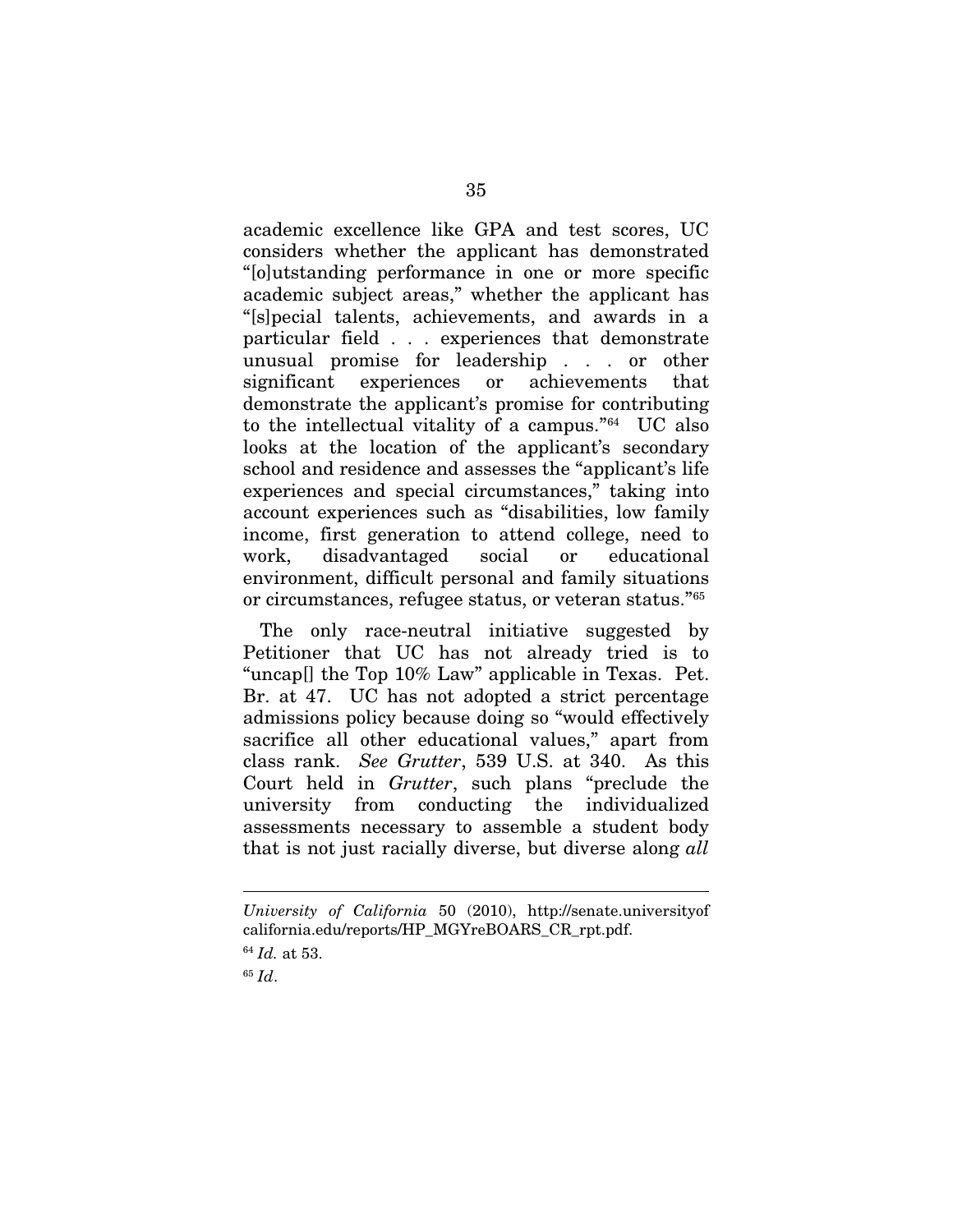*the qualities* valued by the university." *Id*. (emphasis added). The ELC program UC has adopted, by contrast, preserves UC's ability to conduct such individualized assessments. As explained above, however, that program has not yielded educational benefits comparable to UC's race-conscious program prior to Proposition 209.

### B. This Court's Precedents Assess Narrow Tailoring with Careful Attention to Context

It has long been clear that race-conscious admissions programs are subject to the same heightened level of scrutiny as other racial classifications challenged under the Equal Protection Clause. *See Bakke*, 458 U.S. at 357 (opinion of Powell, J.); *Grutter*, 539 U.S. at 326. The Court's broader equal protection jurisprudence, therefore, provides "guidance" in applying scrutiny in this context. *Fisher*, 133 S. Ct. at 2418.

As *Grutter* affirmed, "[c]ontext matters when reviewing race-based governmental action under the Equal Protection Clause." *Grutter*, 539 U.S. at 327. Given the importance of context, the precise contours of strict scrutiny may vary for different types of government interests and decision-makers while remaining consistent with broader equal-protection jurisprudence.

This Court has consistently defined narrow tailoring with reference to the dual concerns articulated in *Grutter*: whether a classification is "in fact motivated by illegitimate notions of racial inferiority or simple racial politics," *Johnson v.*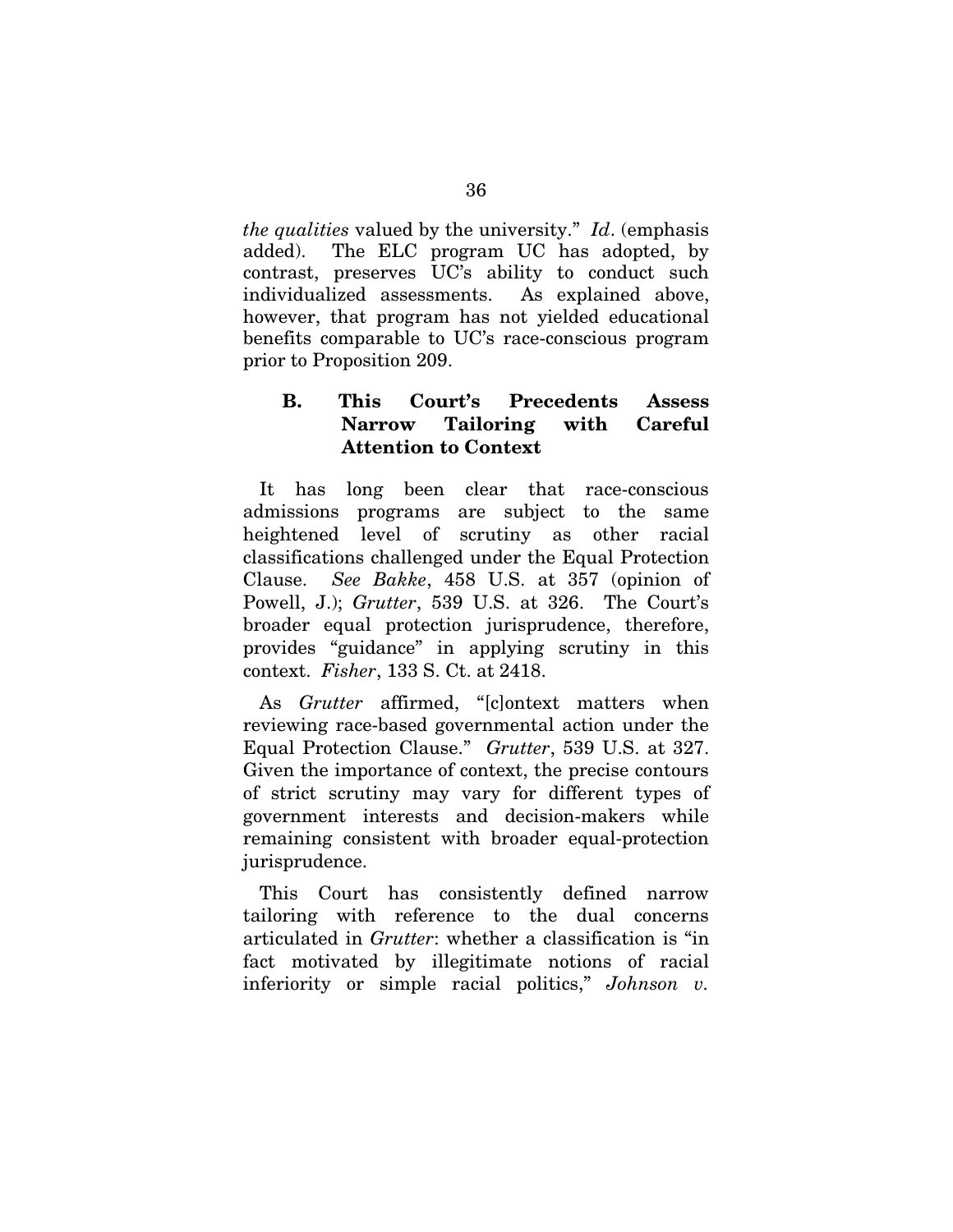*California*, 543 U.S. 499, 506 (2005) (quoting *City of Richmond v. J.A. Croson Co.*, 488 U.S. 469, 493 (1989) (plurality opinion)), and whether "lawful alternative and less restrictive means could have been used," *Wygant*, 476 U.S. at 280 n.6. *See Grutter*, 539 U.S. at 326, 339-40 (employing these standards). How these guidelines are applied depends on context, which defines the government's interests and the viability of alternative measures. *Cf. Grutter*, 539 U.S. at 327 ("in dealing with claims under broad provisions of the Constitution . . . it is imperative that generalizations, based on and qualified by the concrete situations that gave rise to them, must not be applied out of context in disregard of variant controlling facts'" (quoting *Gomillion v. Lightfoot*, 364 U.S. 339, 343-44 (1960)). The Court has, therefore, delved into the contextual particulars, for instance, of the construction industry, *Croson*, 488 U.S. at 507-08 (plurality opinion), the effects of teacher layoffs, *Wygant*, 476 U.S. at 279-84, requirements for Section 2 of the Voting Rights Act, *Shaw v. Hunt*, 517 U.S. 899, 908-909 (1996), and school busing plans, *Parents Involved*, 551 U.S. at 723-25.

## C. A University's Constitutional Interests in Academic Freedom Should Inform the Court's Analysis of Race-Neutral Alternatives

This Court made clear in *Fisher* that it is appropriate for courts to "take account of a university's experience and expertise in adopting or rejecting certain admissions processes." *Fisher*, 133 S. Ct. at 2420. This guidance reflects the fact that "[t]he academic mission of a university is 'a special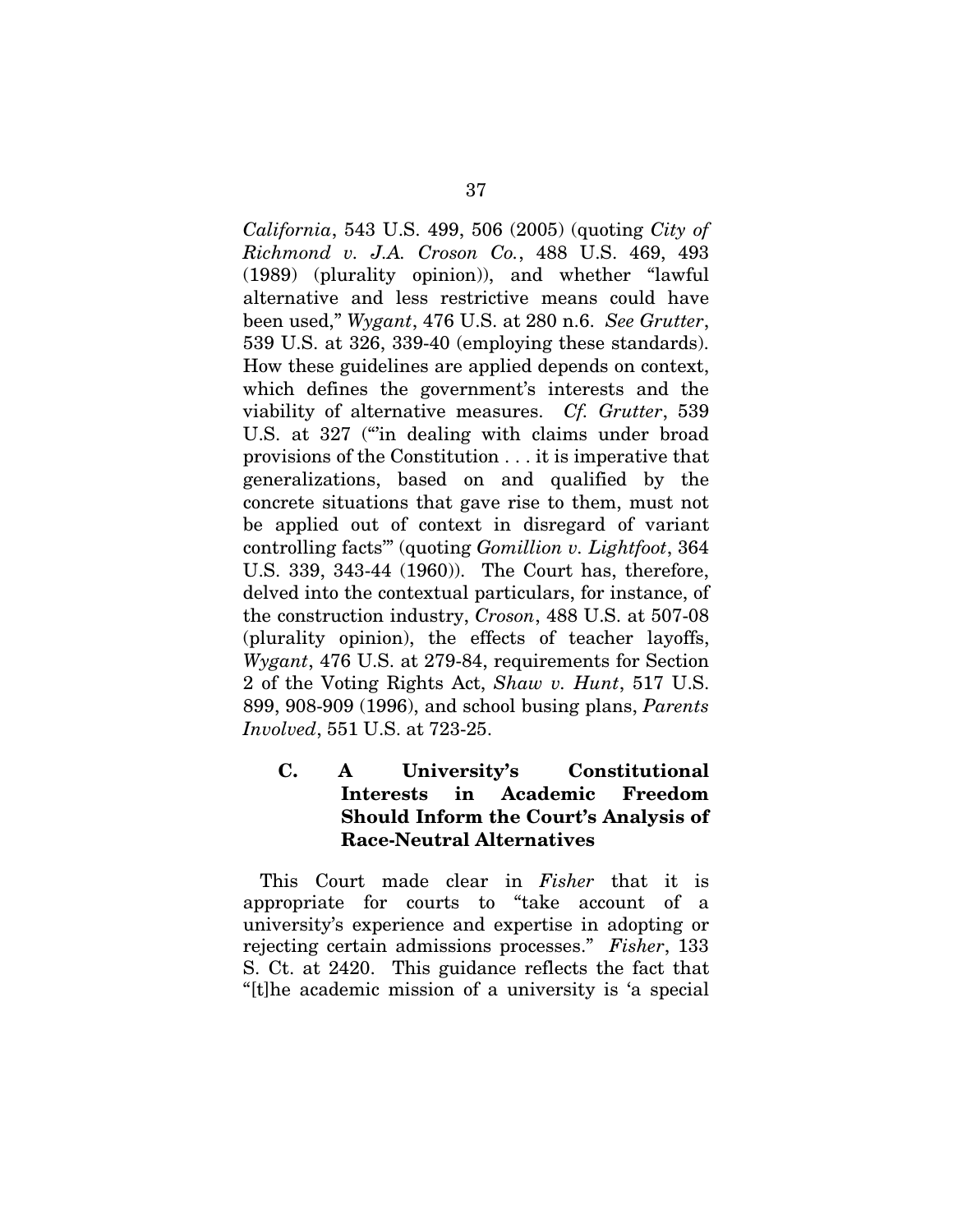concern of the First Amendment.'" *Id.* at 2418 (quoting *Grutter*, 539 U.S. at 312). Given these First Amendment interests, courts must take into account a university's overall educational goals when assessing whether a race-neutral initiative is in fact a viable alternative to a race-conscious plan.

It is beyond dispute that universities have a constitutional interest in setting their educational priorities and objectives. Because the classroom is "peculiarly the 'marketplace of ideas,'" *Keyishian*, 385 U.S. at 603, and because "expansive freedoms of speech and thought [are] associated with the university environment, universities occupy a special niche in our constitutional tradition." *Grutter*, 539 U.S. at 329. In light of this constitutional interest and universities' expertise, courts have refrained from "substitut[ing] their own notions of sound educational policy for those of the school authorities." *Christian Legal Soc'y Chapter of Univ. of Cal., Hastings Coll. of Law v. Martinez*, 130 S. Ct. 2971, 2988 (2010) (quoting *Bd. of Ed. of Hendrick Hudson Cent. Sch. Dist., Westchester Cnty. v. Rowley*, 458 U.S. 176, 206 (1982)). This academic freedom extends to a university's ability to "make its own [educational] judgments as to . . . the selection of its student body." *Grutter*, 539 U.S. at 329 (*quoting Bakke*, 438 U.S. at 312 (Powell, J., concurring)).

Recognizing that "First Amendment interests give universities particular latitude in defining diversity" does not require courts to relax the exacting standard of judicial scrutiny required under the Equal Protection Clause. *Parents Involved*, 551 U.S. at 792 (Kennedy, J., concurring). It does, however, require that courts take those First Amendment interests into account when applying strict scrutiny. Doing so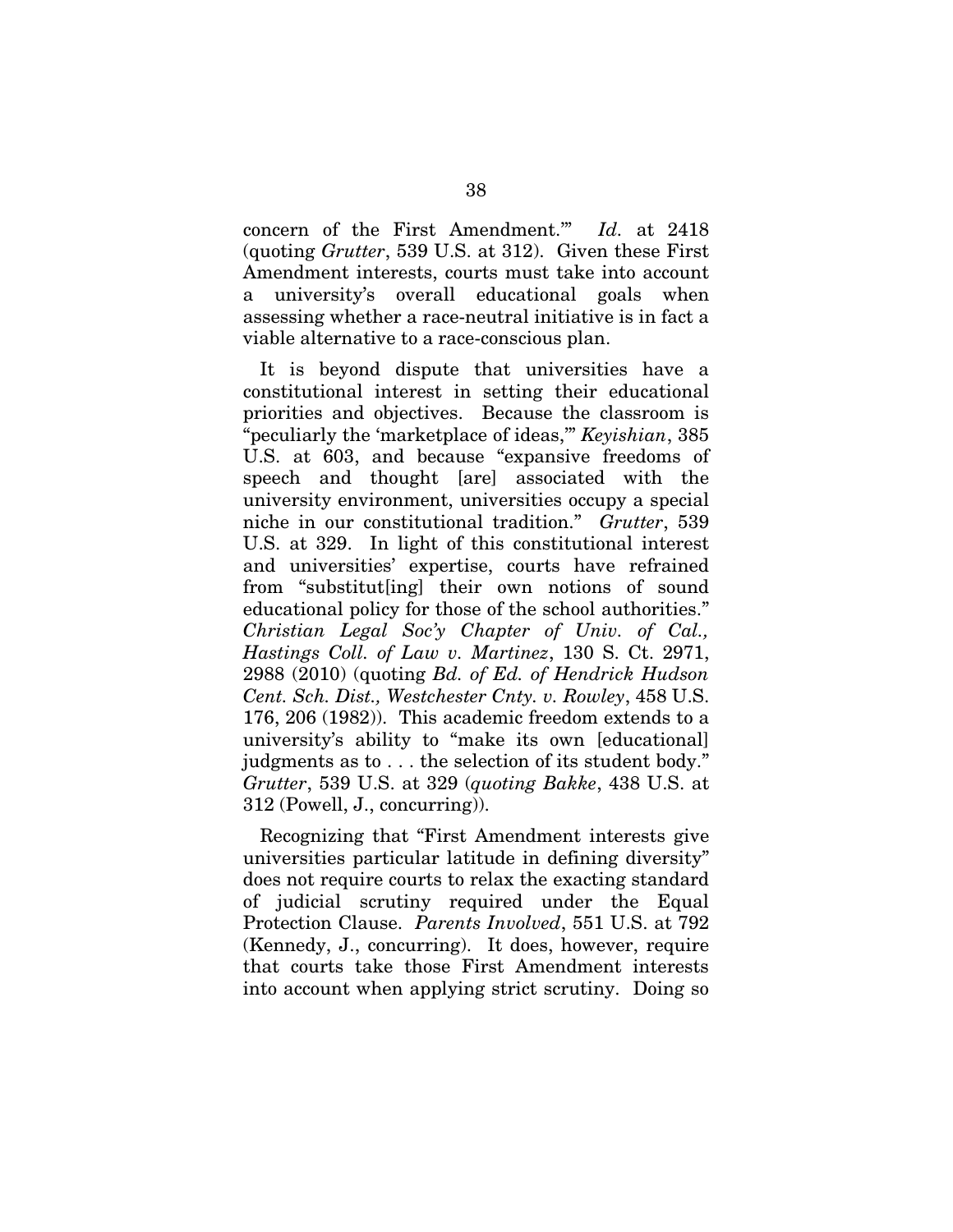is not a departure from common constitutional analysis. To the contrary, this Court often balances multiple interests and enforces one constitutional right in light of the competing interests underlying another. *See, e.g.*, *Burson v. Freeman*, 504 U.S. 191, 198 (1992) (reconciling the right to engage in political discourse with the right to vote); *Richmond Newspapers, Inc. v. Virginia*, 448 U.S. 555, 564 (1980) (considering whether and when a criminal trial may be closed to the public to protect the defendant's right to a fair trial); *Simmons v. United States*, 390 U.S. 377, 393-94 (1968) (considering whether a defendant's testimony to support a motion to suppress may be admitted against him at trial without violating the Fifth Amendment).

Strict scrutiny is "no less strict for taking into account complex educational judgments in an area that lies primarily within the expertise of the university." *Grutter*, 539 U.S. at 328. Rather, taking the university's judgment into consideration properly acknowledges that it has "invoke[d] a countervailing constitutional interest, that of the First Amendment." *Bakke*, 438 U.S. at 313 (Powell, J., concurring). Accounting for a university's authority to set its educational objectives does not amount to accepting the university's "good faith" in adopting a raceconscious admissions plan. *Cf. Fisher*, 133 S. Ct. at 2421. Instead, it places strict scrutiny of such plans properly within the relevant factual and constitutional context.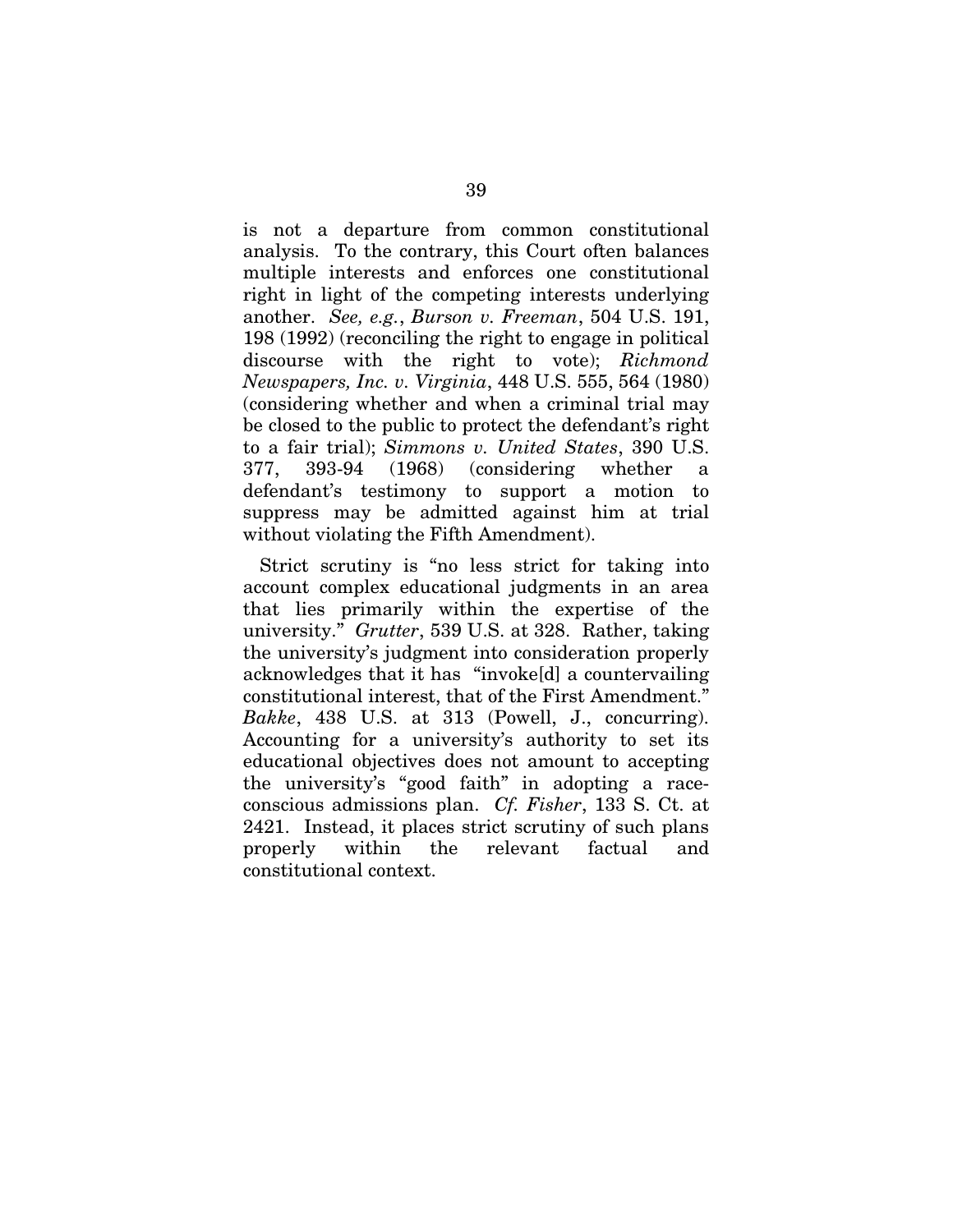#### **CONCLUSION**

The judgment of the Fifth Circuit should be affirmed.

*Respectfully submitted,*

CHARLES F. ROBINSON KAREN J. PETRULAKIS MARGARET L. WU ELISABETH C. YAP UNIVERSITY OF CALIFORNIA OFFICE OF THE GENERAL COUNSEL 1111 Franklin Street, 8th Fl. Oakland, CA 94607

CHRISTOPHER M. PATTI Chief Campus Counsel OFFICE OF LEGAL AFFAIRS 200 California Hall, #1500 Berkeley, CA 94720 (510) 642-7122

November 2, 2015

BRADLEY S. PHILLIPS  *Counsel of Record* JOHN F. MULLER MUNGER, TOLLES & OLSON LLP 355 South Grand Avenue Los Angeles, CA 90071 (213) 683-9100 Brad.Phillips@mto.com